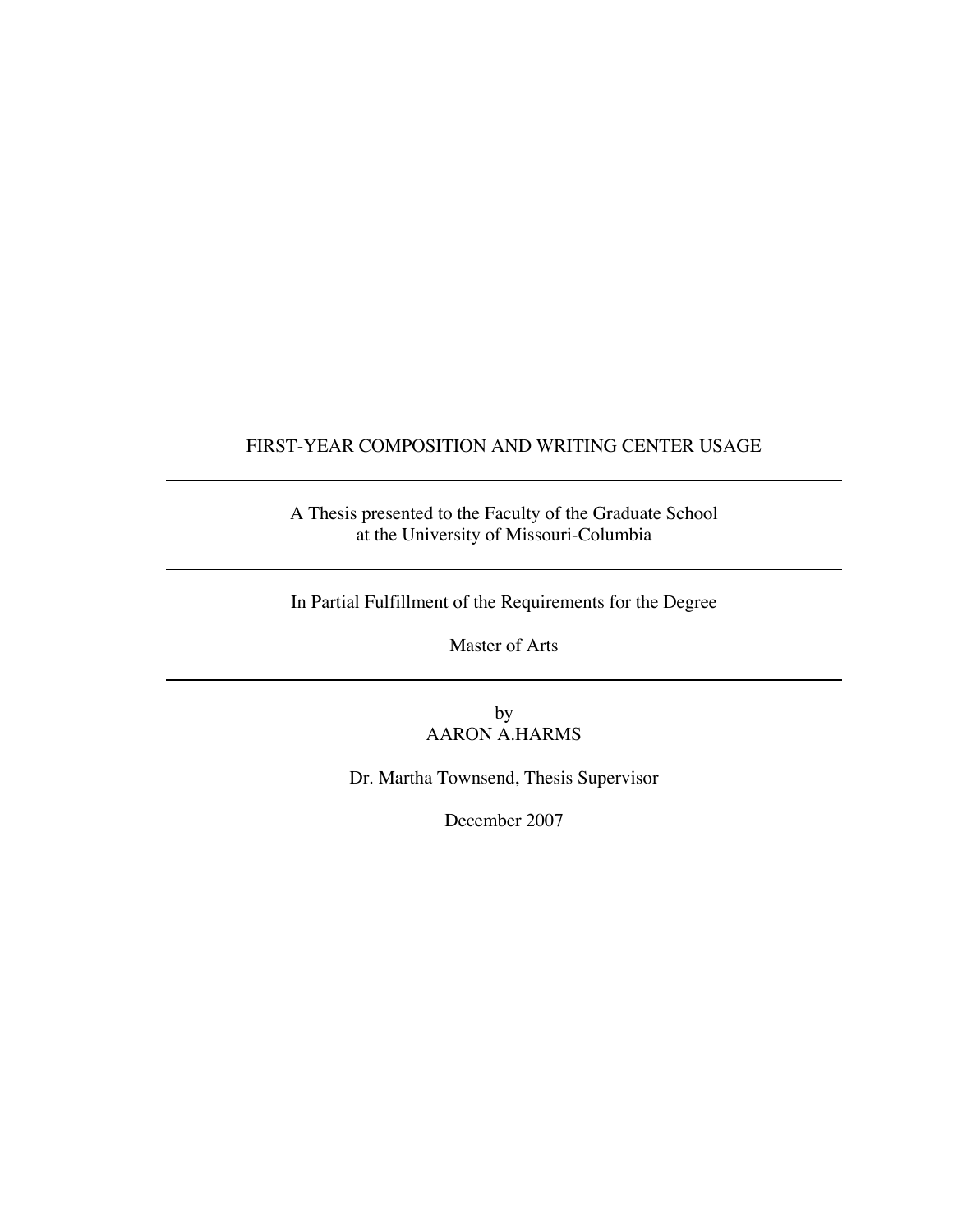The undersigned, appointed by the dean of the Graduate School, have examined the thesis entitled

### FIRST-YEAR COMPOSITION AND WRITING CENTER USAGE

presented by Aaron A. Harms,

a candidate for the degree of master of arts,

and hereby certify that, in their opinion, it is worthy of acceptance.

\_\_\_\_\_\_\_\_\_\_\_\_\_\_\_\_\_\_\_\_\_\_\_\_\_\_\_\_\_\_\_\_\_\_\_\_\_\_\_\_\_ Professor Martha Townsend

\_\_\_\_\_\_\_\_\_\_\_\_\_\_\_\_\_\_\_\_\_\_\_\_\_\_\_\_\_\_\_\_\_\_\_\_\_\_\_\_\_ Professor Dana Kinnison

\_\_\_\_\_\_\_\_\_\_\_\_\_\_\_\_\_\_\_\_\_\_\_\_\_\_\_\_\_\_\_\_\_\_\_\_\_\_\_\_\_ Professor Jessica Summers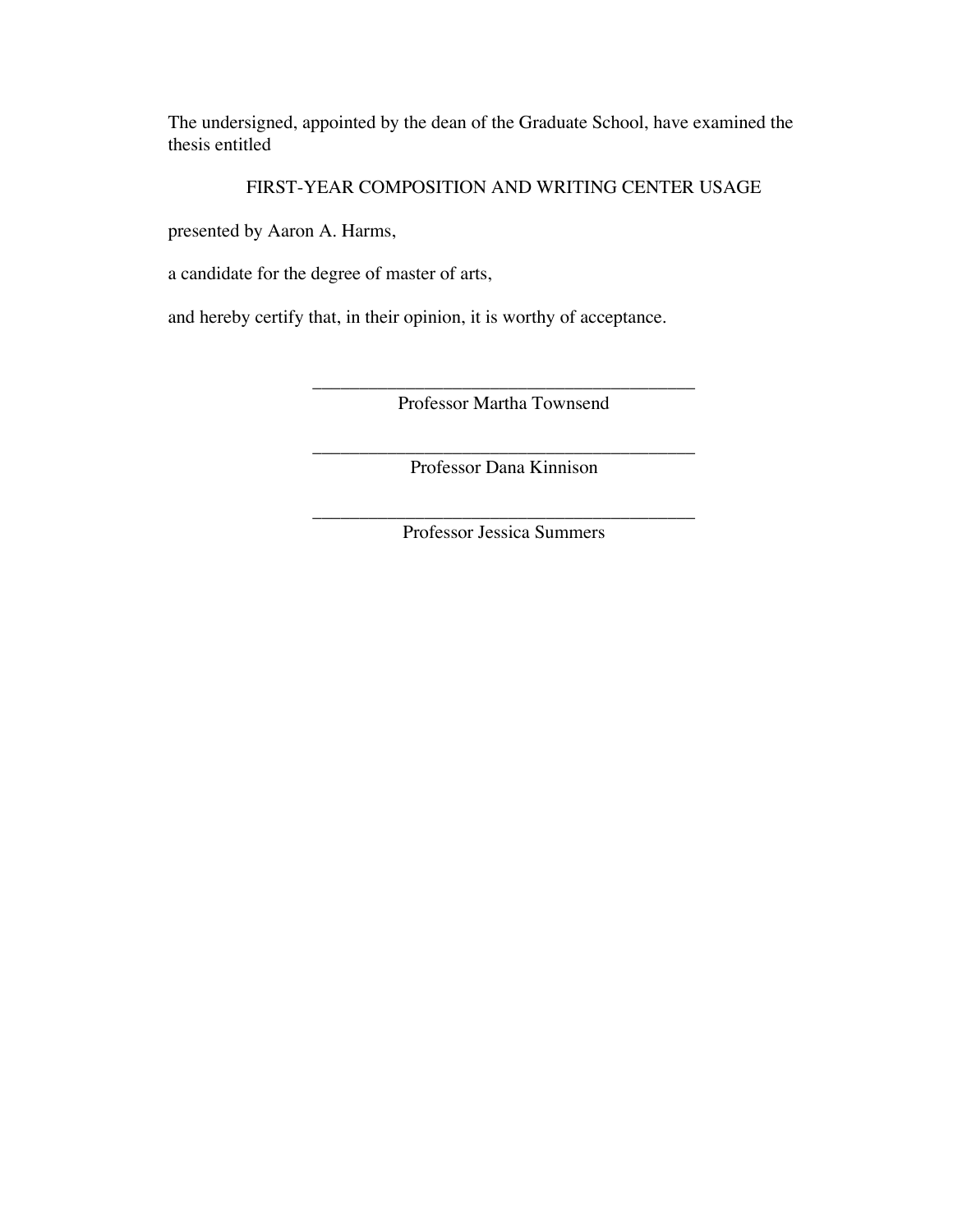#### ACKNOWLEDGEMENTS

I would like to thank Dr. Townsend and Dr. Summers for their unwavering confidence and dedication to this project. I would also like to thank Dr. Kinnison and Dr. Hocks, without whom I wouldn't have had the experiences that prompted this research. And to the rest of you who pushed me along, either through conversation, action, assignments, or papers, thank you.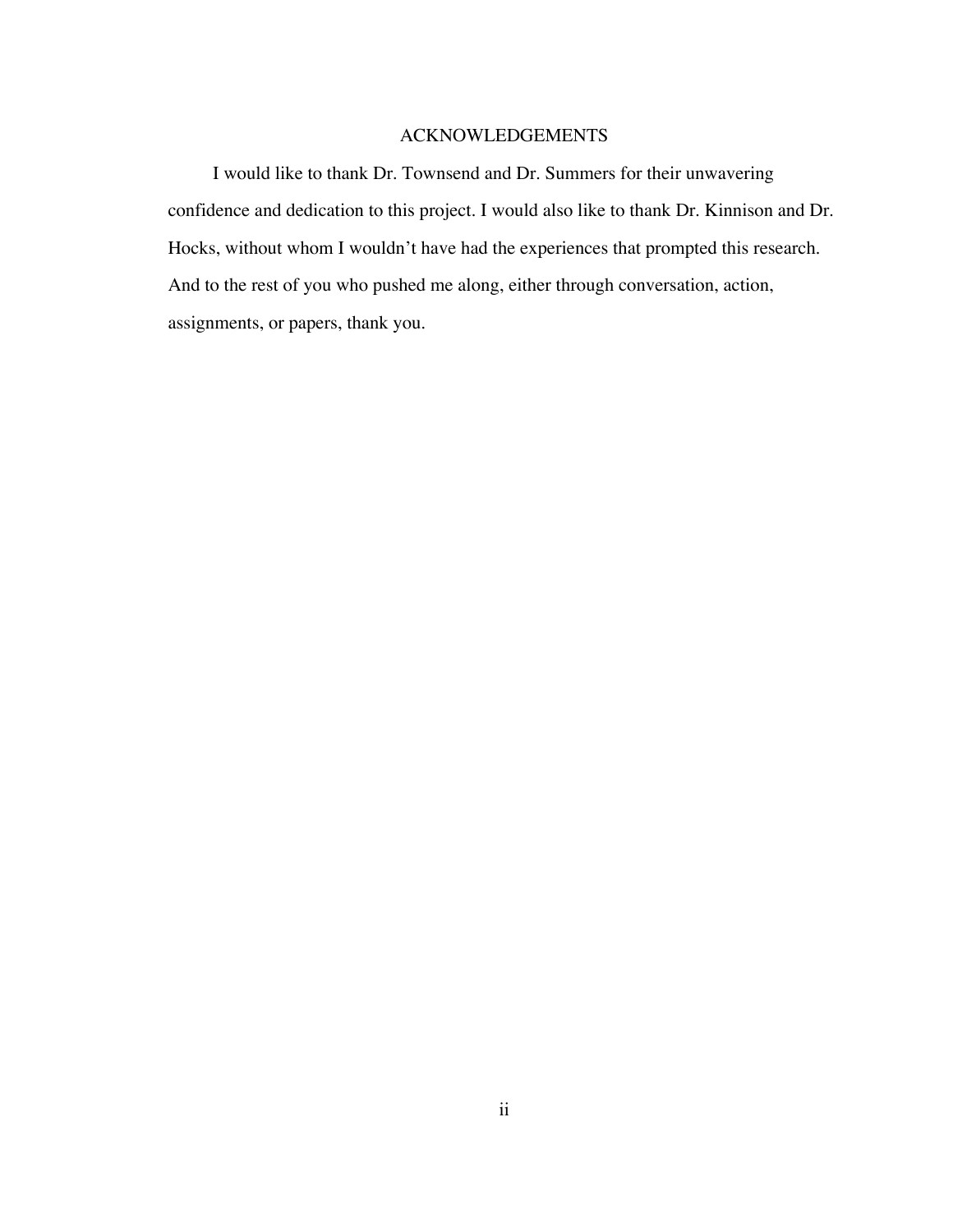# TABLE OF CONTENTS

| Chapter                      |
|------------------------------|
|                              |
|                              |
| <b>Student Motivation</b>    |
| <b>Prior Assessments</b>     |
| The Composition Program      |
| The Writing Lab              |
|                              |
| $4_{\cdot}$                  |
| Quantitative Data Analysis   |
| Interviews                   |
|                              |
| Help Seeking & Peer Learning |
| Conclusion                   |
| REFERENCES<br>40             |
| <b>APPENDIX</b>              |
|                              |
|                              |
|                              |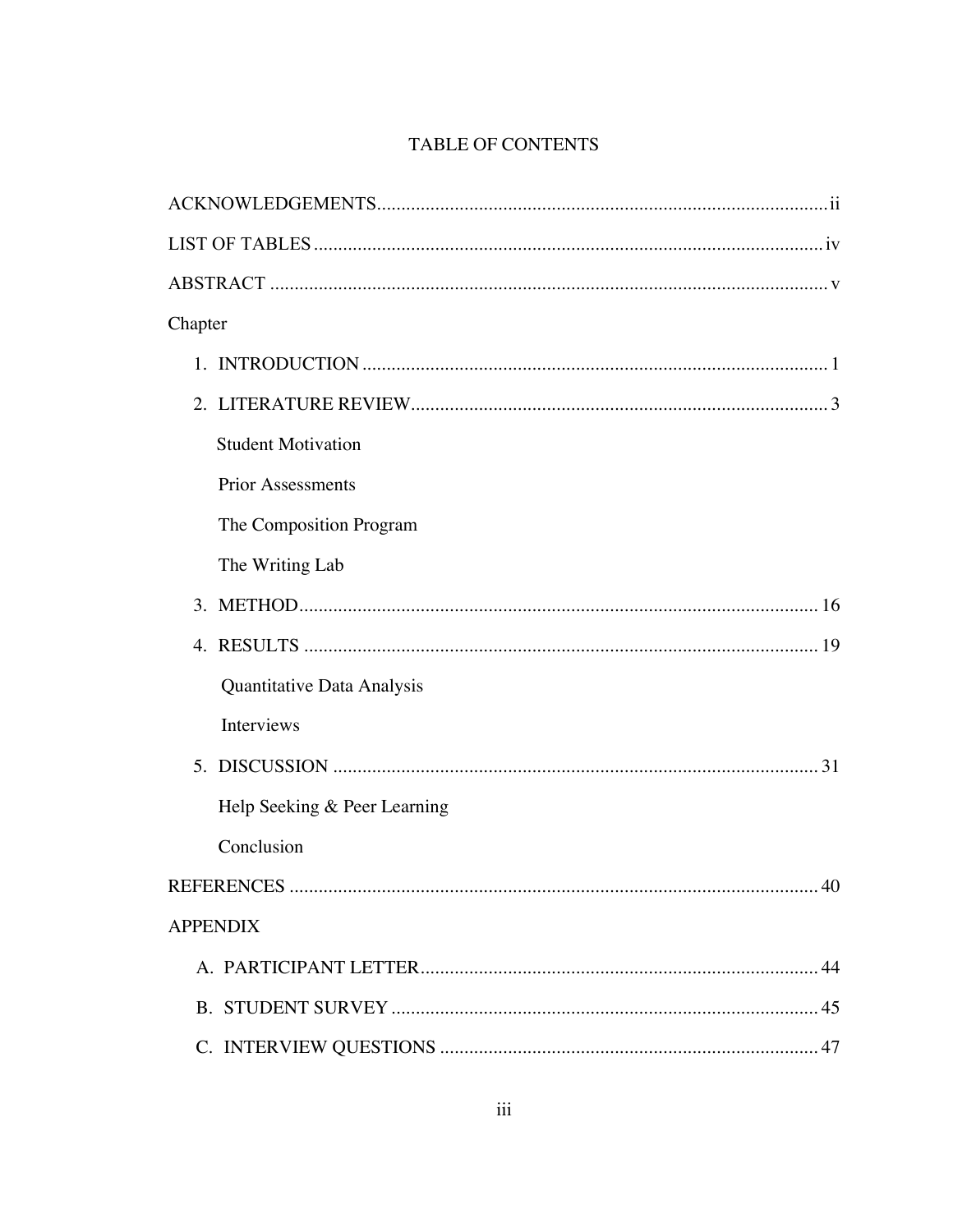# LIST OF TABLES

| Figure | Page |
|--------|------|
|        |      |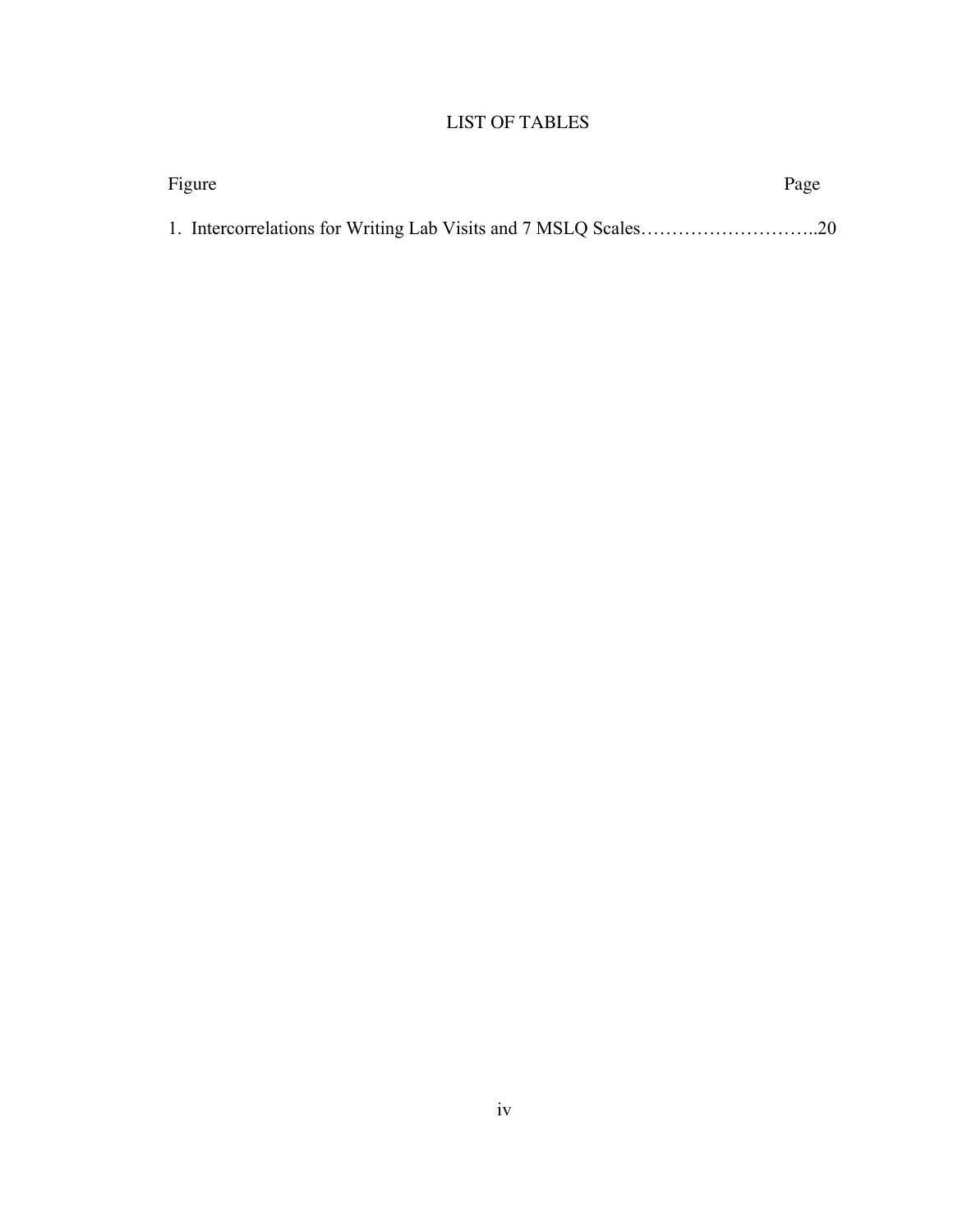#### ABSTRACT

This study began with some initial questions about the interaction between the Composition Program and the Writing Lab at the University of Missouri-Columbia, with the first-year composition student's navigation of that interaction as the point of inquiry. What were the motivations that students *had* as they began their coursework? Could those motivations change throughout the course of a semester and, if so, could the Writing Lab be seen as a catalyst for those changes? An adapted version of the Motivated Strategies for Learning Questionnaire (MSLQ) was made available to the students who were enrolled in English 1000 during the Fall semester of 2005. The students were asked to complete this survey at the beginning and end of the semester, and the campus Writing Lab's data on student usage was then matched with the results from each survey. The study was amended though, due to a lack of matched data sets. Sixty-six students completed the MSLQ survey for the pre-test, while only 42 completed the post-test. Only ten of the respondents were found to have utilized the Writing Lab as well as having participated in both the pre-test and post-test. Because of this small sample size, a "student centered" set of questions was developed, in order to collect more data from the individuals who had completed all parts of the initial method. Three of the students further articulated their experiences in and out of class through these sets of interview questions. While there were no statistically significant correlations between Writing Lab usage and the student responses to the MSLQ, both the quantitative data and the additional qualitative responses serve to point in particular directions for further research in Composition, such as student understanding of the services provided for them, as well as the requirements and demands for their courses in conjunction with those services.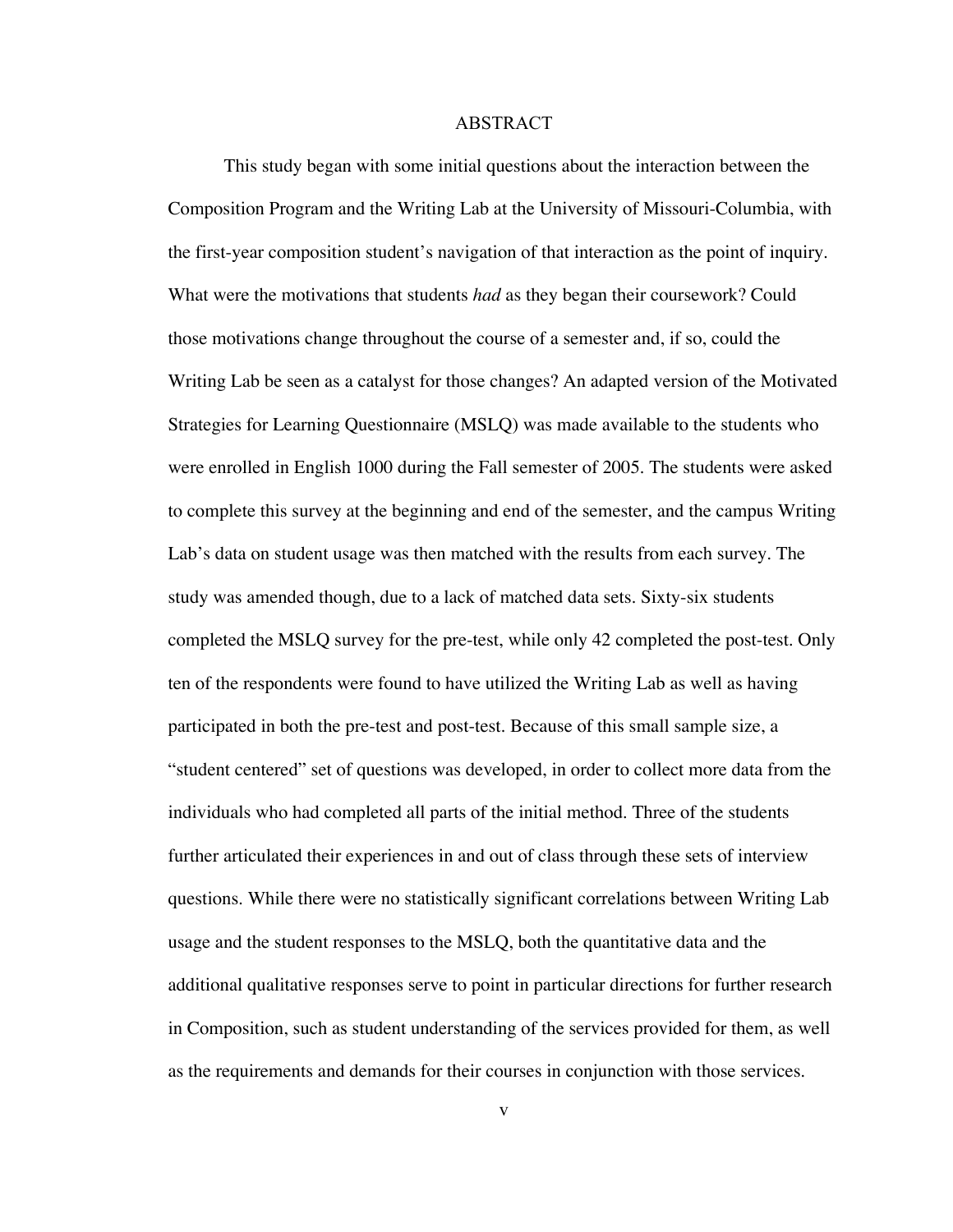#### Chapter 1

#### Introduction

Every semester, tens of thousands of college students enroll in "introductory" composition courses at campuses across the United States. While these courses are known by many different names, depending on the institution, they are typically filled with freshmen level students, either in their first or second semesters. This is of course not representative of the entire population in these courses; there are always reasons why one student or another has not yet taken the course by his or her sophomore, junior, or even senior year, but the typical students are the new-to-college freshmen, taking one of their first courses as an undergraduate. This first-year composition course is typically a required one at most institutions that have a general education policy. Again, generally speaking, instructors in these courses can perhaps expect their students to approach with some hesitancy, due to the course being required rather than elective. It further seems plausible that forcing students to enroll in courses might bring with it a lack of interest, and possibly a lack of motivation. In order to motivate these students to both perform and succeed, instructors, advisors, and other parties should be very interested in the ways that this student population navigates the course, as well as the help seeking behaviors employed when that navigation is impeded. In order to examine both the navigation and one of the possible help seeking outlets—the campus Writing Lab—I conducted an examination of the Fall 2005 English 1000 course at the University of Missouri-Columbia. Originally begun as a way to understand the way the Composition Program, housed in the English department, and the Writing Lab, where students are tutored in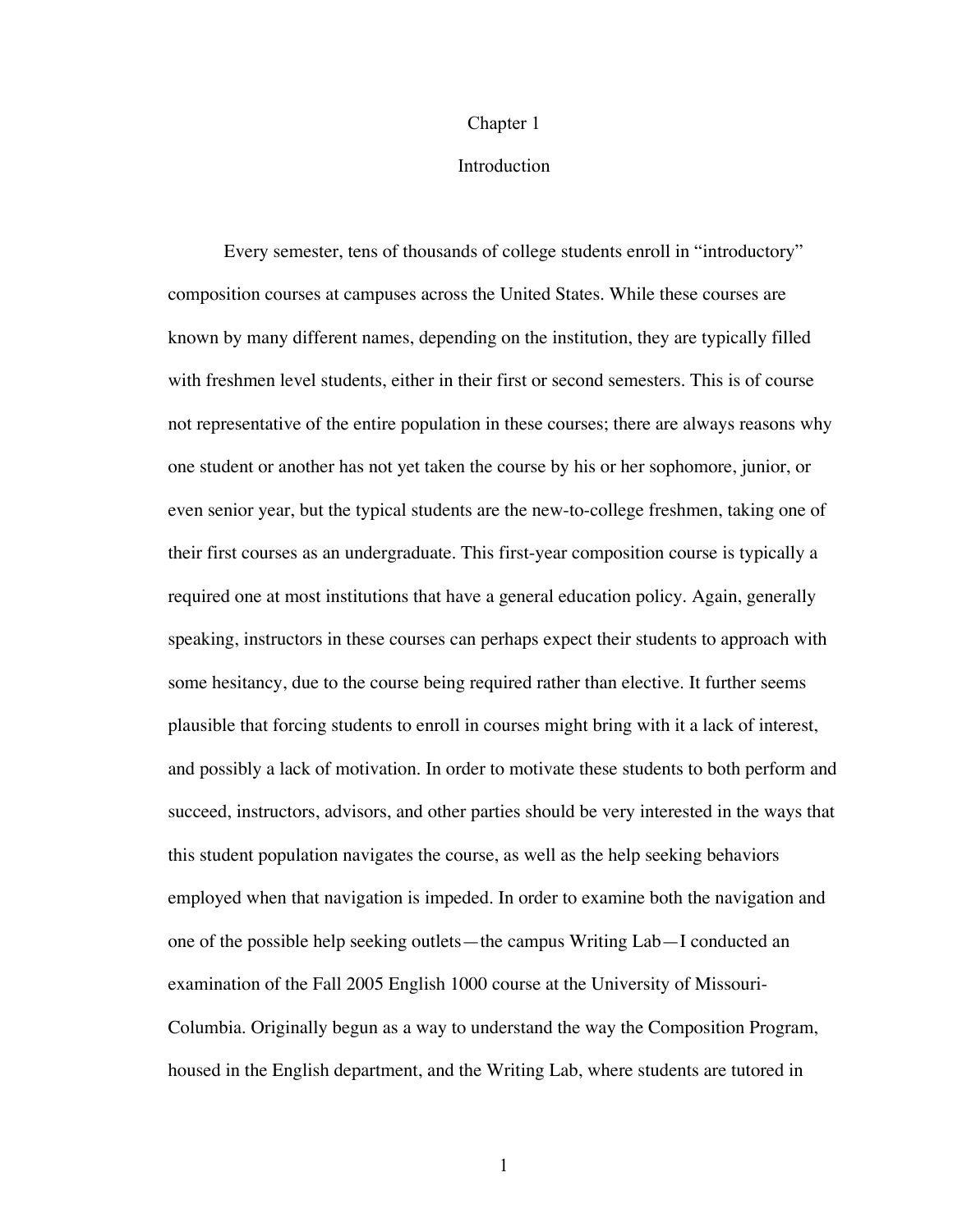writing, worked together, I was hoping to identify the ways that they currently interact, as well as to perhaps find new avenues of cooperation between the two, in order to better serve the student population if needed. My goal was to explore that navigation through the use of the Motivated Strategies for Learning Questionnaire (MSLQ), and to correlate the collected responses with their Writing Lab usage. I offered the questionnaire to students at the beginning and end of their semester in English 1000, gathering 74 responses to the pre-test and 42 to the post-test. However, after pairing the pre- and posttest data, and adding the matching Writing Lab data, I was only able to complete 10 cases. 10 cases from an enrollment per semester of over 2,000 students was not statistically significant enough to offer generalizable correlations about the population I was seeking to understand. After performing some correlations with the initial responses, I found that only 66 of the 74 respondents had complete data, that is, they answered all questions. The main correlation that I was expecting, high levels of self-reported help seeking behaviors concurrent with Writing Lab visits, was still not significant. With such limited data, I later added interviews with three of the students who had responded, to be treated as case studies, in order to get a first person response as to how they described their individual courses and Writing Lab usage. While this study does not provide many concrete conclusions, it does pose many questions about the students and their interactions in and out of class, in the hope that further research may draw some of the conclusions that I was pursuing.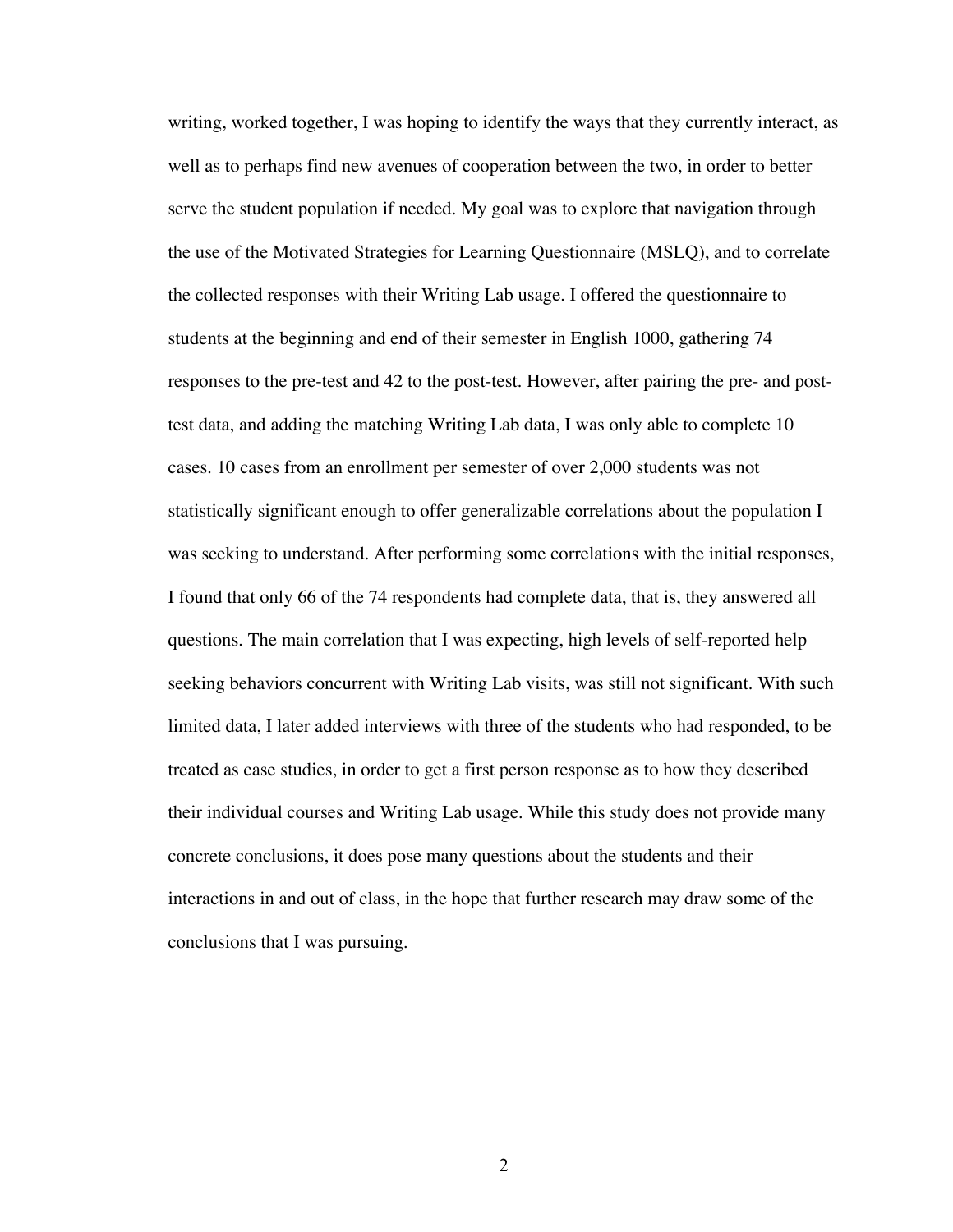### Chapter 2

#### Literature Review

#### *Student Motivation*

There is an extensive body of literature on motivation, yet very little of the available research is directly connected to composition studies. Most publications occur in the journals from the areas of Education and Educational Psychology, as well as Testing and Measurement. One of the foremost names in the field is the late Paul Pintrich, who designed the MSLQ. While he writes that the field of motivational science expressly calls for the inclusion of multiple fields of study (2003, p. 667), it is certainly not the norm to find these sorts of articles on reading lists for courses outside of the fields of Education and Psychology. However, it is vital to my current research to understand the ways that help seeking, as well as the broader issues of self regulation and motivation are defined by the existing literature. For the MSLQ, help seeking falls under the broad definition of "seeking help from peers or instructors when needed" (Duncan & McKeachie, 2005, p. 120). Help seeking is just one part of the subset of behaviors that the MSLQ addresses under the more general self regulation heading. These behaviors are "strategies for controlling resources other than [the students' own] cognition" (Duncan  $\&$ McKeachie, 2005, p. 120), and also include time and study management, regulation of effort, and peer learning. Accordingly, it is also of great importance to know what motivational research does and the reasoning behind it.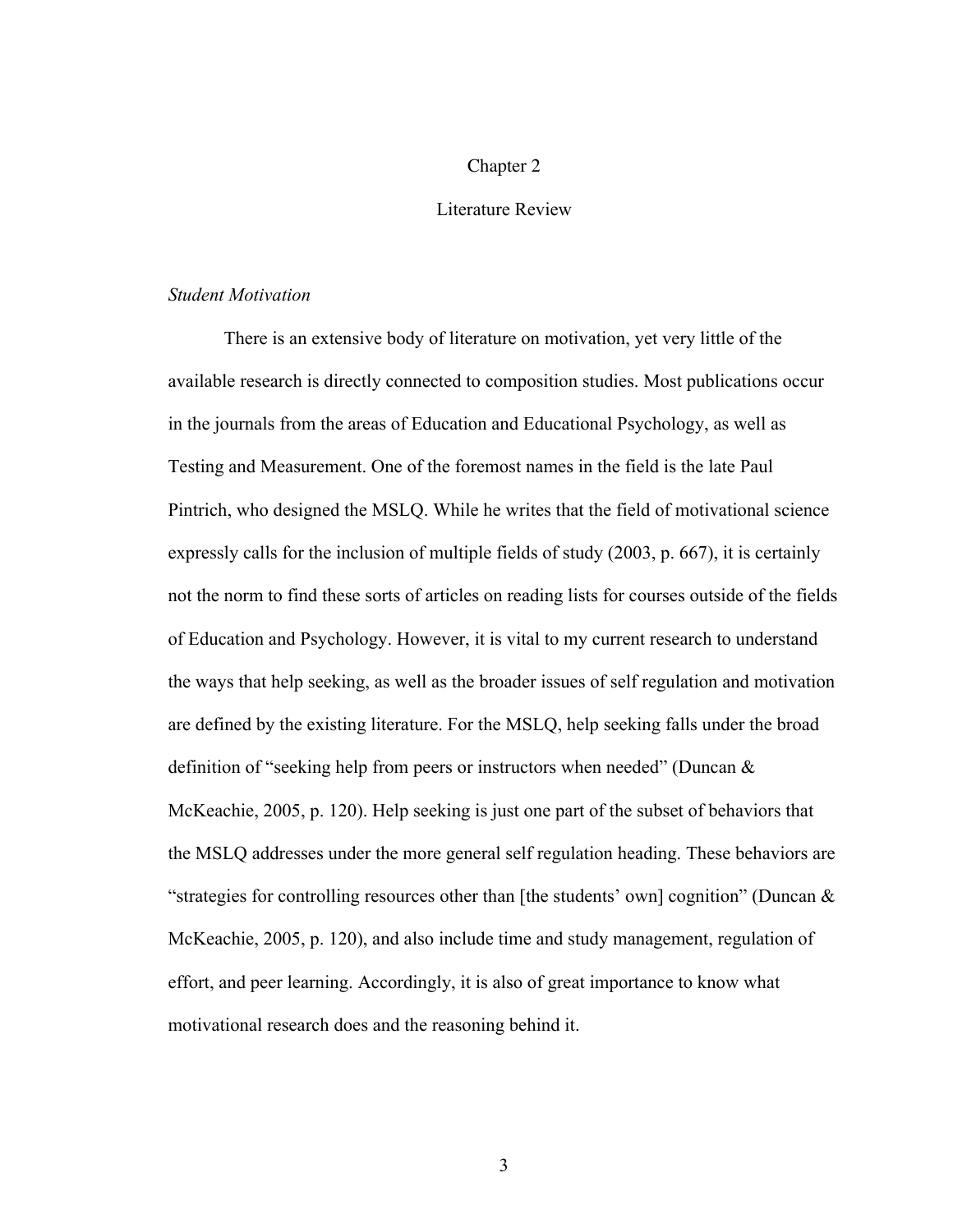At the most basic level, motivational research, according to Pintrich, "should be striving for both goals of contributing to basic scientific understanding of motivation as well as developing useful ideas and design principles to improve motivation in educational and other teaching and learning settings" (2003, p. 669). That is, it should be applicable to the academic knowledge base as well as useful in pragmatic, classroombased ways. One of Pintrich's major contributions was to foreground the idea of context, in conjunction with a social-cognitive model of learning as a way of understanding how students learn (Duncan & McKeachie, 2005, p. 117). The MSLQ was developed using this view, with the student as the nexus of instruction and context. The understanding of how motivation occurs at this nexus is paramount if teachers are to more actively engage them, and so it behooves educators interested in better practices to take note.

Certain assumptions must be made in order to conduct any inquiry into the way that students self regulate, as well as their motivations for doing so. Students must be assumed to be able to define their own goals, considering input from both their external environment, in this case the Composition classroom, and their internal environment (Pintrich, 2004, p. 387). One of the goals, therefore, is for the students to have an understanding of the requirements for a given assignment, and how those requirements need to be met in order to receive a given grade. This idea of "making the grade" is connected to their extrinsic motivation. In addition to this understanding, there may be personal goals, such as the minimum, yet still passing, grade, or the best possible outcome. These factors are rooted in each student's intrinsic motivations. The MSLQ has subscales in these two areas, along with the value that the student connects to the tasks they are being asked to complete. Further, and perhaps more obvious, it must be assumed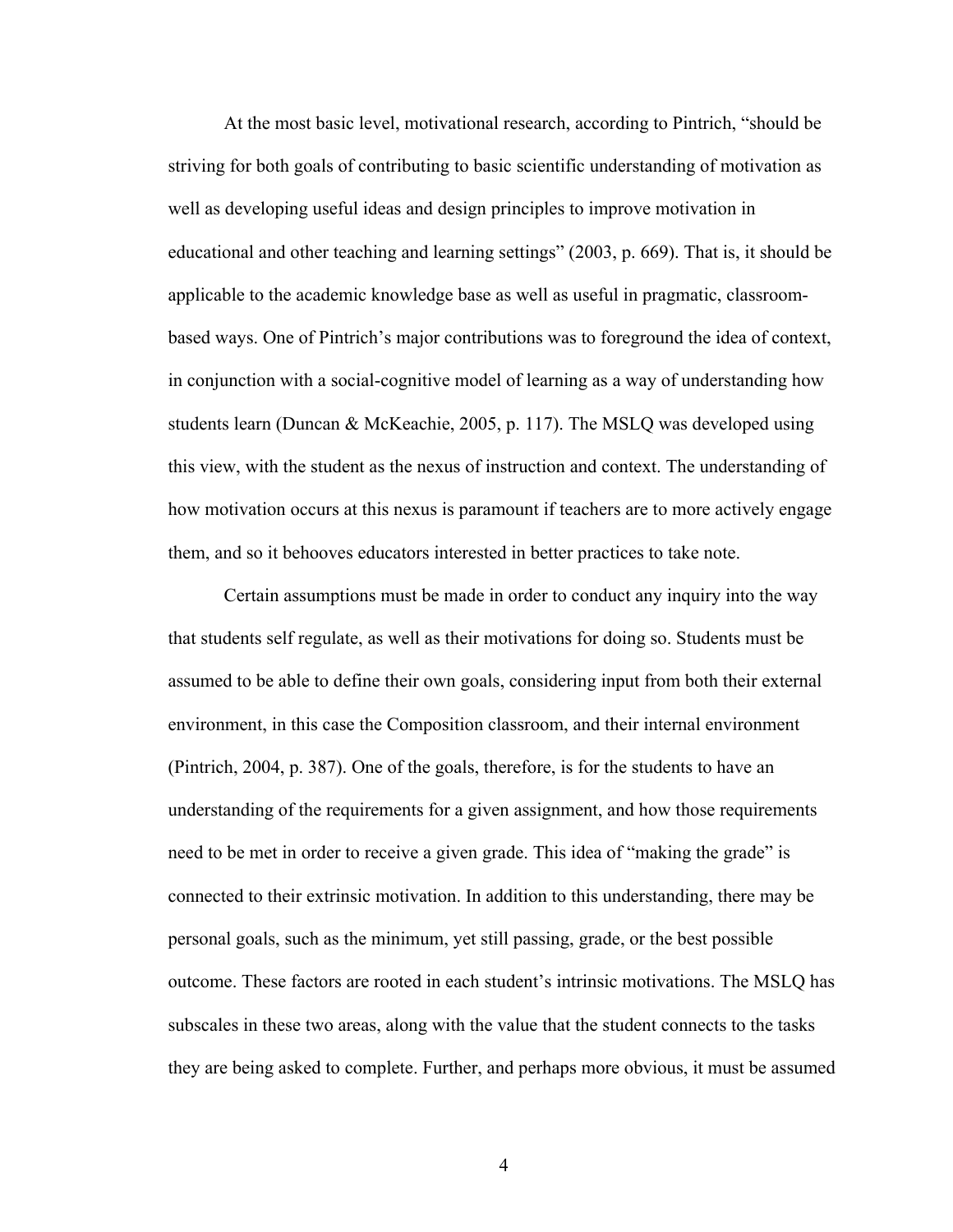that the student has some control over regulation of behaviors to achieve either or both of those goals.

Pintrich is quick to note in his work on student regulated learning that "This assumption does not mean that individuals will or can monitor and control their cognition, motivation, or behavior at all times or in all contexts, rather just that some monitoring, control, and regulation is possible" (2004, p. 387). While these assumptions do put the students partially in charge of their own learning, there is still a wide range of social and cultural possibilities for an uncontrolled lack of regulation. As part of this ability to self regulate, each student then has at the very least, access to a range of helpseeking behaviors, including approaching peers for aid.

To further contextualize my work here as part of the existing literature, the idea of help seeking behaviors, their definition, and their outcomes must be explored and understood. Students have, when faced with "ambiguity or difficulty in their schoolwork" (Ryan et al., 1998, p. 528), a set of resources that they can utilize in order to make the assignment more accessible. The utilizing of these resources has been termed helpseeking behavior, and might include any level of resource for virtually any level of help. Motivation researcher, Stuart A. Karabenick (2004, p. 569) makes a distinction between the student who seeks help for self improvement versus the student who uses the service for success. He also notes differences in these same categories as to what level of help is sought. While these differences will be important at a later date, my current research is only dealing with whether or not the students actively sought out help, rather than what their expected outcomes were.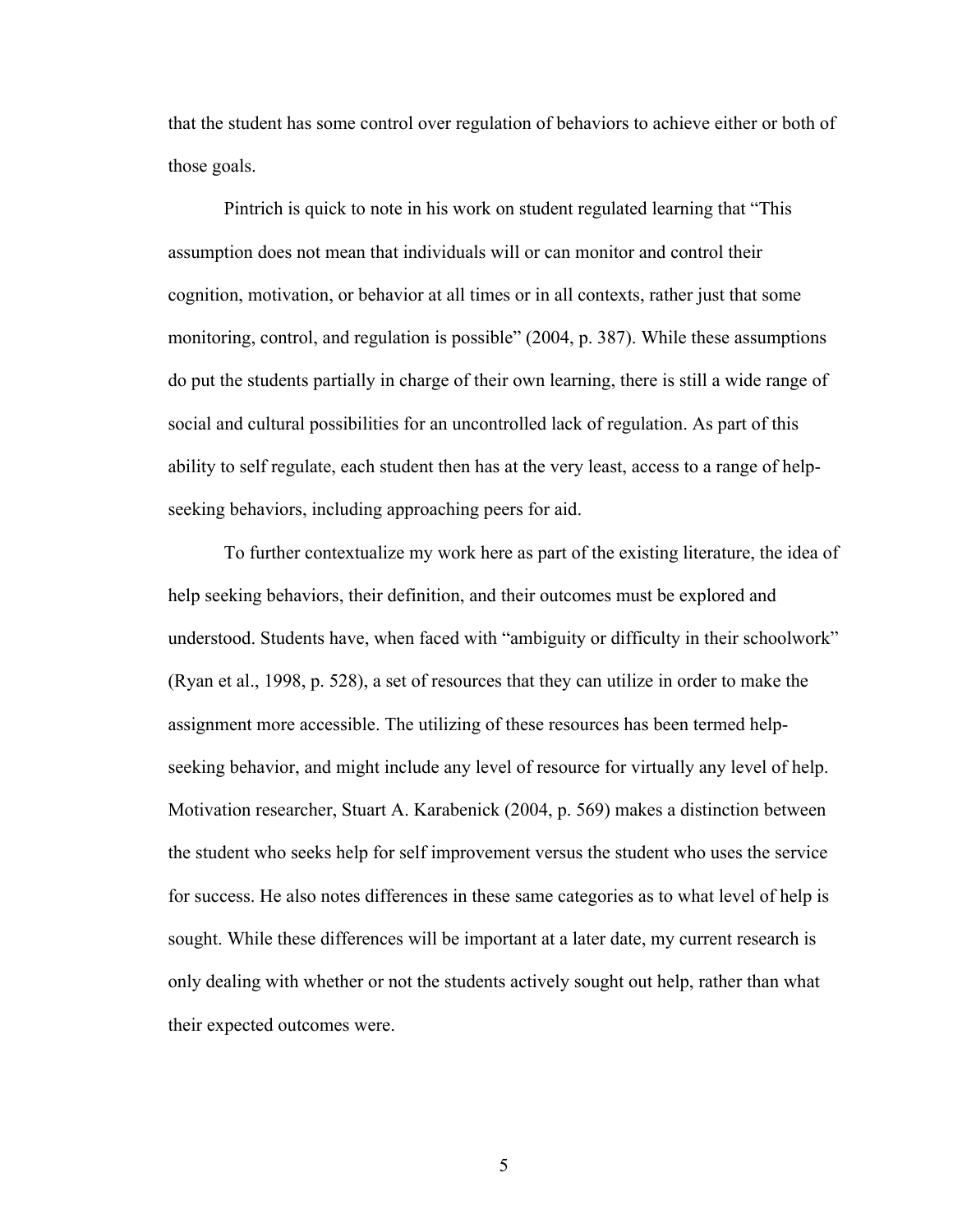The help seeking behavior I am most interested in is their use of the Writing Lab's tutoring services. This behavior should connect directly to their work in the Composition classroom. In order to recognize the way the Writing Lab and the Composition Program work together, it is important to have an understanding of the goals and processes that each of them has individually.

#### *Prior Assessments*

The Composition Program and the Writing Lab perform their own assessments, of course, according to their own needs and resources. Generally, the Writing Lab conducts exit interviews with students during the later months of a given semester. Along the same lines, the Composition Program uses the University evaluation system for all of its instructors, and was part of a department-wide assessment this year as well. Because of the inherent complexity of writing, it has historically been both important and problematic to assess either the Writing Lab or the Composition Program.

The English department at the University of Missouri has just undergone what Witte and Faigley call the "expert-opinion approach" (1983, p. 5), where program reviewers from outside the University are asked to visit, observe, and make recommendations regarding the English department. While this sort of review is helpful, and will include the Composition Program, it will not necessarily be as focused on that part of English studies, any more than it might focus on Literature, Folklore, or Linguistics, all of which are housed in the same department. Neither would such a study focus on student writing, or student behaviors. What may not happen, because of the breadth of the departmental review, is a prioritizing of the student in composition, which I have set out to do in this project. Alan C. Purves, in his "Foreward" to Lauer and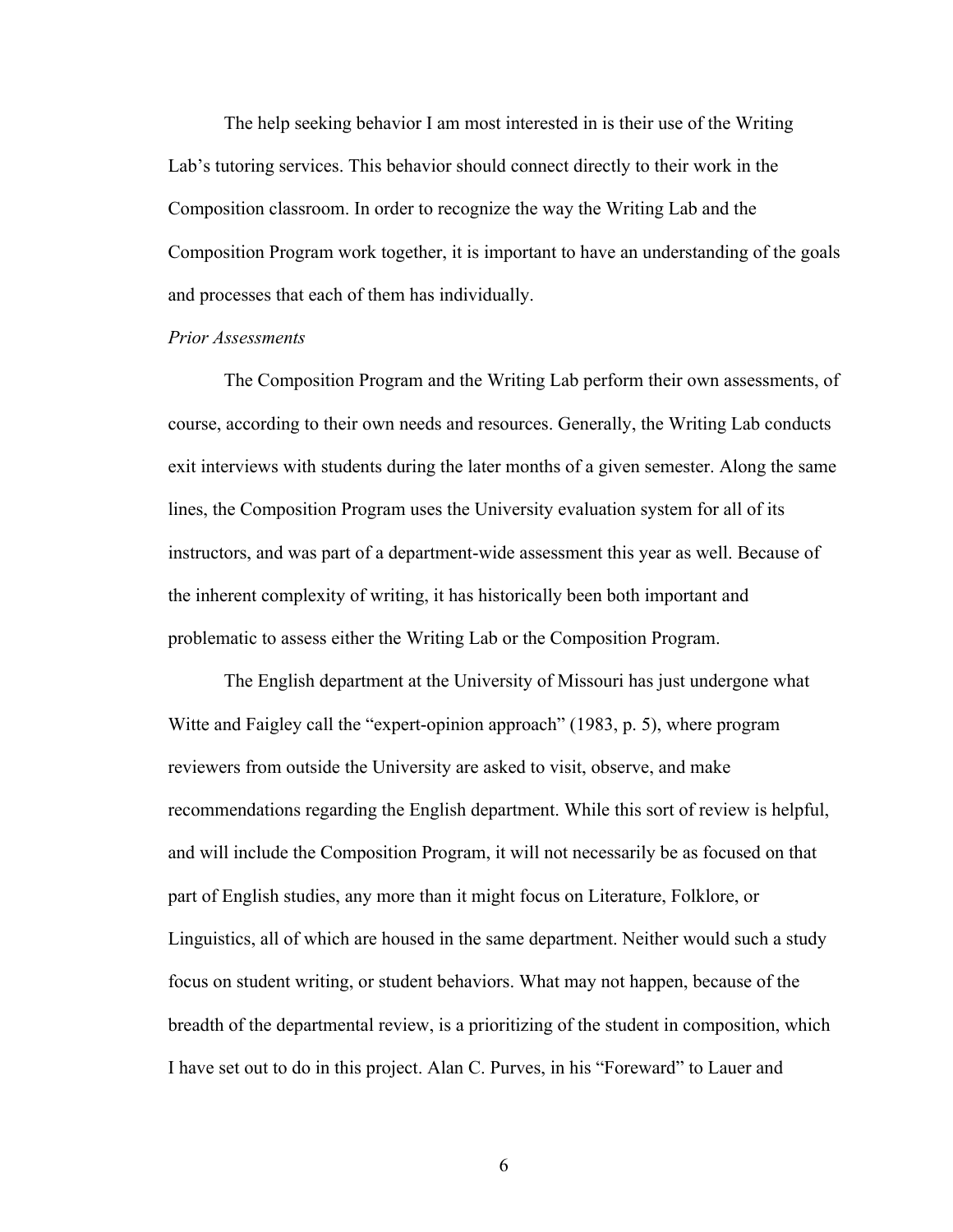Asher's *Composition Research*, notes that educational research with a student focus has been dominated by the psychologist and anthropologist (1998, p. vi). Those fields, which might focus more clearly on the student component bring with them a large selection of possible methods of research. Lauer and Asher later write that "rhetorical and empirical modes of research appear to have fundamental similarities and only minor differences " (1988, p. 4). In connection with this multimodal approach to research, this study began in an empirical mode, but later turned in a rhetorical direction, in order to incorporate multiple forms of data. This multimodality has great advantages, in that it does not privilege either the researcher involved in observation and interviews or the empirical instruments involved in surveys and testing. The attraction to such a model is obvious, as the "[r]hetorical theory guides empirical research, which in turn helps to verify theory" (Lauer & Asher, 1998, p. 6). However, the pitfalls of this method are obvious as well, particularly in this project. In the same way that I am putting together composition research and motivation research, the two modalities demand an understanding of the differences between the empirical and the rhetorical, and the effects that those models have on the research.

Writing labs, or centers, or tutorials, although at times hard to name, have been in place since the early 1930's in American higher education. In Steven North's seminal article "The Idea of the Writing Center," (1984) he bemoans the misguided views connected to both the goals and the work that writing labs do. His work has been the starting point for much of what happens at writing labs across the country, as well as the one located on the University of Missouri-Columbia campus. The Writing Lab there also subscribes to the idea that "the work of the writing center tutor is to engage the student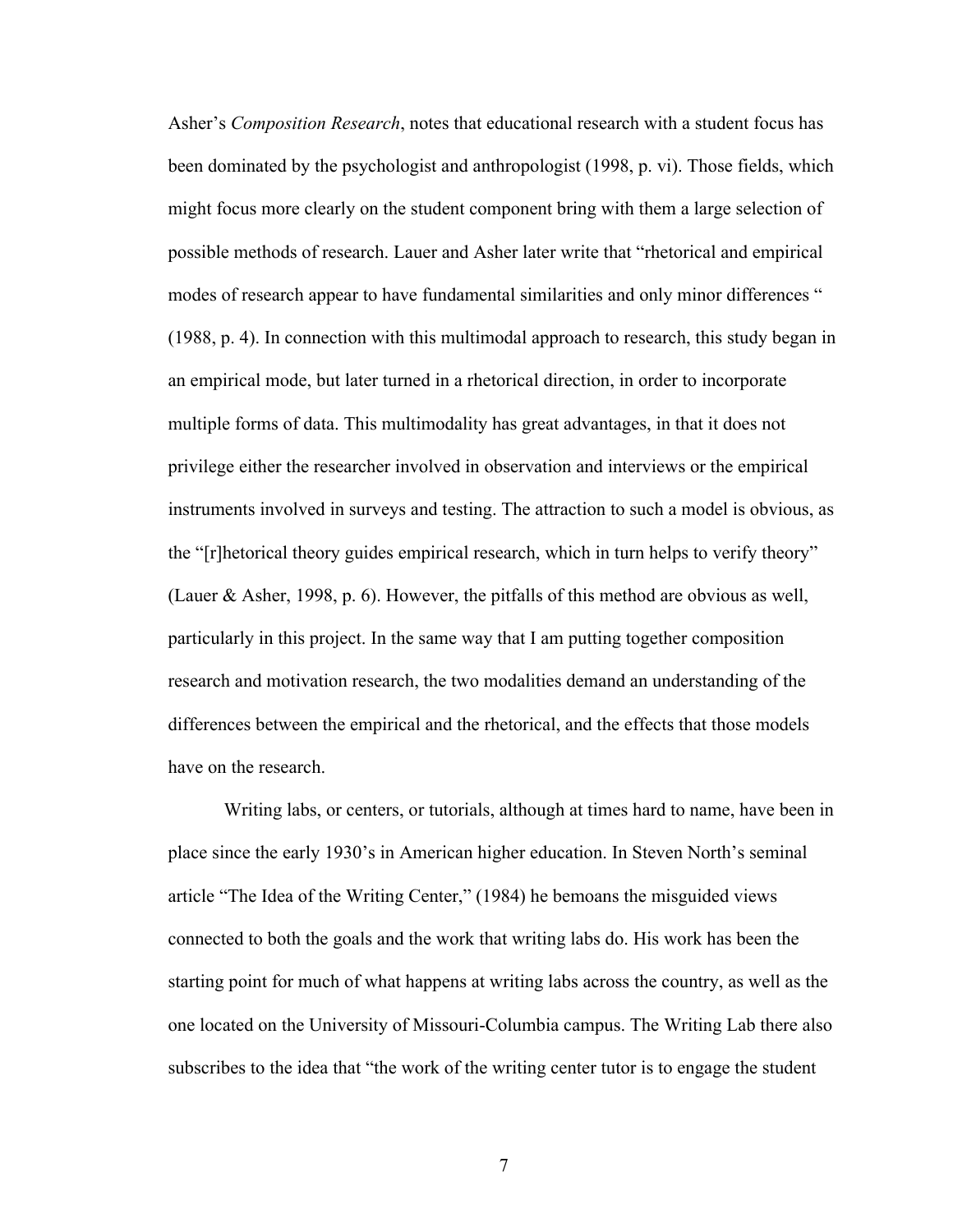writer in an intellectual process that will result in more fully developed and carefully crafted writing in general." (Liu & Mandes, 2005, p. 87) It is the "intellectual process," rather than "an error-free paper" that tends to be the sticking point for both the students who use the service and the instructors who recommend it, though. Liu and Mandes, advocating for the addition of tutors, not just in the lab, but in classrooms as well, further state that "a particular paper is not the focus—but rather the writer's processes and strategies for producing and crafting any piece of writing" (2005, p. 88). However, if two of the main goals of the Writing Lab are to promote intellectual growth and facilitate better strategies for later writing, how are they to evaluate their success at those goals?

Writing lab research has had a long history of qualitative inquiry, and while most centers do collect quantitative data regarding who utilizes their service and how often, quantitative studies are less widespread. Lerner espouses that we should "Share resources, investigate the presence of the writing center as a factor in retention, in students' longer-term academic progress…and in student satisfaction with their larger college experience" (2001, p. 4). Kalikoff cites a "history of failed evaluation" and therefore turns to a "mosaic approach" (2001, p. 5). This approach is only one of the many names for multimodal studies, but the idea of mixing methods is very prevalent in the literature on writing centers. Cushman and his group of researchers present their view of focus groups in addition to statistical measures as another version of mixed methods (2005, p. 2). Enders believes firmly in longitudinal studies, looking at papers written for first-year composition at the beginning and end of a semester (2005, p. 8). He also notes that the processes needed to complete such a study are very time-consuming. All of the contributors are clearly on the side of more research, but position themselves against any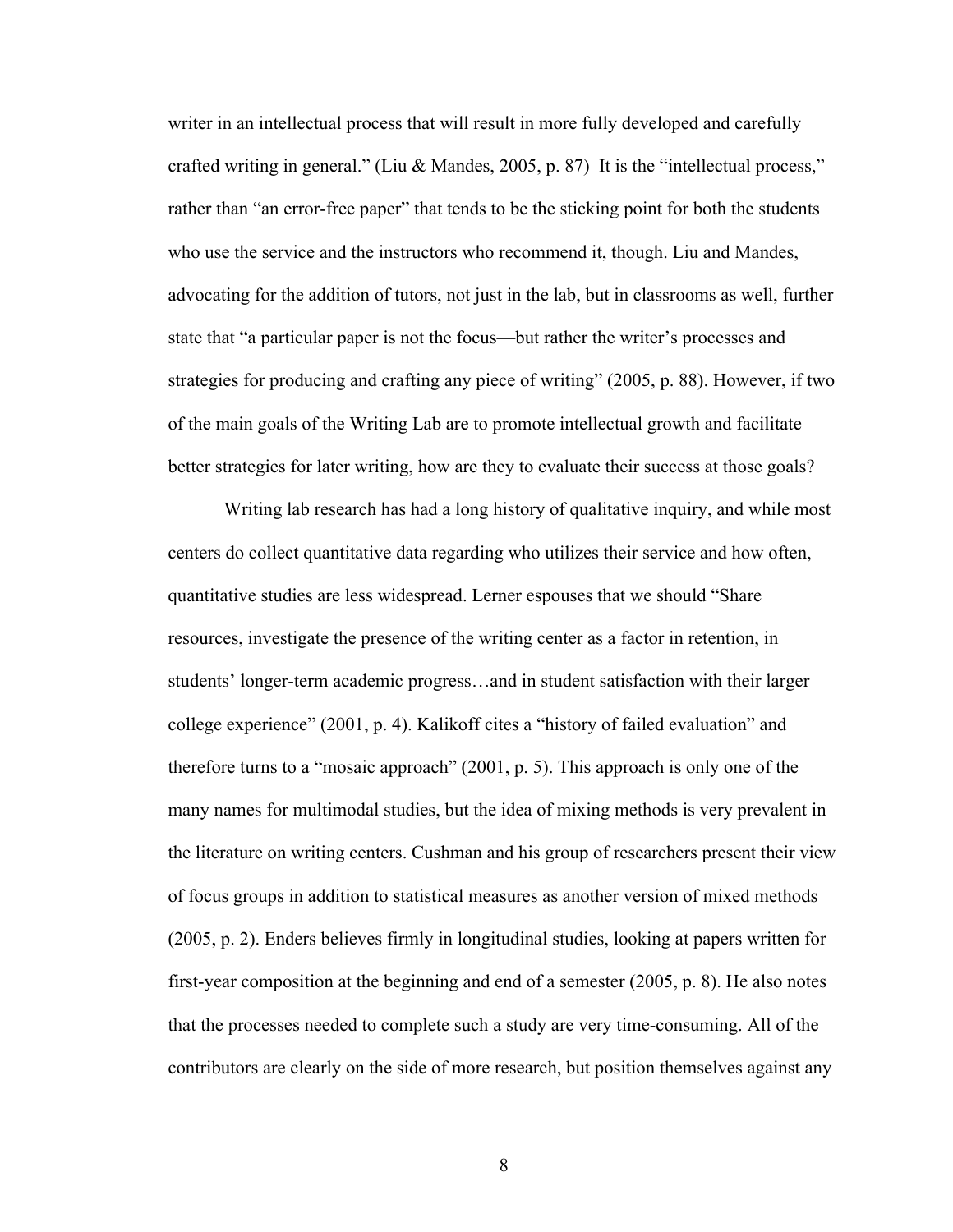direct relationship to grades or standardized test scores. What they do advocate is a mixed methods approach, using quantitative and qualitative data; mixing anecdotes and statistics. Niiler phrases it best: "Using numbers alone can be misleading; I would suggest that quantitative forms of analysis be used within a richer framework of qualitative analysis" (2005, p. 13). While there is certainly a need for continued evaluation, if only to assess whether the Writing Lab's own goals are being met, it seems that there is a wide range of choices as to how that assessment might be conducted. With these discourses as a backdrop, I attempted to connect the ideas about student-centered research in composition to my own institution and my experiences there.

#### *The Composition Program*

The Composition Program at the University of Missouri-Columbia enrolls, roughly, 2,000 students per semester in English 1000. As noted before, they may not all be freshmen, and this may not be their first semester of college, as many transfer students take the course as well. During enrollment, students have a minimal number of choices as to the type of composition course they are offered. Under the general heading of "English 1000", course types are further broken down into the following categories. The "regular" course, which is the subject of my study, includes virtually all non-international students with ACT scores in English above 18, who are not enrolled in the Honors College. If they do not fill one or more of these categories, they are offered the "International" version, the "stretch" version, which includes an added tutorial lab, or the "General Honors" version. No matter which course they take, though, they must receive a grade of C- or better in order to both pass, as well as enroll in later Writing Intensive (WI) courses. These two WI courses, one within the student's major and one outside, are housed within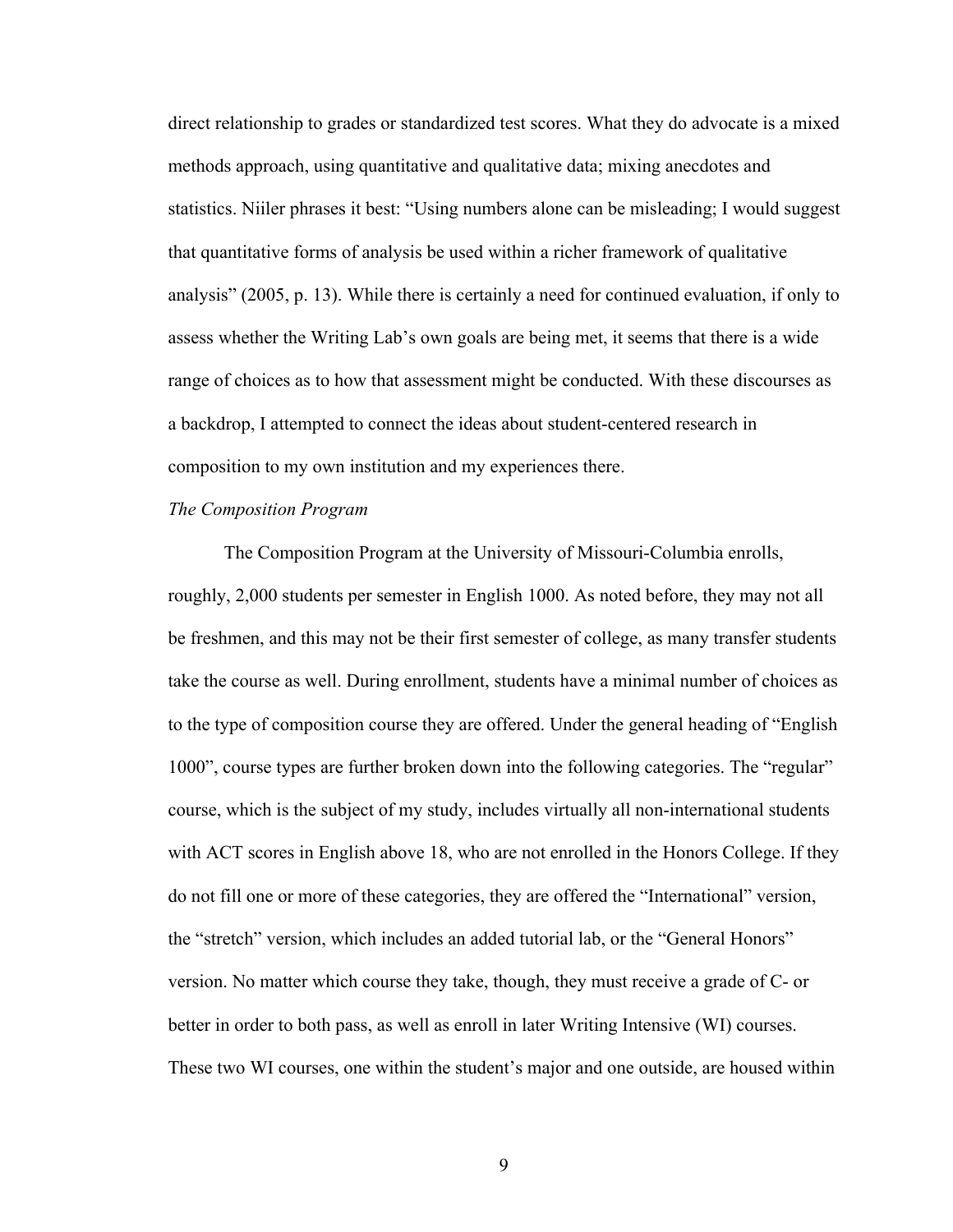the University's Campus Writing Program (CWP). The three courses make up the general education requirement and are required for graduation in all degrees. Although there are cases where a student may take a WI course concurrently with English 1000, this is not the norm. In most cases, though, it is very hard for them to put the course off for too long, as English 1000 is a prerequisite for WI courses.

Each section of the regular course is capped at twenty students, leaving the instructors in control of the choice to approve overrides. There are of course instances where more or less students end up in a single course, but the number typically settles between eighteen and twenty-one. There are also, as in most enrollment cases, outlying numbers as well. Particularly in the department's "late starter" sections, an instructor can end up with less than the maximum number, even as low as fifteen. These sections are included in the "regular" sections, but actually start after the traditional add/drop period.

Most sections of English 1000 are taught by graduate students and adjunct instructors, who formulate their own readings lists, syllabi, and assignments. While this allows for an impressive amount of freedom for those instructors, it can also limit what content a given student encounters in the classroom. This limitation is also present when the students enroll, as the courses are all listed identically during enrollment. What the enrolling student encounters, when looking at the online course listing, is a list of almost 100 sections, at varying times across the day and week, which may or may not have instructor's names attached to them. This seems to support the idea that students typically enroll in the course because of the way it fits into their schedule rather than for other reasons. Obviously, they have very little else to base their decisions on. As with any course, past students tend to recommend (or denigrate) the courses they have had to their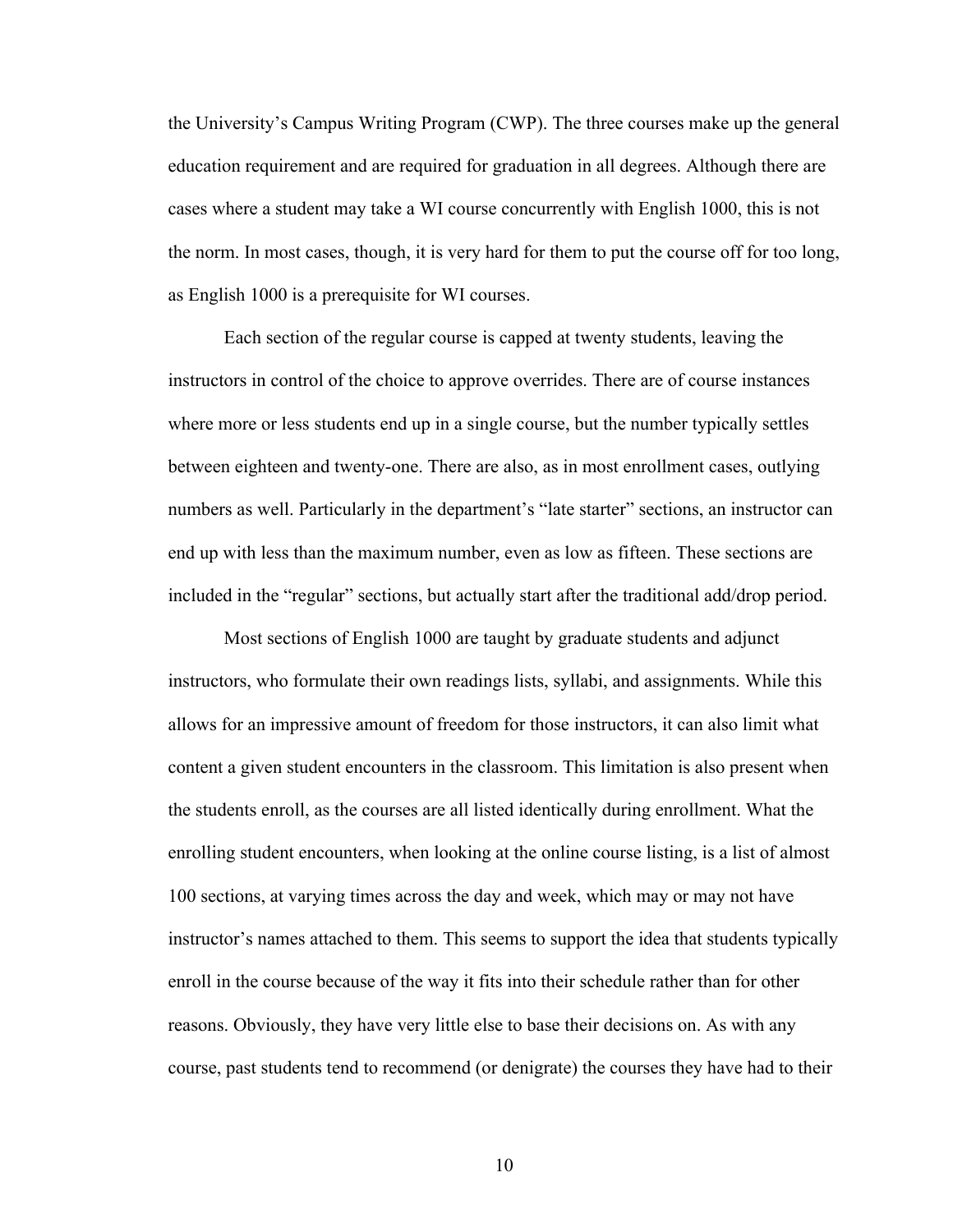peers, but it is still hard for those students to actually *find* a recommended instructor's sections and enroll (or know not to). More important though, is that the students do not know what the actual content of the course will be until they attend class and receive course materials. Because this thematic content may range from contemporary novels to political views to traumatic events to *The Simpsons*, the students seem to have little choice in what they will write about. Given this wide spread, the department holds several sections open until the first week of class (the aforementioned "late starter" sections), which students, if they have serious reservations concerning their current section, may transfer to. These syllabi are available at the time of enrollment, and allow the student to at least have some say as to the subjects about which they will write, an important factor in student interest and motivation, although not in writing instruction itself, according to the philosophy of this program.

There is a more intensive instructor training program at this University than at many other colleges. Whereas teaching assistant preparation might only include a brief (two days to a week) "workshop" where the new instructors are provided with materials and limited guidance, the period of training at the University of Missouri-Columbia is actually two full semesters. New Master's degree students spend their first two semesters tutoring in the Writing Lab on campus. During the second semester of tutoring they are also required to enroll (if they plan on teaching) in English 8010, Theory and Practice of Composition. This course, taught by a member of the Rhetoric and Composition faculty, is meant to prepare them to teach, as well as grant some oversight by the department for course preparation. With these experiences behind them, the MA candidates typically teach two sections of English 1000 in their third and fourth semesters.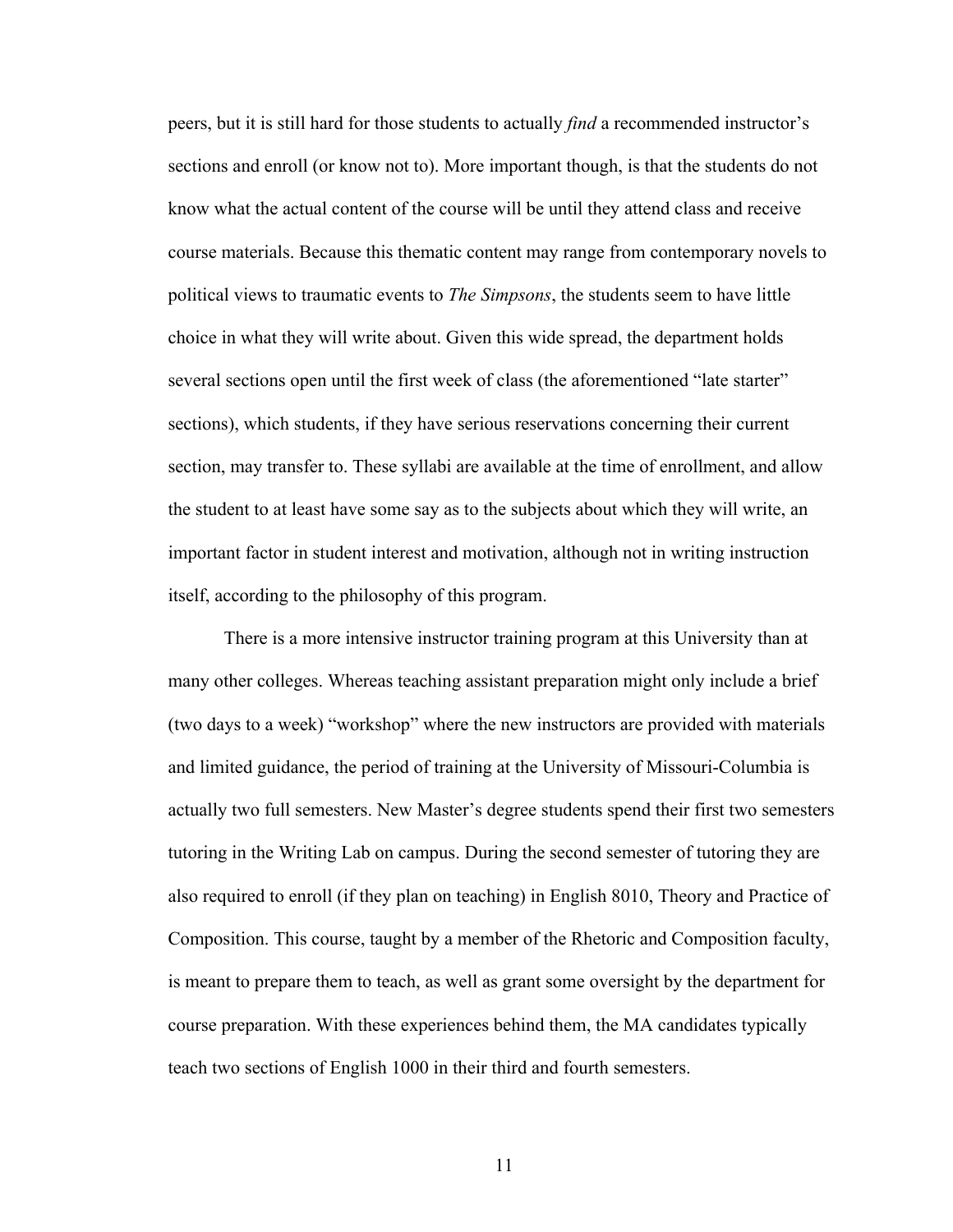The aforementioned MA candidates are not the only instructors that students may encounter. Many of the PhD candidates in the department also teach English 1000, and typically take the 8010 course concurrently. To facilitate this, they are provided with their first assignment and five-week schedule, and then formulate the rest as part of the 8010 course. These graduate instructors have usually, though not always, had classroom experience in the past, and are assumed to need less preparation for teaching English 1000. The other group of instructors for the course are adjunct instructors, of which the department generally has between ten and twenty on hand for a given semester. These instructors are non-tenure track faculty in most cases, are either ABD or have their PhDs, and usually teach more sections than the MA and PhD candidates.

In order to both monitor, as well as provide feedback for all of these sections, the department has set up a Composition Committee, as well as a mentorship program for incoming and continuing instructors. During their time at the Writing Lab, new MA candidates are paired with a currently teaching instructor, and serve as that particular section's primary tutor. The tutor provides specific hours which are set aside for the students in that section, and also attends classes, getting a feel for the students and instructor, as well as what it's like to actually be in the classroom.

During their time as instructors, all teachers of English 1000 are assigned to a member of the Composition Committee, who serves as their mentor for teaching in the program. This mentorship involves syllabus and assignment reviews, as well as a course observation at least once a semester. Some instructors, of course, more than others, take further advantage of this relationship, via weekly meetings or email correspondence. The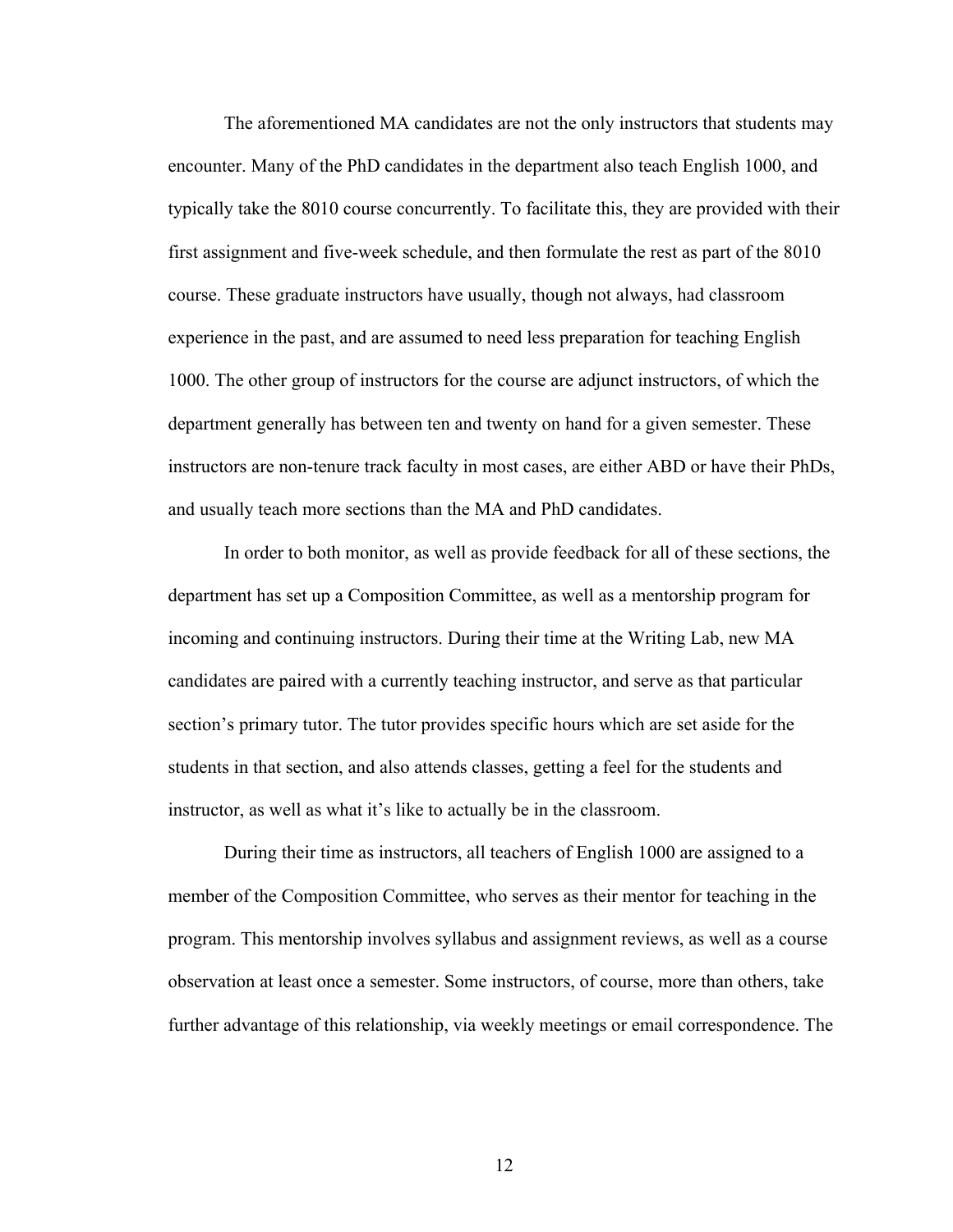mentorship is not prescribed in this way, but is presented as a resource to be used at any time.

Given both the amount of possible instructors, as well as the variance of their possible levels of experience, the students have many possibilities for the content of their coursework, even though they are getting the same credit. They are also supposed to be learning the same skills as well, regardless of course content. The departmental instructor's guide reads,

> We believe there is a range of successful ways in which to teach English 1000, and we encourage thoughtful experimentation as teachers find and develop their own pedagogical strengths. We see the diversity of teaching approaches as variations on a set of central themes that all sections of the course must share" (Instructor Guide).

The department also envisions a "writing coach" role for the instructors of this course, and hopes for an "active cooperation between the teacher and the student" in order to facilitate a "focus[ed] instruction on areas where instruction is genuinely necessary" (A Note to Students). The key point, however, as found in the note to students, is the admonition to Composition students that they "must ask for help whenever some part of a project seems overwhelming" (A Note to Students). Whether students in the English 1000 course actually consult this online note is not clear. The same *may* be said for instructors as well. There is, however, the aforementioned mentorship and oversight from the Composition Committee that tends to inform and "regularize" the instruction to a point. So, while the instructors have multiple levels of communication that they can access for aid, students, too, can seek out help at multiple levels, starting with the instructors themselves, but also including the Writing Lab, which is the second focal point of my study.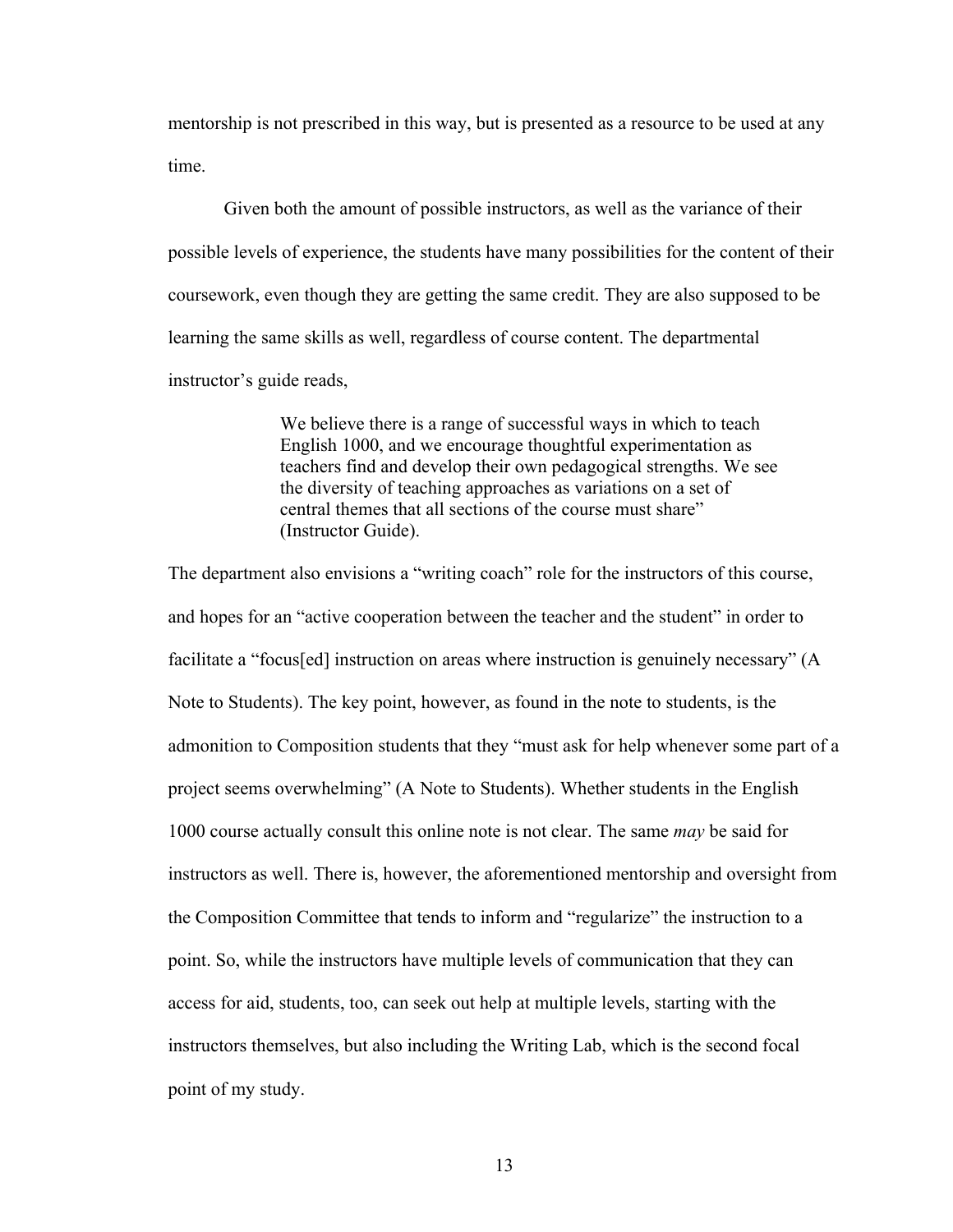#### *The Writing Lab*

Typically, if English instructors are seeing student issues that cannot be addressed in class and/or office hours they refer students to the Writing Lab. As part of the Learning Center, the Lab offers students free fifty-minute appointments with writing tutors, and can be accessed online as well in person, by appointment or on a walk-in basis. The tutors are mainly graduate students in English, who either will be teaching English 1000 or already have and are returning hires. According to the Lab's online public message,

> Currently, the Writing Lab alone serves approximately 2,500 students a year, and assistants work with students from diverse cultural and educational backgrounds with varying levels of writing experience. Most of the students who visit the lab are good writers trying to learn academic discourse, but some need help with basic skills as well (Hocks, 2006).

The student population is not limited to freshmen from the English 1000 course, however. Appointments are open to all students, including graduates, who have some sort of writing assignment to discuss. Part of the mission of the service, then, "is not just to improve writing but to help writers become more competent and skilled at all forms of writing and writing technology during their undergraduate careers at the University of Missouri" (Hocks, 2006). There is a direct focus on the students in the English department, however.

Several outreach programs are in place at the Writing Lab in order to attract students from the Composition course, in the hopes that they, finding the service useful early in their academic careers, will continue to use it throughout the rest of their time at the University. Early in each semester, tutors at the lab are encouraged to visit or contact instructors of the English 1000 course and solicit a class visit either to or from the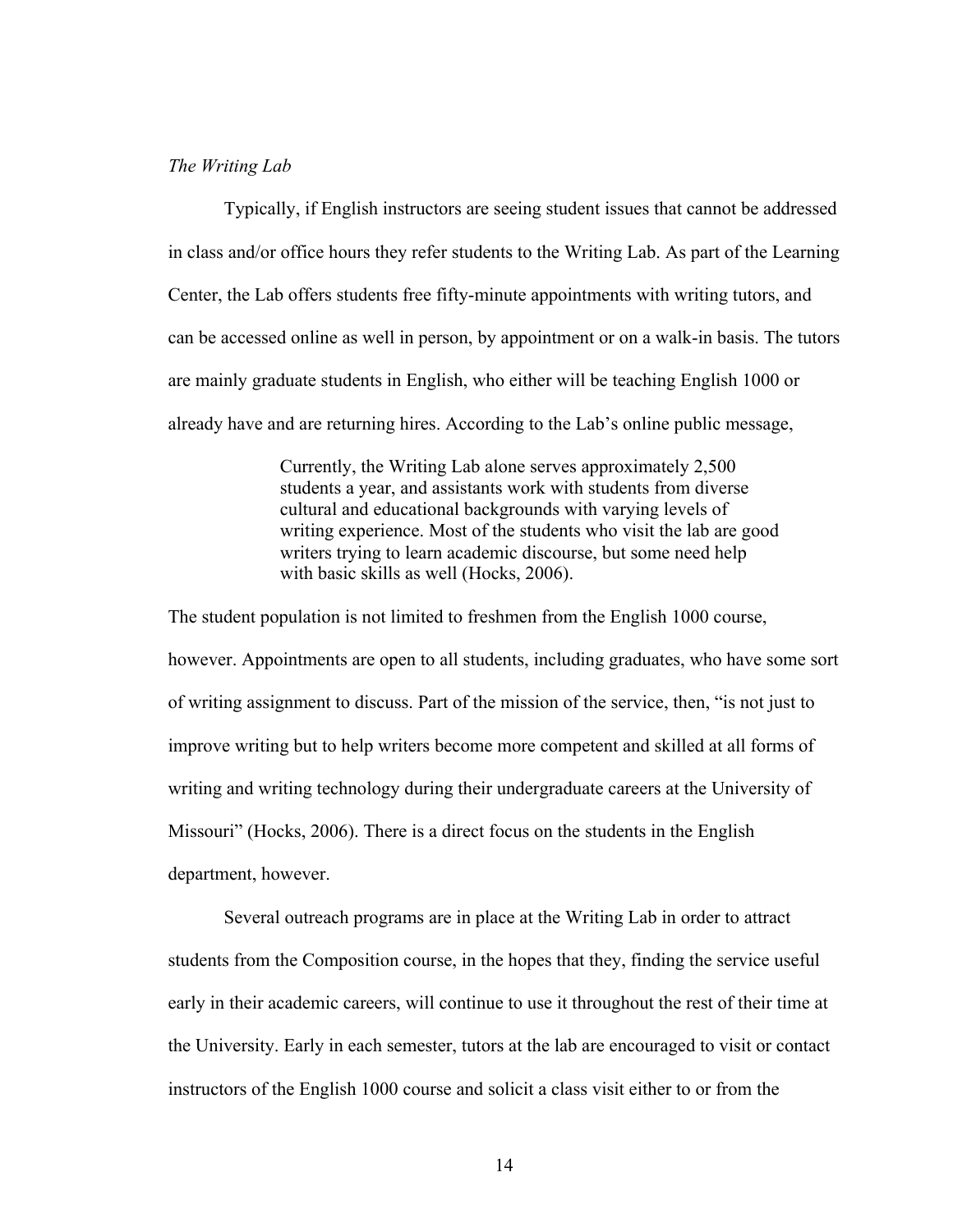Writing Lab for each section of the course. Some instructors prefer to bring their classes to the Lab, as it illustrates to the students how the process works, and others prefer an inclass visit from a tutor, to share information with the students. Also, some instructors offer extra credit for Writing Lab visits, and others require their students to attend a tutorial as part of the course. The two units then, have several points of intersection, and although perhaps not always successful, they do seek to serve the same population of students. Because of this common population, it seems vital to both the Composition Program's and the Writing Lab's progress to identify that population, and where, if any, changes need to be made in order to better serve the students.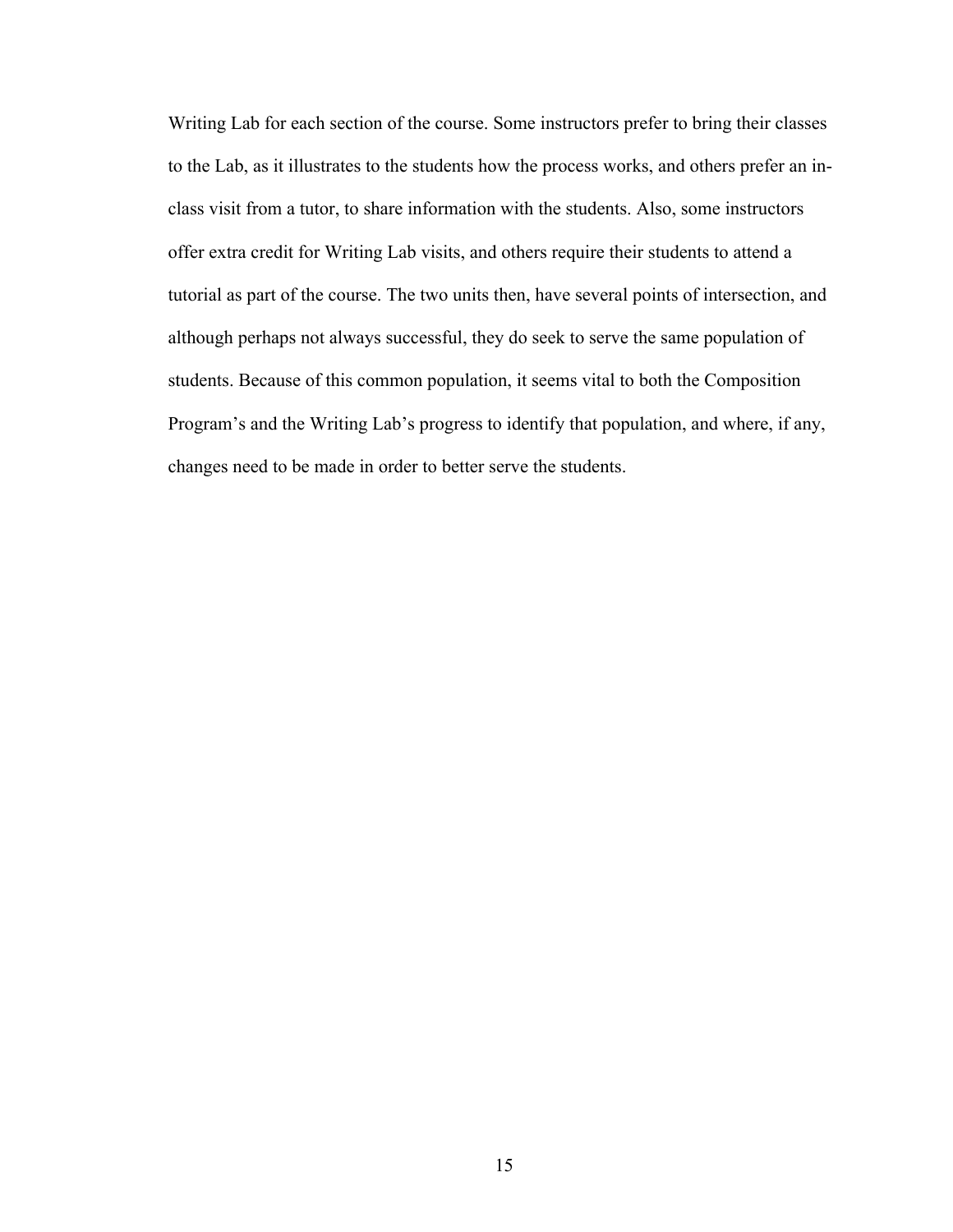#### Chapter 3

### Method

With the students' navigation of both units as the central focus, the following research project was developed and implemented. My initial goal was to attempt, through the use of an adapted version of the Motivated Strategies for Learning Questionnaire (MSLQ) to identify the levels and types of motivation that the students in first-year composition typically exhibit.

The MSLQ was originally formulated in order to assess the connections between motivation and cognition in classroom settings. The full questionnaire contains 15 scales, divided into motivation and learning strategy sections. From these scales, I chose the ones that seemed most applicable to my study, as well as to the composition classroom.

The subsets that I chose from the MSLQ included Extrinsic and Intrinsic Goal Orientation, Task Value, Control of Learning Beliefs, Self Efficacy, Peer Learning, and Help Seeking. Of greatest value are the scales related to Peer Learning and Help Seeking, of course, but the ways in which the students rate themselves on the other scales could be helpful in further deducing why the other behaviors are occurring and how best to address the students' needs as a whole.

A survey was made available to all of the students enrolled in English 1000 during the Fall semester of 2005. The students received an email soliciting their participation (Appendix A), which included a link to a secure survey (Appendix B) where they responded to the questions via a seven-choice Likert-style interface. For this process, they provided general demographic information, and then responded to each question of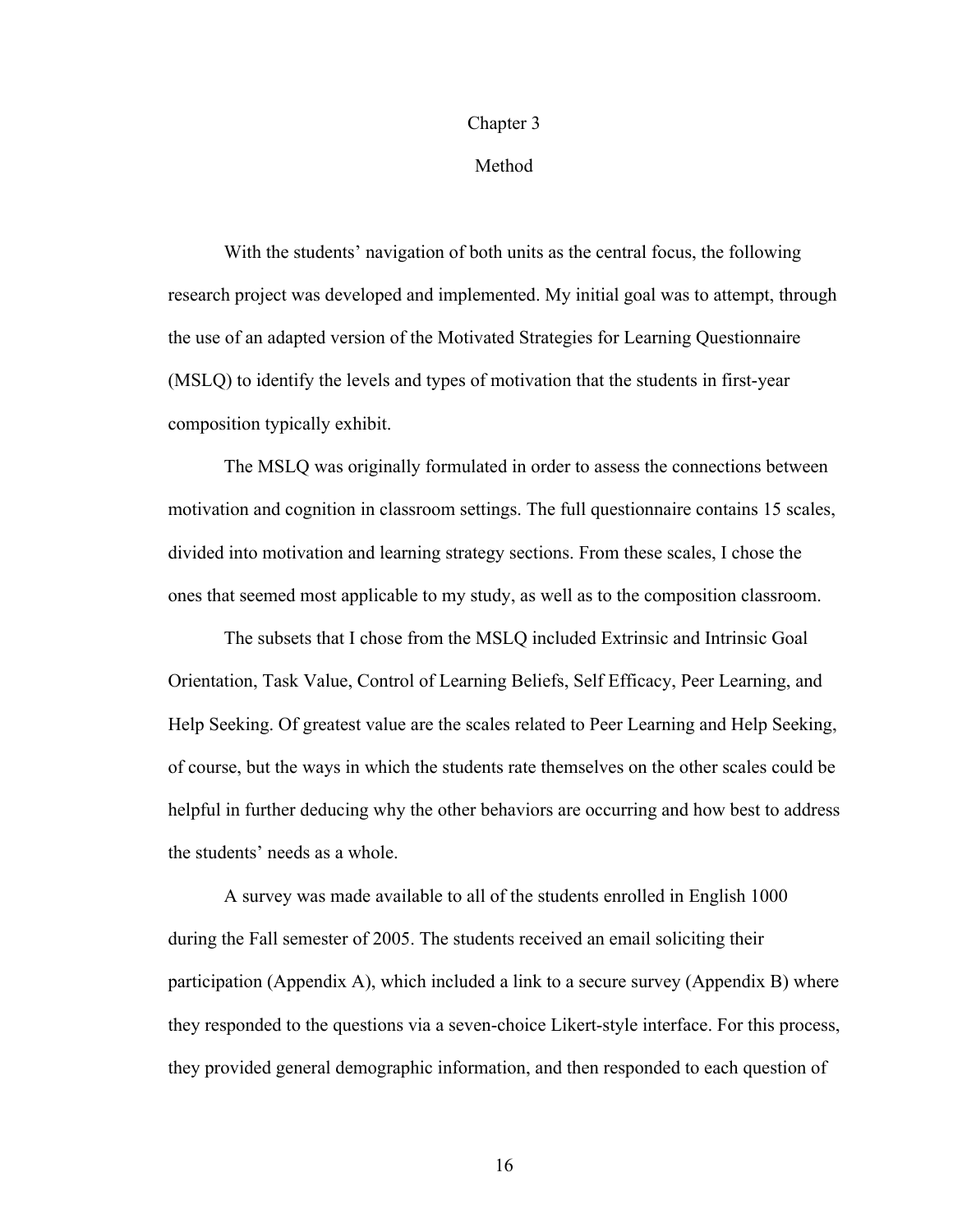the represented subscales using a 1 (not at all true of me) to 7 (very true of me). The instructors of the regular sections of English 1000 also received emails soliciting their help in contacting the students, but were explicitly told not to offer extra credit or other reinforcement for participation. The students were given most of the semester to participate. As the end of the semester neared, a second round of emails was sent, asking for participation in the "post-test" version of the survey. This particular design was implemented in the hopes of tracking changes across the sixteen-week semester. After these results were collected, contact was made with the Writing Lab to add their data to the survey results. The Lab keeps track of all students who receive tutorials, and I had hoped that by comparing the beginning and end of semester surveys with the students who attended tutorials, a connection might be established as to how much effect the writing center might have had on the motivations and help seeking behaviors of the student population.

Several issues arose during the data collection that required the research method to be amended. The MSLQ is a reliable and valid survey for measuring student motivation (Pintrich, *Reliability*), but without a significant number of matched cases, the outcomes from the survey could not be presented with any significance. While the initial response was actually quite encouraging—seventy-four students responded, with sixtysix answering all the questions—the participation at the end of the semester dwindled. Forty-two surveys were collected from the post-test, and while that in itself was not cause for concern, the number of matching cases was quite problematic. Without the ability to compare matching cases, any extra data was effectively rendered useless under the current research plan. My method called for pre- and post-test data from each student,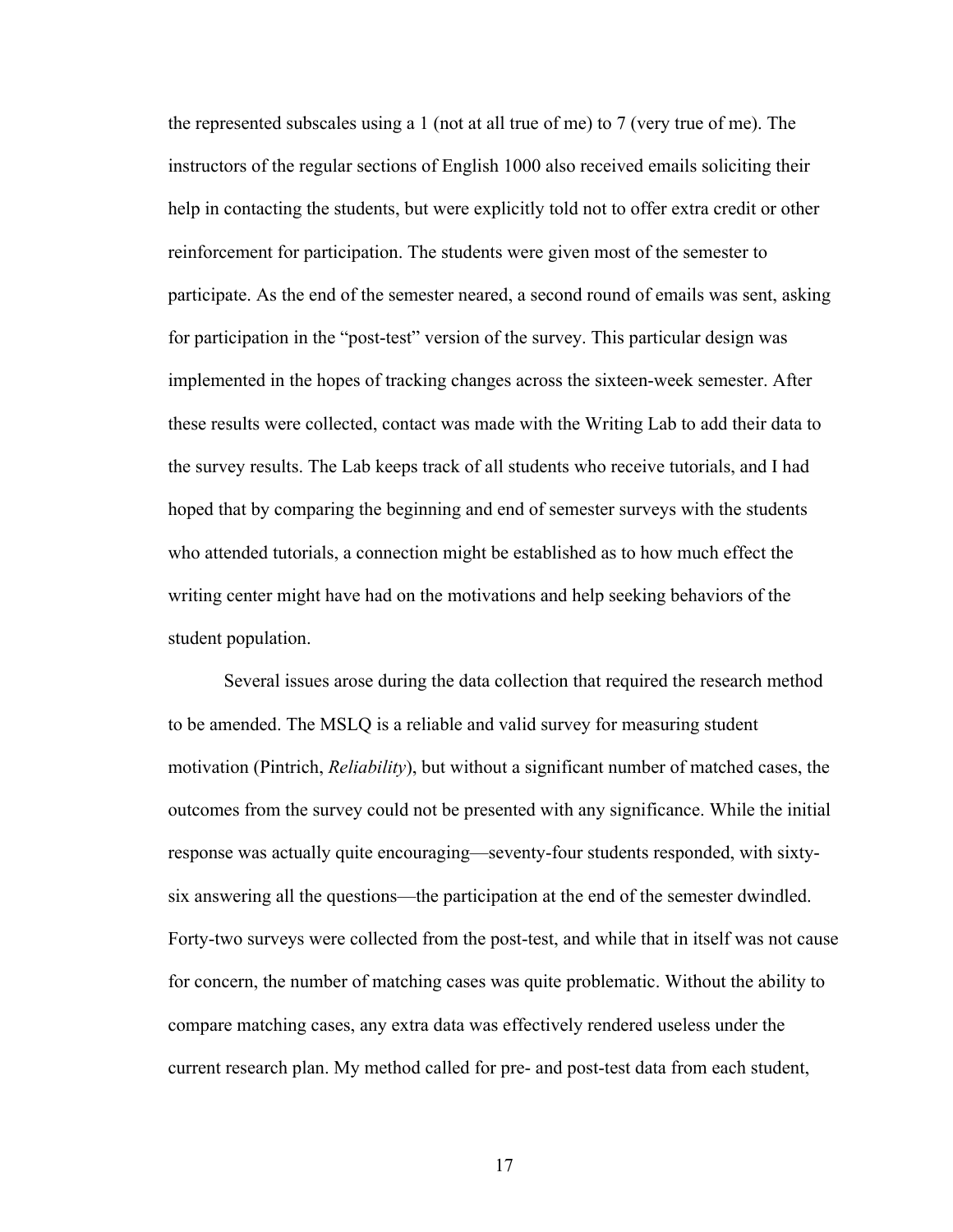which would then be compared to each student's attendance at the Writing Lab. After comparing the two sets of survey responses, only ten sets of matching data were compiled, and upon the addition of Writing Lab attendance the total number of complete cases had been whittled to three. So, while there were complete cases to work with, there simply were not enough to make any generalizable claims regarding the actual population.

The Writing Lab had records of the ten students who I had identified as having complete cases. After submitting and receiving clearance for an IRB addendum to the project, I contacted the Writing Lab for access to those records. I then asked for further participation from those ten students via email. Three of the ten responded that they would continue their participation, although only one of them could meet with me in person. I sent the other two a set of questions via email (Appendix C), which they responded to and sent back. The other student met with me on campus, where we spent approximately an hour collecting his answers to the same set of questions.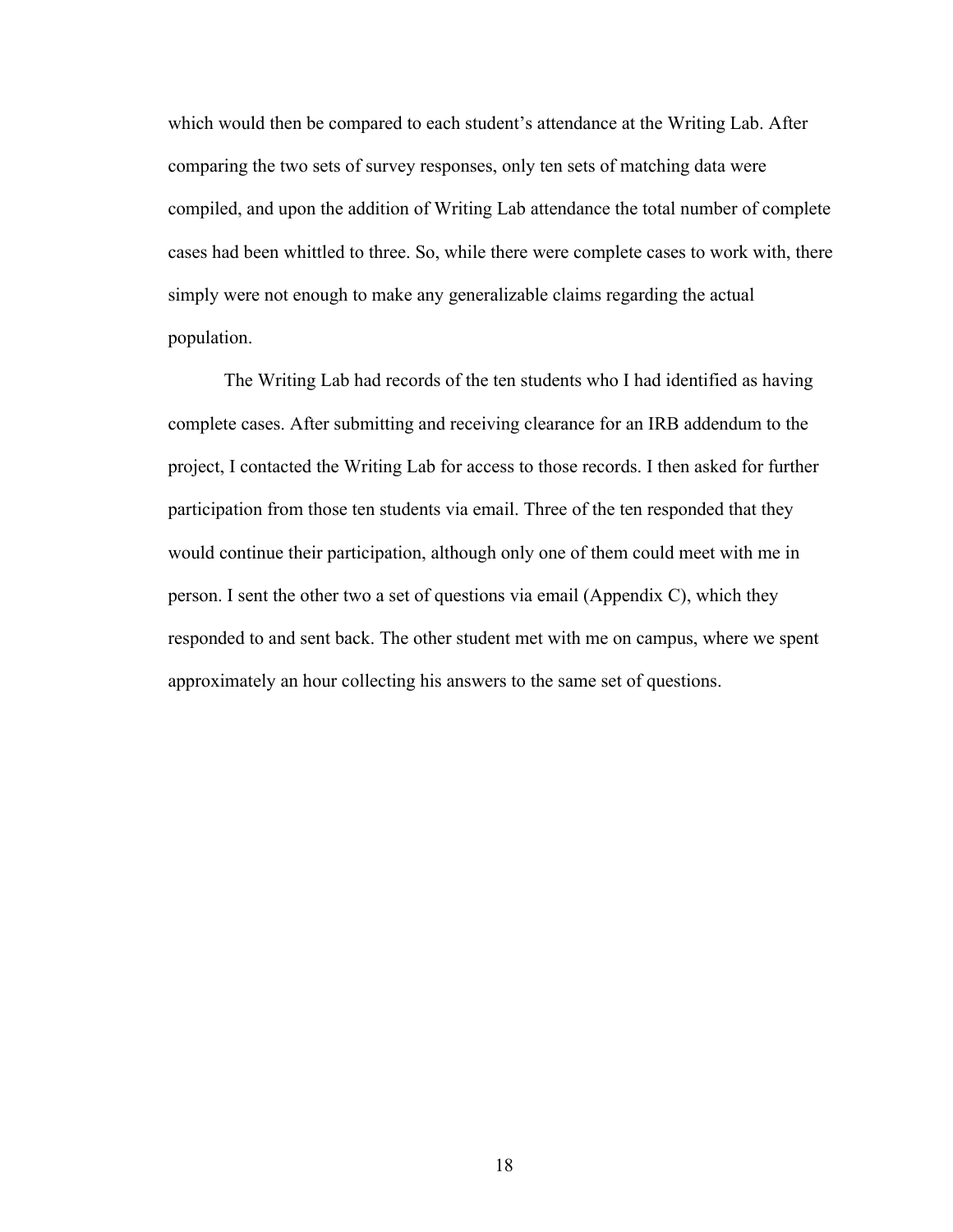#### Chapter 4

Results

### *Quantitative Data Analysis*

In order to salvage the usable data, I made attempts to correlate some of the scores that I had. The first was a correlation of each student's scores on the initial response. While there was some directional data, indicating that certain types of motivation were seemingly connected to other types, the fact that there were only sixty-six cases to assess still held the analysis back from any statistically significant results. Further, I would expect that the different scales would be significant when correlated to each other, as the MSLQ can be used in both full and abridged forms. (Duncan & McKeachie, 2004, p 114).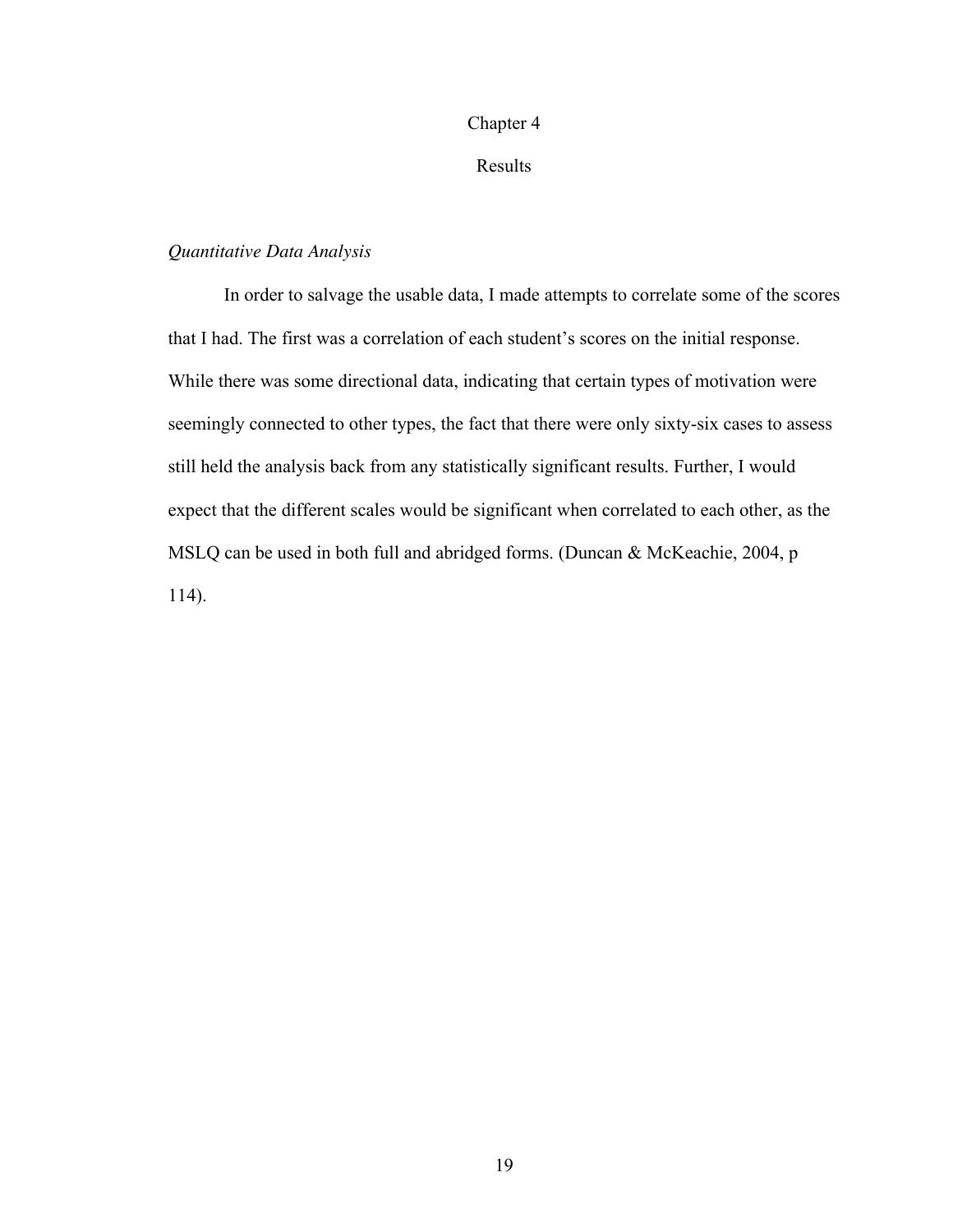| Table 1.1 |  |  |  |
|-----------|--|--|--|
|-----------|--|--|--|

Intercorrelations for Writing Lab Visits and Seven MSLQ Scales

| Measure                                          | 1        | 2              | 3                    | 4              | 5       | 6        | 7            | 8  | $\underline{\mathsf{N}}$ | <u>M</u>     | $\underline{\mathsf{SD}}$ | <u>Alpha</u> |
|--------------------------------------------------|----------|----------------|----------------------|----------------|---------|----------|--------------|----|--------------------------|--------------|---------------------------|--------------|
| 1. Intrinsic Goal Orientation                    | 1        |                |                      |                |         |          |              |    | 66                       | 4.57         | 1.1                       | 0.77         |
| 2. Task Value                                    | $0.6**$  | 1              |                      |                |         |          |              |    |                          | 66 4.84 1.17 |                           | 0.85         |
| 3. Self Efficacy for Learning and<br>Performance | $0.5***$ | $0.45***$      | 1                    |                |         |          |              |    |                          | 66 4.92      | 1.1                       | 0.93         |
| 4. Extrinsic Goal Orientation                    | $0.51**$ | 0.19           | $0.25*$              | 1              |         |          |              |    |                          | 66 5.44 1.04 |                           | 0.71         |
| 5. Control of Learning Beliefs                   | $0.31*$  |                | $0.41**$ 0.71** 0.07 |                | 1       |          |              |    |                          | 66 4.87 1.41 |                           | 0.69         |
| 6. Peer Learning                                 |          | $0.33**0.34**$ |                      | $0.13$ $0.27*$ | 0.08    | 1        |              |    |                          | 66 3.02 1.41 |                           | 0.79         |
| 7. Help Seeking                                  | $0.25*$  | $0.37**$       | 0.06                 | 0.13           | 0.06    | $0.68**$ | $\mathbf{1}$ |    |                          | 66 4.14 1.09 |                           | 0.57         |
| 8. Writing Lab Visits                            | 0.1      | 0.11           | 0.01                 | 0.01           | $-0.08$ | 0.01     | 0.22         | 1. | 66                       |              |                           |              |

Note. \*\* Correlation is significant at the 0.01 level (2-tailed). \* Correlation is significant at the 0.05 level (2-tailed).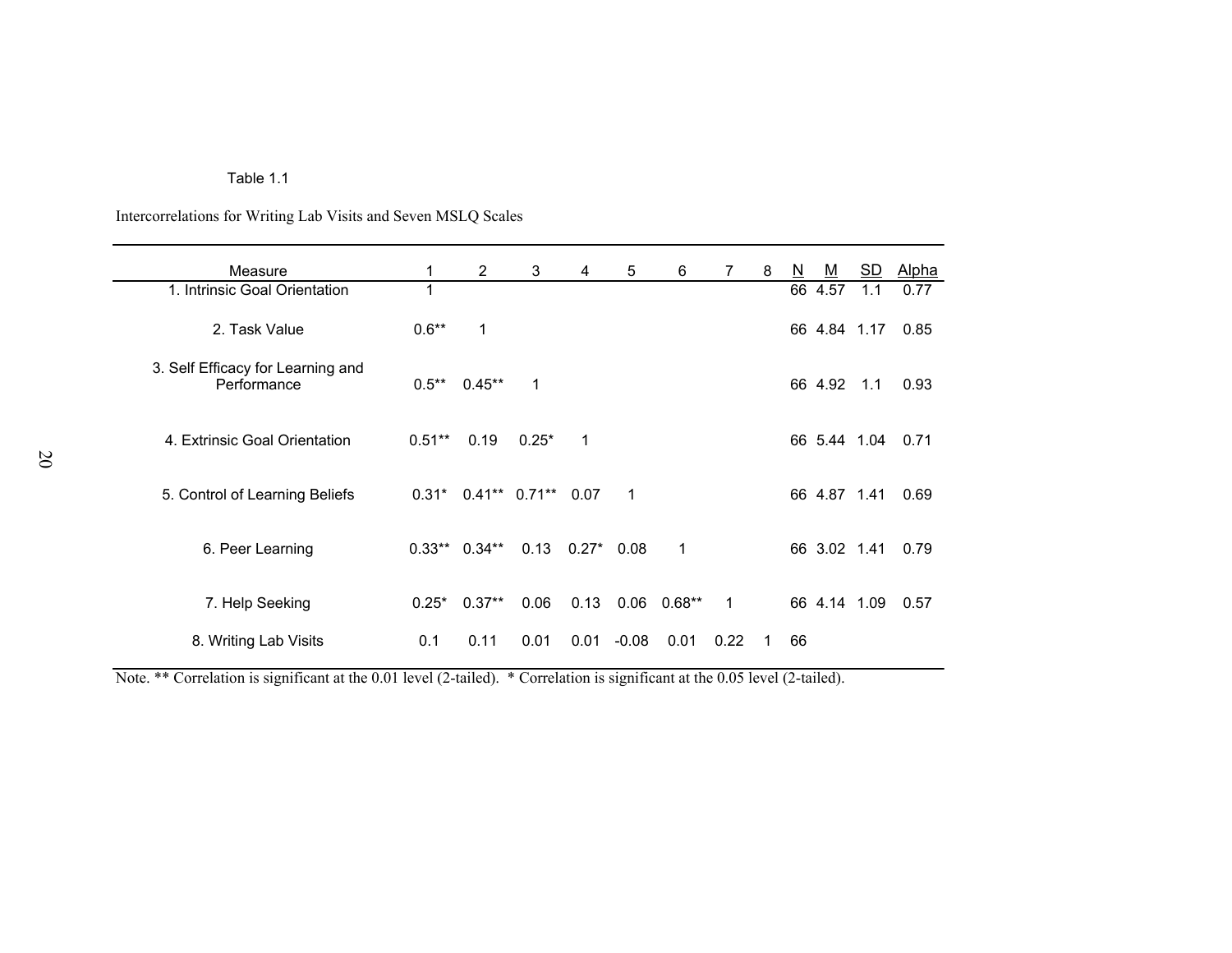Although not statistically significant, the table does illustrate a *directional* correlation. This directional data can make a case for later studies, as, perhaps with a larger sample size, these sorts of "nods" toward correlation could be more powerful, and possibly significant to the population. The correlation values in the table indicate the level to which each scale is related, that is, they would be found occurring together, to the others. Again, because it is a reliable and valid measurement tool, the asterisks that denote significant correlations are expected between the MSLQ scales. However, while the connection between Writing Lab visits and the MSLQ scales does show positive correlation values in all cases but one measure, the scores are all below statistically significant values.

At that point, I supplemented the quantitative data with qualitative interviews from as many of the matching cases as possible. After receiving confirmation that this was indeed possible from the Campus IRB, those students were then contacted via email in order to schedule interviews the following semester (Winter 2006). Of the ten initial matching cases, there were only three who responded positively, and only one of them actually attended the interview in person, the other two responded to a set of interview questions via email. While this case study format can only show what these three students encountered and how they felt about it, it may still prove helpful to the involved parties to consider their responses and perhaps delve further into this sort of data collection. Prior research in the field supports such consideration, "as the questions of human behavior are inherently complex and multifaceted" (Pintrich, 2003 p. 668) and thus any and all research may prove useful, as long as it is held to certain standards, prevalent in the literature. Lauer and Asher, when summarizing the usefulness of the case study, promote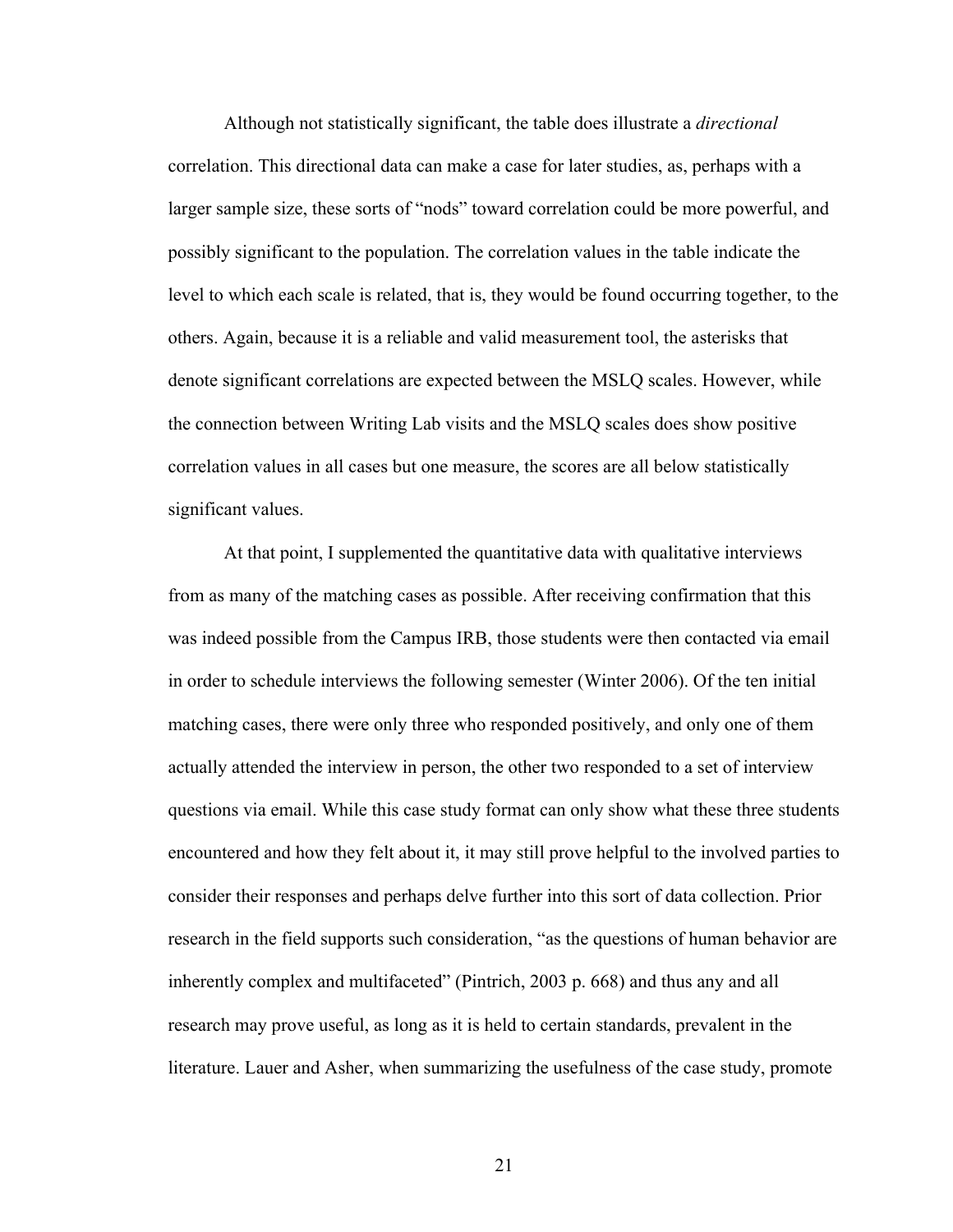an analysis of interview data where relationships are identified, and "extensive descriptions, conclusions, hypotheses, and questions for future research" (1998, p. 34) are utilized to describe a small sample of a population. While the three interviews cannot be directly connected to the quantitative dataset, they can and do provide more context and specific responses from students who have completed the English 1000 course. *Interviews*

Again, while I cannot make the claim that these students are in any way representative of any other students, they still provide very important insights into the way our programs are seen. All three cases responded to the same set of questions (Appendix C) with varying degrees of specificity. The students have been randomly named June, Johnny, and Graham for the discussion of the following findings. "June"

June answered the questionnaire via email. She expresses her thoughts clearly in text, but unfortunately had only visited the Writing Lab once during her time in English 1000. She had also not visited a tutor since then. This lack of attendance may be attributed to her goal statement, though. She writes, "My goal was to brush up on basic paper writing skills, grammar, and how to write a good paper." She was also satisfied with the grade she received for the course, although was not asked to share it, and did not offer the information. Also in conjunction with her first statement, she "like[s] English classes and writing so it didn't bother [her] to write papers and revise them." However, she did utilize the service once, when she was "having trouble trying to pick a side…for a persuasive paper." And while she does admit that the tutor "did give [her] good points to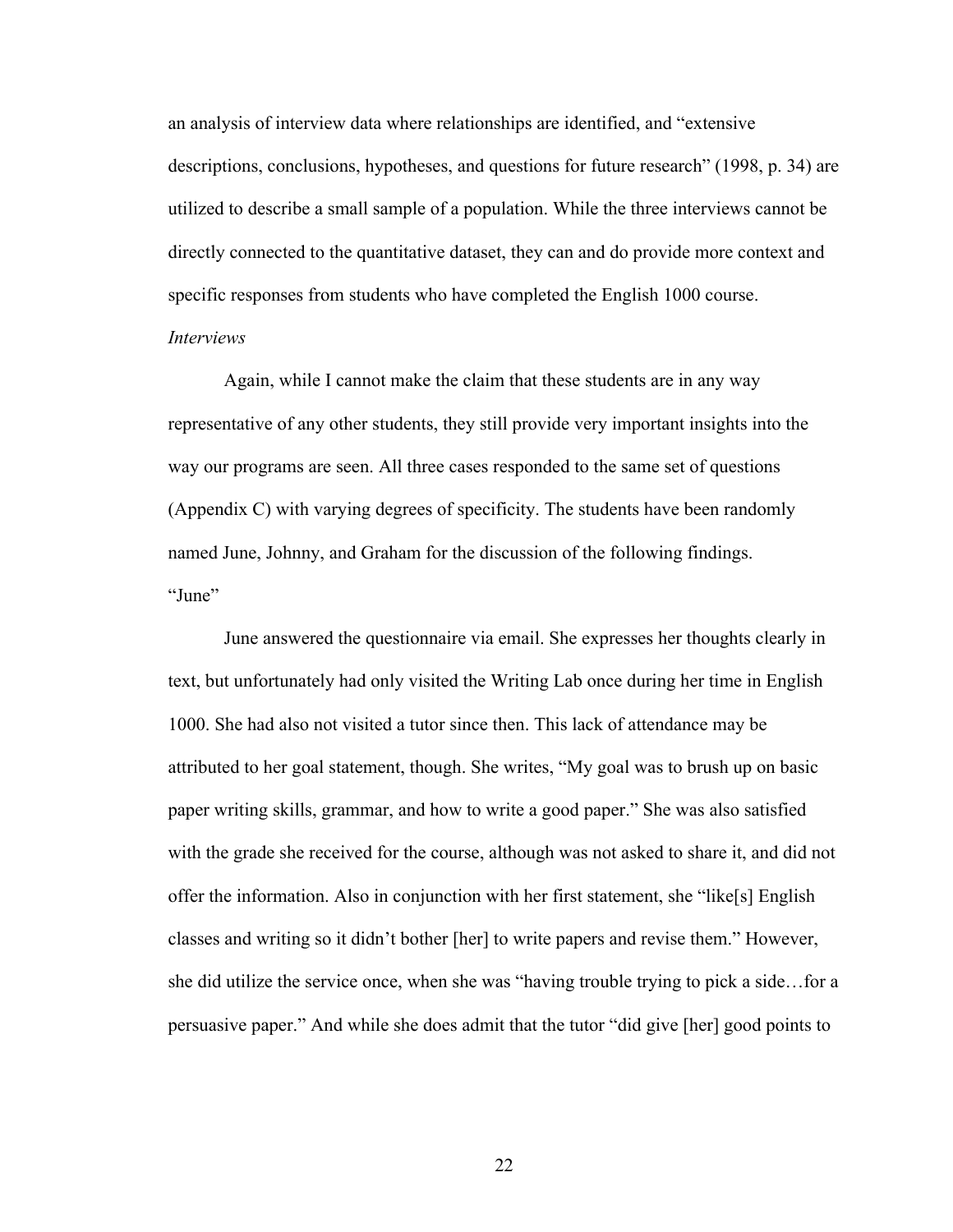work with," she also maintains that she "eventually just went to [her] English teacher." There are multiple issues at work here, illustrated through her short responses.

When June was faced with a difficulty she did seek outside help, indicating that she both knew of the service and was motivated enough to use it. She also seems to have a high level of control of her learning beliefs, and attributes her difficulty to "the misunderstanding…of directions…on [her] part," rather than any fault of the tutor or instructor. The ambiguity regarding whether she truly believes this or simply phrased it this way for the response is possibly a function of the email medium that might have been clearer in a personal interview. It also seems clear that she is comfortable with her ability to navigate most of the course, as the Writing Lab offers aid for each step of the writing process, but June only visited once for pre-writing, in a sixteen-week semester. Another clear suggestion that she sees writing as *her* task rather than a shared responsibility for which she can ask for help, is her response "I worked hard on my papers, and I received good grades on them." She very clearly *owns* both the work and the outcome, suggesting that, again, her control over her own learning beliefs is very strong.

In addition to the issue of her only visiting once, June's response to this single pre-writing appointment is problematic in a different way as well. When prompted as to what she learned at the Writing Lab, her response was, "it was to help [me] start a paper, so [I] didn't really learn anything." There are obvious misconceptions at work here. Either June did not make the connection that prewriting skills *can* be learned behaviors, or the tutorial was not actually helpful in that way. One of the many areas of help available at the Writing Lab *is* the prewriting stage, but if those processes are not being presented in ways that add to a student's repertoire of skills, there must be a disjunct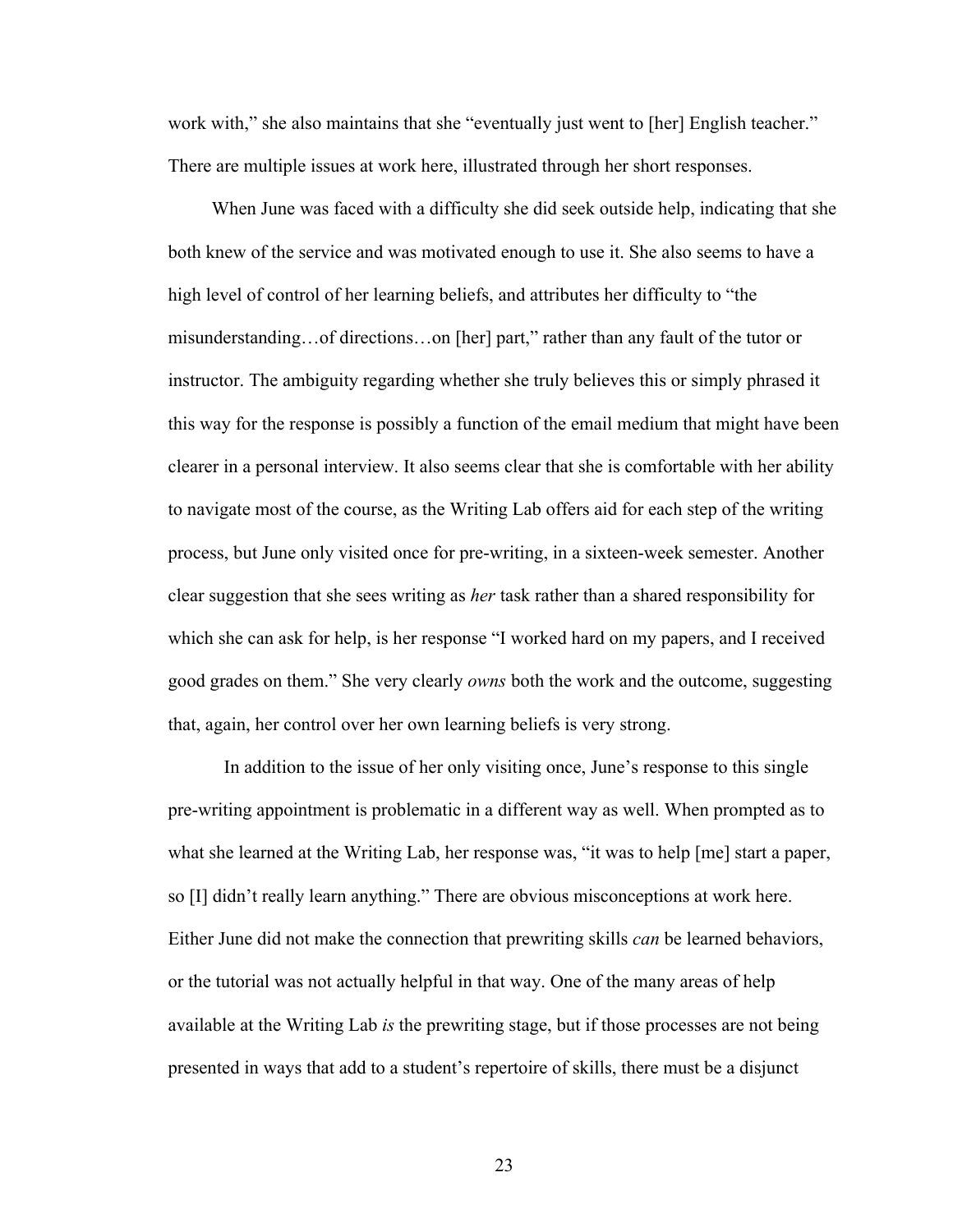somewhere in the process. That June, in retrospect, feels like she did not learn anything is troubling. She left the meeting with ideas that helped her start the paper she had initially asked for help with, but has not yet made the connection that she could have learned more than just a beginning for that paper. There should have been some contextualizing of the actual skills that were discussed in the tutorial, and their applicability to other assignments. Whether this occurred and June did not retain it, or was not addressed at all, is unknown, as her responses do not mention the actual discourse of the tutorial.

Not knowing the actual discussion that occurs in a given tutorial may be an important issue in this case. However, it is not feasible for tutoring to be regulated in a "say this," "don't say this" sort of way. What makes tutoring (and teaching) composition infinitely useful and applicable to multiple students and environments is the nearly infinite set of ways that a given issue may be addressed. While this is one of the greatest boons to composition, it can also be seen as inherently flawed. June's case is an example. If the tutor in the session had addressed her prewriting issue in a different manner, perhaps she would have responded differently, and made more (or even less) connections. While we cannot guarantee this outcome, there *are* multiple tutors available at the Writing Center for this type of research. Much like the connection between teaching and learning styles, the connection between tutoring and learning styles is vital to the process of actual learning to take place. Whether we blame tutor or student though, we have to ask ourselves *why* she left the tutorial feeling like she had not "learned." Where exactly does her disjunct occur, and how can we, as tutors, teachers, and administrators of programs and services, make sure that these disjuncts occur with less frequency?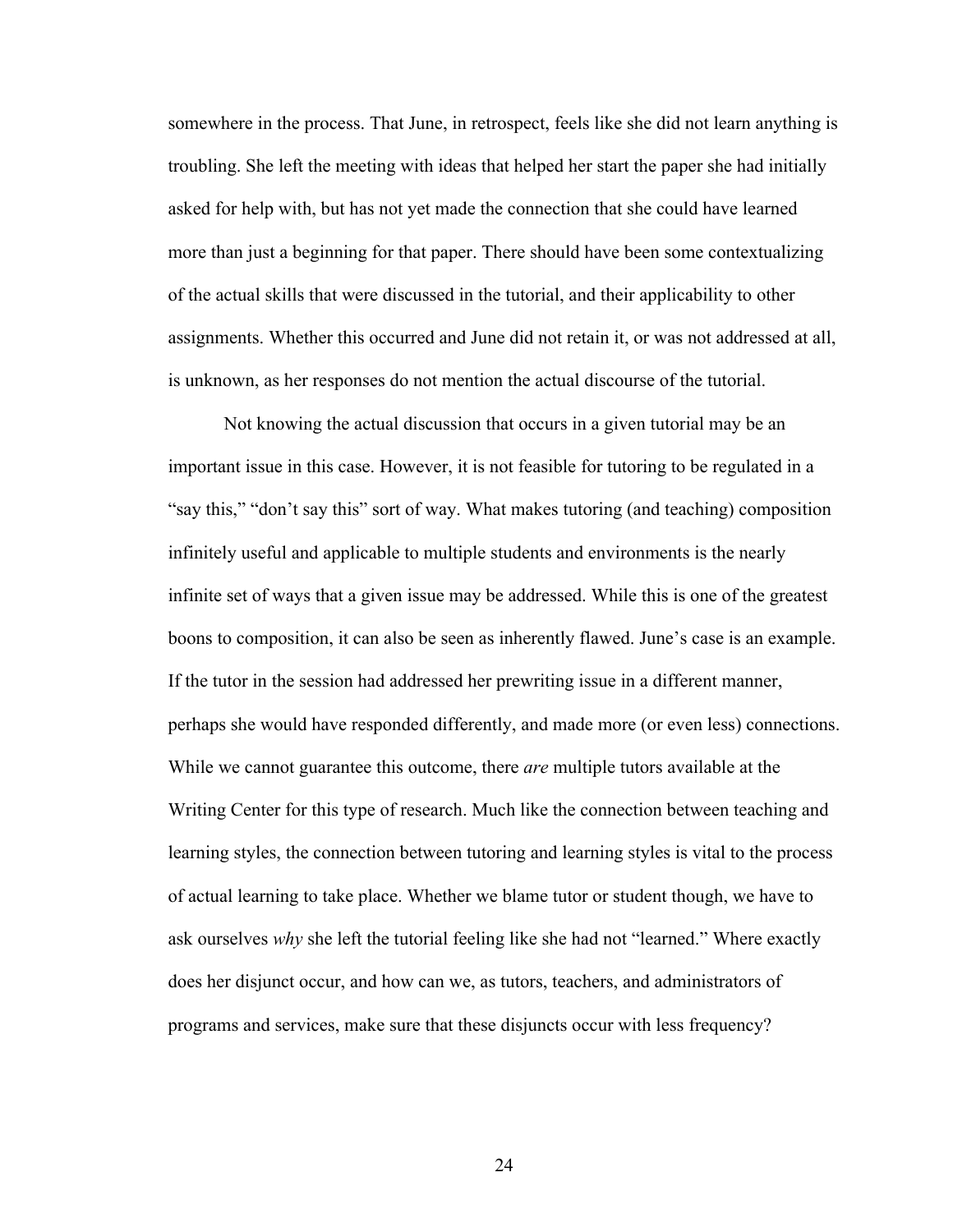This should not be taken as an admonition for a regularization of either tutoring or teaching. The malleability of the tutoring session, and the creativity it fosters for both the tutor and the student should not be sacrificed. However, it seems very important to focus on the connection between the tutorial session itself and what the student actively walks away knowing or not knowing. June's brief synopsis of her visit allows for several lines of inquiry, and the other respondents in the study are no less interesting, offering other questions for later research to answer.

#### "Johnny"

The second respondent, Johnny, also responded via email, and is brief, yet explicit regarding both his goals and the outcomes he accomplished. His goal was "to get an A in the class and hopefully learn a little more about writing good papers for the rest of [his] college career." He later states that he received that "A." He also writes that he never attended a tutorial at the Writing Lab. His only lengthy comment regarding his English 1000 experience notes that his section seemed better than his peers' sections, but that there was still the need to "Pick some better material that is more relatable for the students because it was pretty dry and boring for most of the papers." Johnny seems to illustrate a lack of engagement with the material, but was still successful at achieving his goals for the course. Thus it could be argued that he is highly intrinsically motivated, as the extrinsic values from the course material were obviously not as valuable as he might have liked. Again, possibly due to the medium of communication, his answers provide more lines of inquiry and further needs for revision of the research method.

One avenue of further research is his view of the English 1000 course. When asked about his section of the course in comparison to other sections which he may have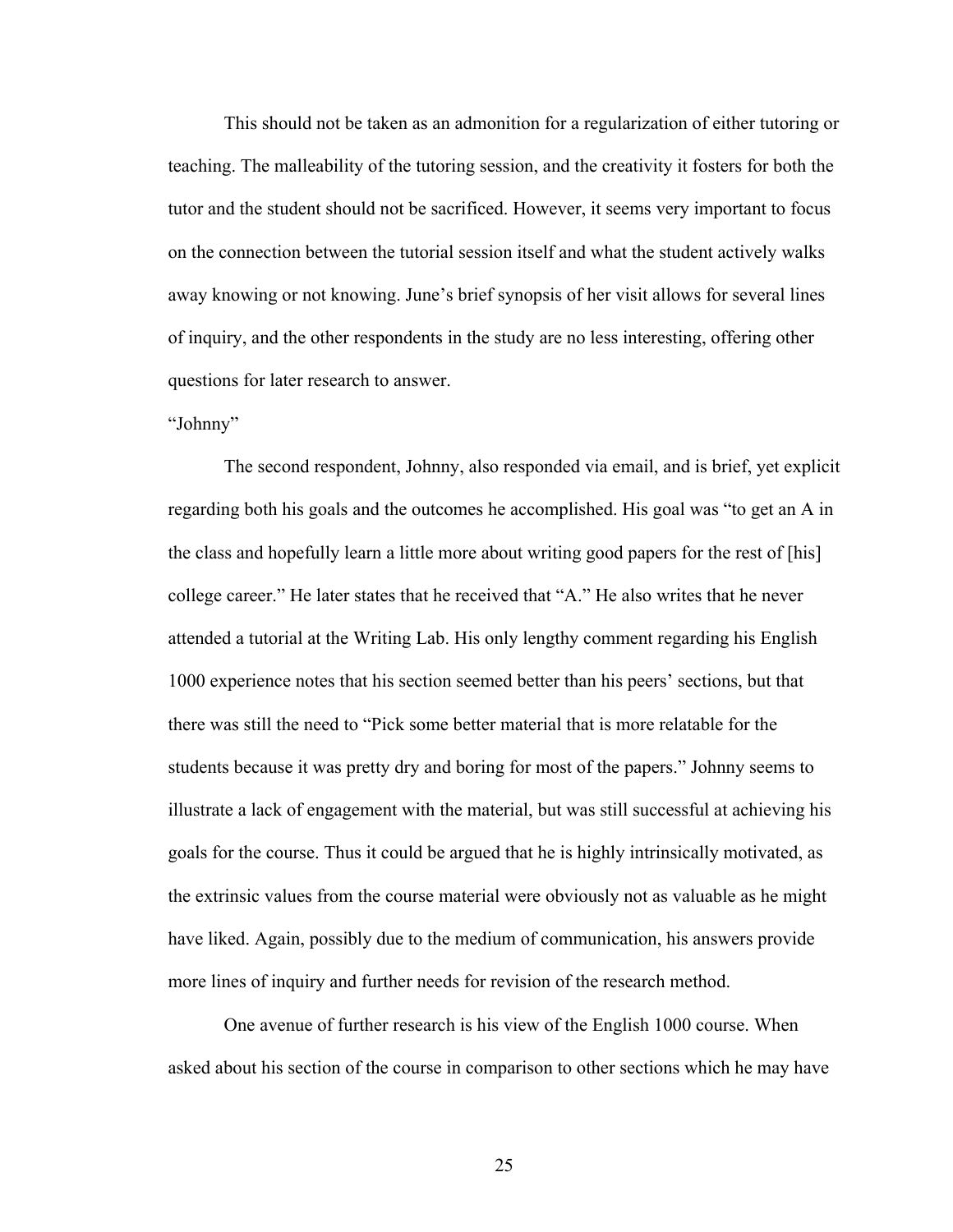heard about from students, he responds that, "Mine apparently was way better than anyone else that I have talked to, simply for the fact that my TA was really cool and it didn't feel like it was a real class." This idea of a "real class" may be disconcerting to instructors and administrators alike, but Johnny is likely not the only student that feels this way. In some way, he has made the connection that a "real class" cannot be "cool." What, then, is the makeup of a "real class," and how has this section failed to meet the requirements necessary to denote it as such? Unfortunately, with the data available, this only provides more assumptions and questions, as opposed to answers of a more empirical nature.

If, for example, English is compared to other freshmen level courses, which could be assumed to be seen as "real classes," there are salient differences. In Math 1100, the freshmen algebra course designed for students who intend to take calculus courses as well, the student will find a relatively small class size (28) and have twenty sections to choose from for enrollment. This is actually fairly comparable to the community of English 1000, as the enrollment cap is set at twenty students. As noted earlier, there are also close to one hundred different sections to choose from. For the student who does not intend to pursue calculus courses, twenty more sections of Math 1120 are offered in a given semester. All three of these courses are taken by virtually every student. There are, of course, circumstances that allow for gifted students to "test out," as well as transfers from other institutions, but the fact remains that these courses are full every semester. Without a significant difference in enrollments then, where does the "real"-ness lie? There should be no argument that content for these courses is very different. While composition can be objectively viewed up to a certain point, it is not particularly taxing to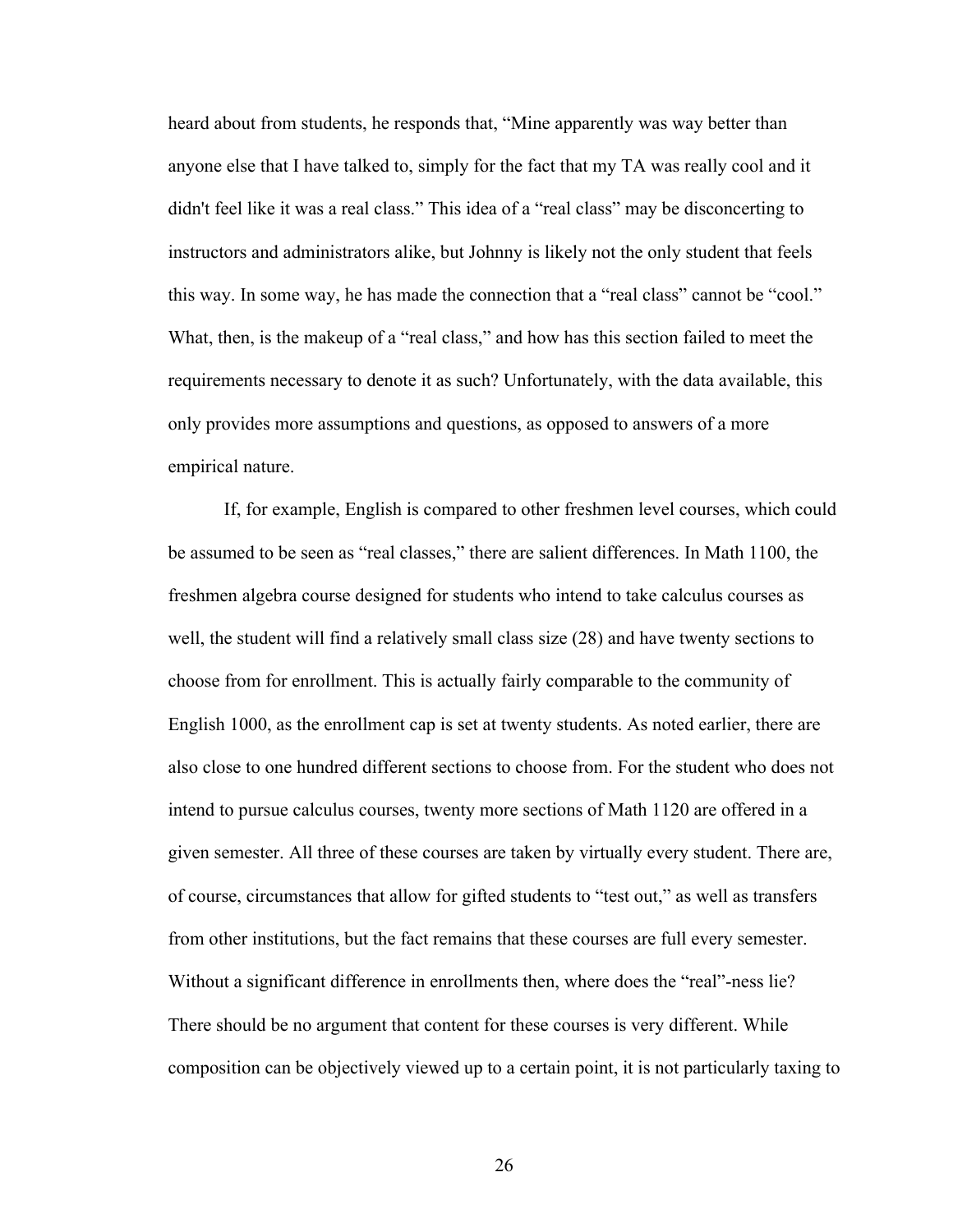see that math can be viewed under a much clearer lens, when it comes to objectivity. If the students are viewing their composition classes in this way, ie. English is not "real" but math and science are, it would account for Johnny's response regarding his particular section.

Johnny also claims, "my TA was really cool" as his reasoning for why the class felt like it did. There may be an authority issue, then, at the heart of his argument. Whether his use of "cool" means "unprofessional," "easy-going," "approachable," or any other number of general usages, it does provoke thought. While there may be some who subscribe to a rapport-based classroom, where the students are motivated by their general liking for the professor or instructor, it remains to be seen whether said classroom actually impresses upon the students the importance of the coursework. If this "cool" factor actually detracted from Johnny seeing the course as important, if that is what he means by "real," then motivated or not, the goals of the course are not being met as administrators might like them to be. Again, this is supposition. It could just as likely be that the course seemed "real" enough to other students, and Johnny is simply not at a developmental place to have that happen. While both Johnny and June express a certain level of success with the course, as well as a general appreciation for composition, my third interviewee had slightly different views.

"Graham"

Graham, the third interviewee, completed a face-to-face interview and was very forthcoming regarding his experience in English 1000. He was very clear that he "never liked English" but knew he had to "get it over with." This feeling of reticence is fairly common in the English 1000 classroom, and part of the higher education experience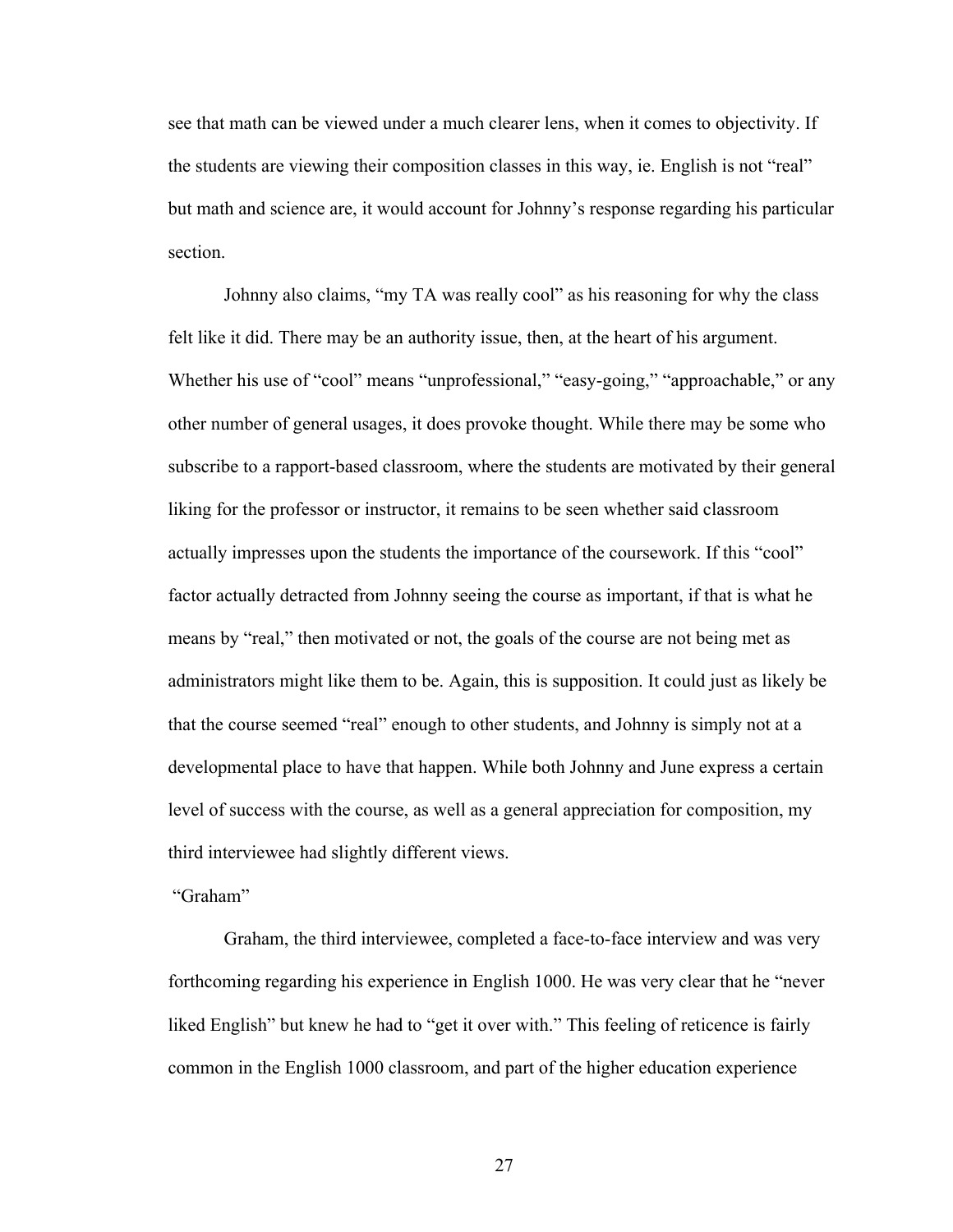would seem to be finding ways for the students to get past these sorts of ideas. Although Graham claims to have never used the Writing Lab, during the interview he is quite forthcoming regarding his reasoning behind his decision, and very honest about his desire to do so in the future. Hopefully, his responses can show some possible reasons for a lack of student usage, and with those reasons in mind, perhaps outreach programs can be better implemented to reach students in his same position.

Graham cites his own pride as the major reasoning behind not visiting the Writing Center for help with his papers in English 1000. He defends himself by saying, "I didn't want [them] to think I was a failure." This sort of thinking is clearly something that needs to be overcome by the interested parties, if both programs are to continue to flourish and serve their populations in the best possible ways. Seeing the Writing Lab, and perhaps consequently *any* outside assistance as a remedial service for failed writers is clearly not a helpful enterprise for students, but time and again, instructors get this response from students whom they refer to the Writing Lab for needed assistance. This connotation of tutoring being a remedial service shows up at the heart of Graham's interview. While tutors and instructors see it as a helpful service which, yes, can be an aid to remedial writers, this is by no means the primary type of student that visits the Writing Lab. Typically, it is the students with high help seeking behaviors that we would expect to see utilizing the service, which is why it was a part of the initial goal of this study. For students like Graham, the expectation would be a low set of scores among help seeking questions, as his verbal responses are focusing on his pride being a stumbling block in asking for aid.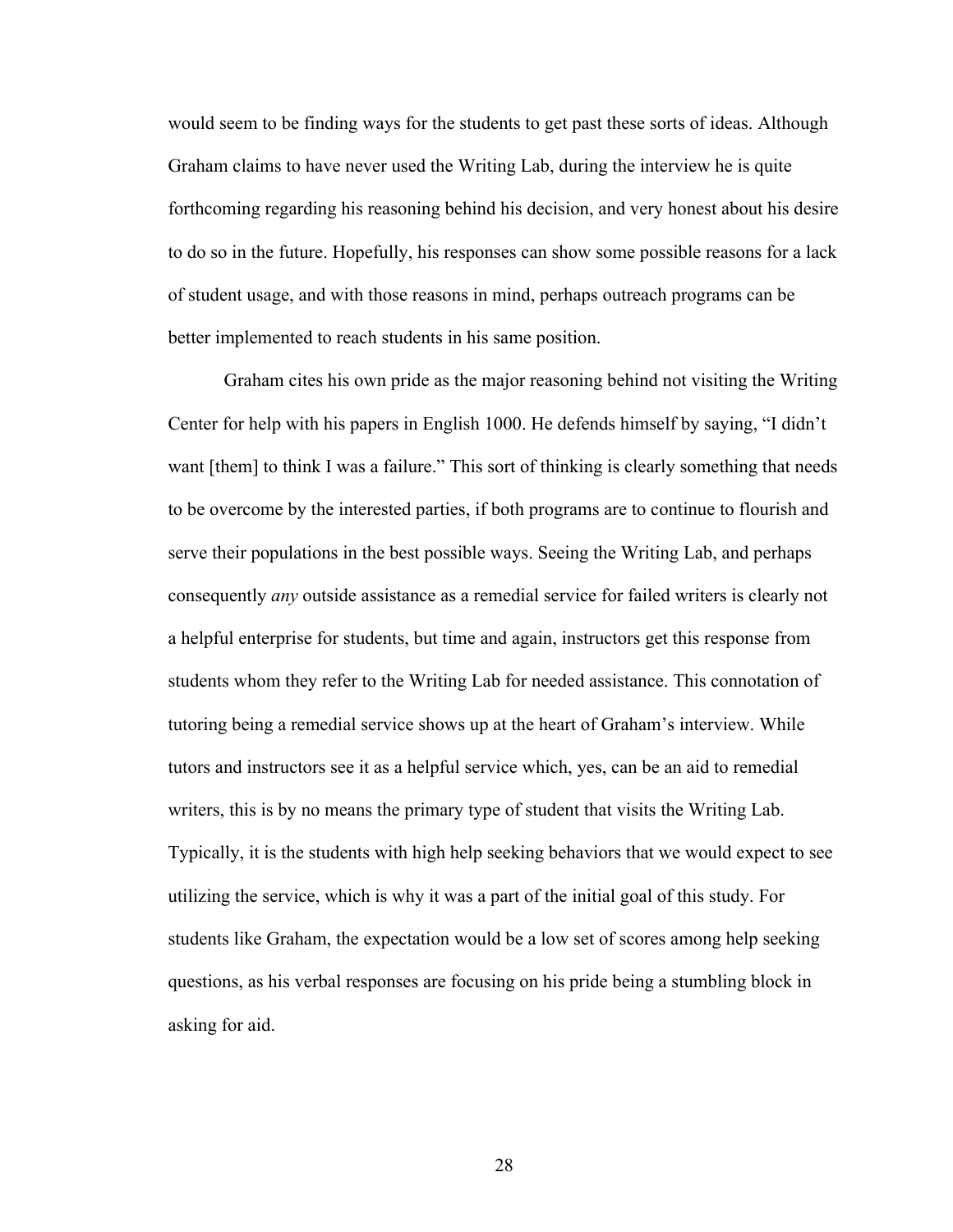However, he also turns an introspective corner during the interview as well, and while it might come too little, too late for his English 1000 course, it may serve him better in the future. He continues to talk about what he learned in the course, and how when he writes now, he does not "feel ashamed about writing" and actively plans his papers for other courses, rather than procrastinating. He also brings up the subject of his upcoming semester and his first Writing Intensive course, where he does plan to utilize the tutoring supports in place as part of that program. Why the change in his beliefs? There is no particular point which highlights this, but he mentions that, "once you get over your pride" the tutoring seems much more useful and approachable. What actually "got him over" the issue, though, is still unclear. If, in later studies, this question could be pursued, it could be of great help to the Writing Lab and the First-year composition Program to help facilitate the process for other students like Graham.

Another startling moment in the interview came when Graham was asked about his preparedness for the aforementioned Writing Intensive course. When asked if he felt that English 1000 (and his section in particular) had prepared him for the WI courses, his immediate response was "not yet." However, when asked if English 1000 was a successful course (again, for his section), he responded just as quickly in the affirmative. In order to highlight how important (and strange) this pair of responses is, it must be noted that the English 1000 course is the *only* pre-requisite that students *must* complete before they are allowed to enroll in WI courses. It should follow that the English 1000 course *actively prepares* students for the work they will do in the two WI courses which they must pass to complete the University's writing requirement. How then, can Graham assert, with no obvious doubts, that his course was successful, if he is enrolling in his WI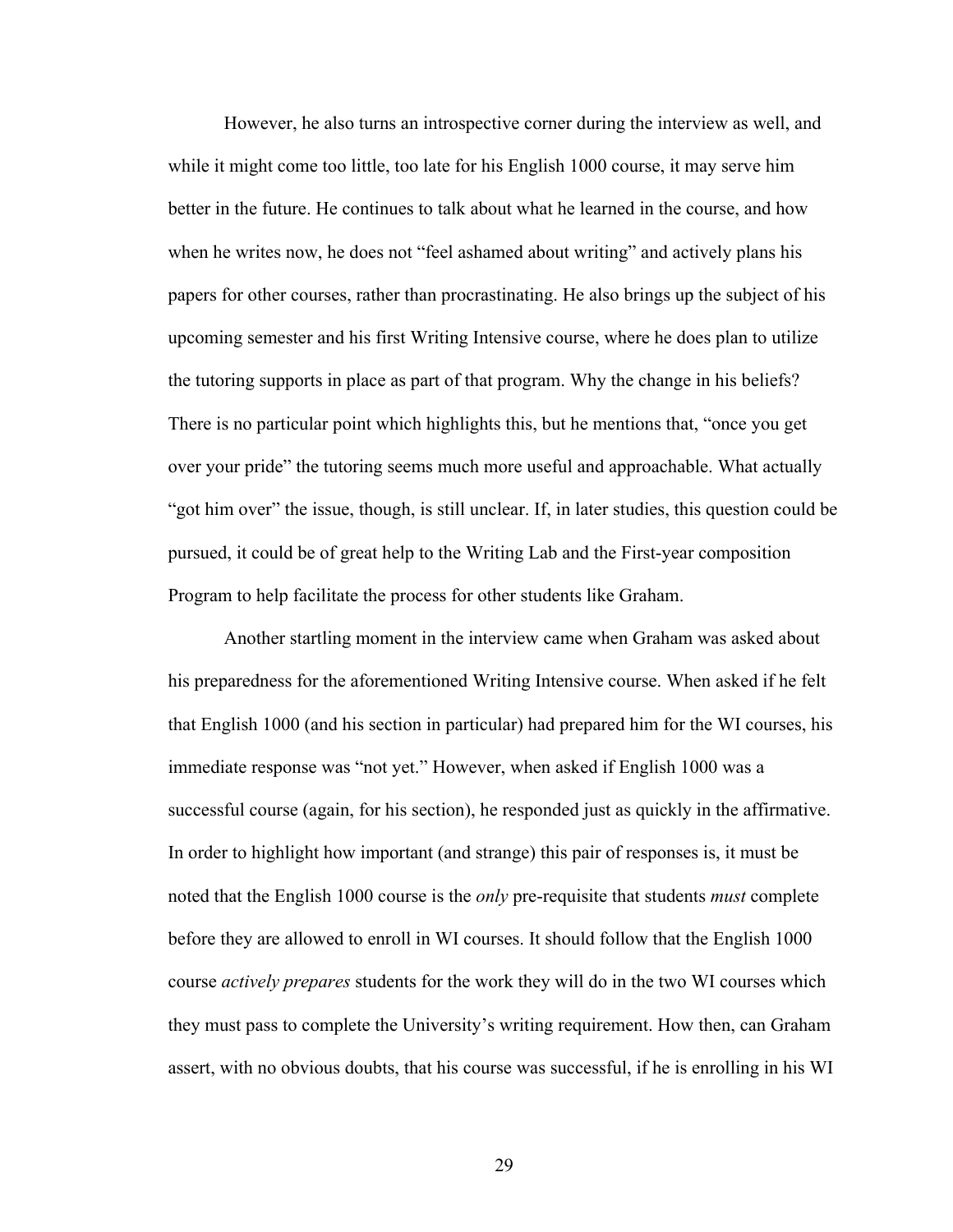courses unprepared? It seems that his view of a successful course may be at odds with the program's views.

This may become more clear when Graham mentions that the class (students) could "take over the course," directing discussion in ways that they saw fit. This highlights a possible issue which may affect both the Writing Lab and the Composition Program, that of instructor preparation and pedagogy. While this may or may not have an effect on Writing Lab attendance, it does provide more insight into the experiences of a composition student on this campus. Not being able to see the instructor as an authority puts both the particular instructor as well as the programs involved at a disadvantage, which in turn puts students, especially those that could use the extra help, even further distanced from the aid they need.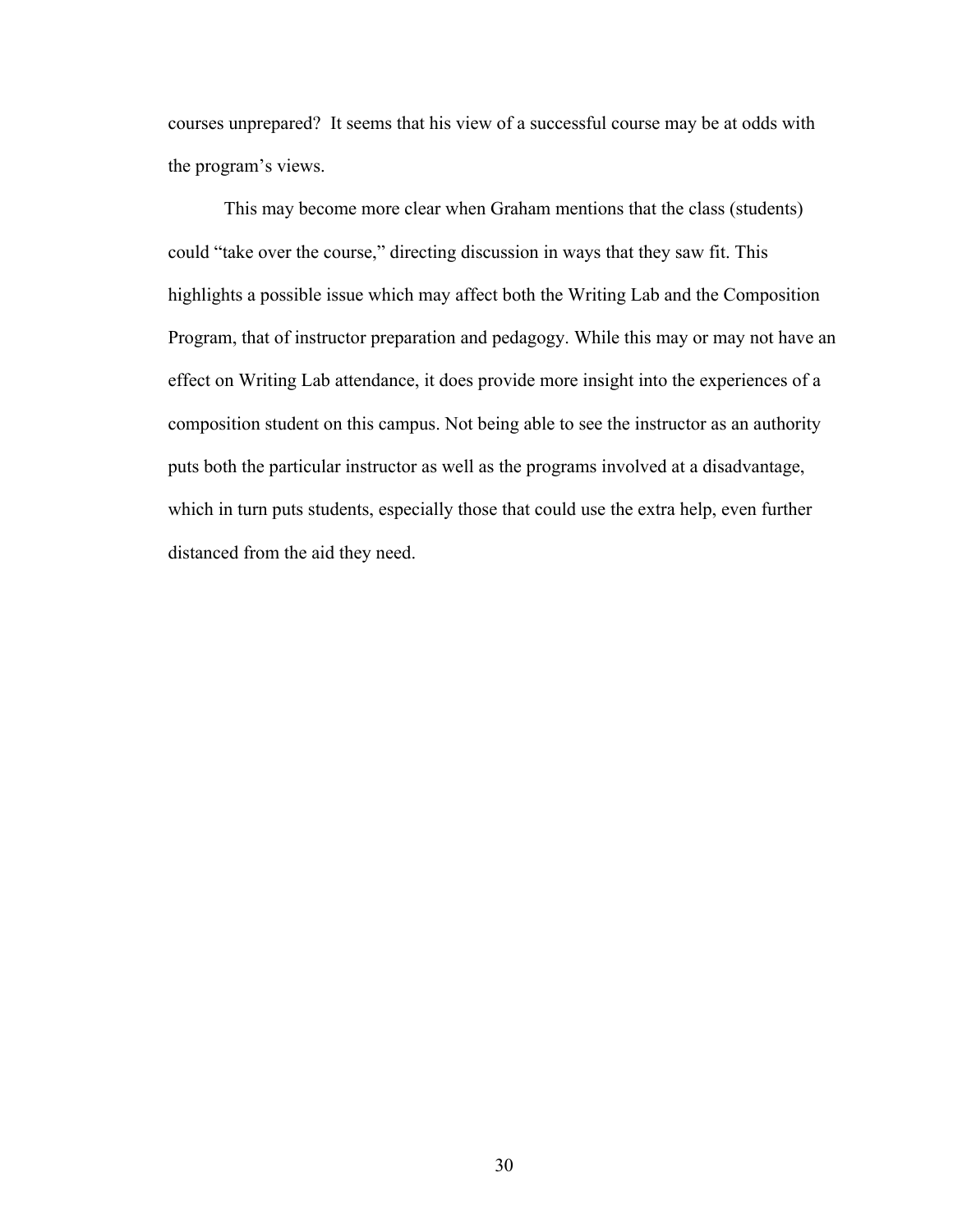#### Chapter 5

#### **Discussion**

One of the main drawbacks to this study, even after the move to a multimodal approach, was that I had no way to connect the suppositions from the interviews with the quantitative MSLQ findings. While I submitted the student numbers that I had on file to the Writing Lab, I only received email addresses back, as it was clear in the IRB addendum that the students should still remain as anonymous as possible. In retrospect, this was an important drawback that should have been better considered.

Strictly looking at the quantitative data, I expected that the Help Seeking scores would be related to the number of Writing Lab visits in fairly direct ways. That is, those students who reported higher scores on the Help Seeking scale would also be the students visiting the Writing Lab more often. However, Writing Lab visits as a construct for this study are not significantly correlated with any of the MSLQ scales. Its highest correlation, though, at 0.22, *is* with the Help Seeking scale. With more participants, I am confident that this directional data could have been found to be statistically significant, in that even with minimal participants, I still was able to find at least positive levels of correlation.

While the number of cases is clearly an issue, it could also be that the measure (the MSLQ) is perhaps not the instrument best suited for this type of research. However, in that Duncan and McKeachie list eighteen countries that it has been used in, as well as the fact it is both designed for specific course level research and is able to be adapted to most classroom settings, from high school through higher education levels (2004), it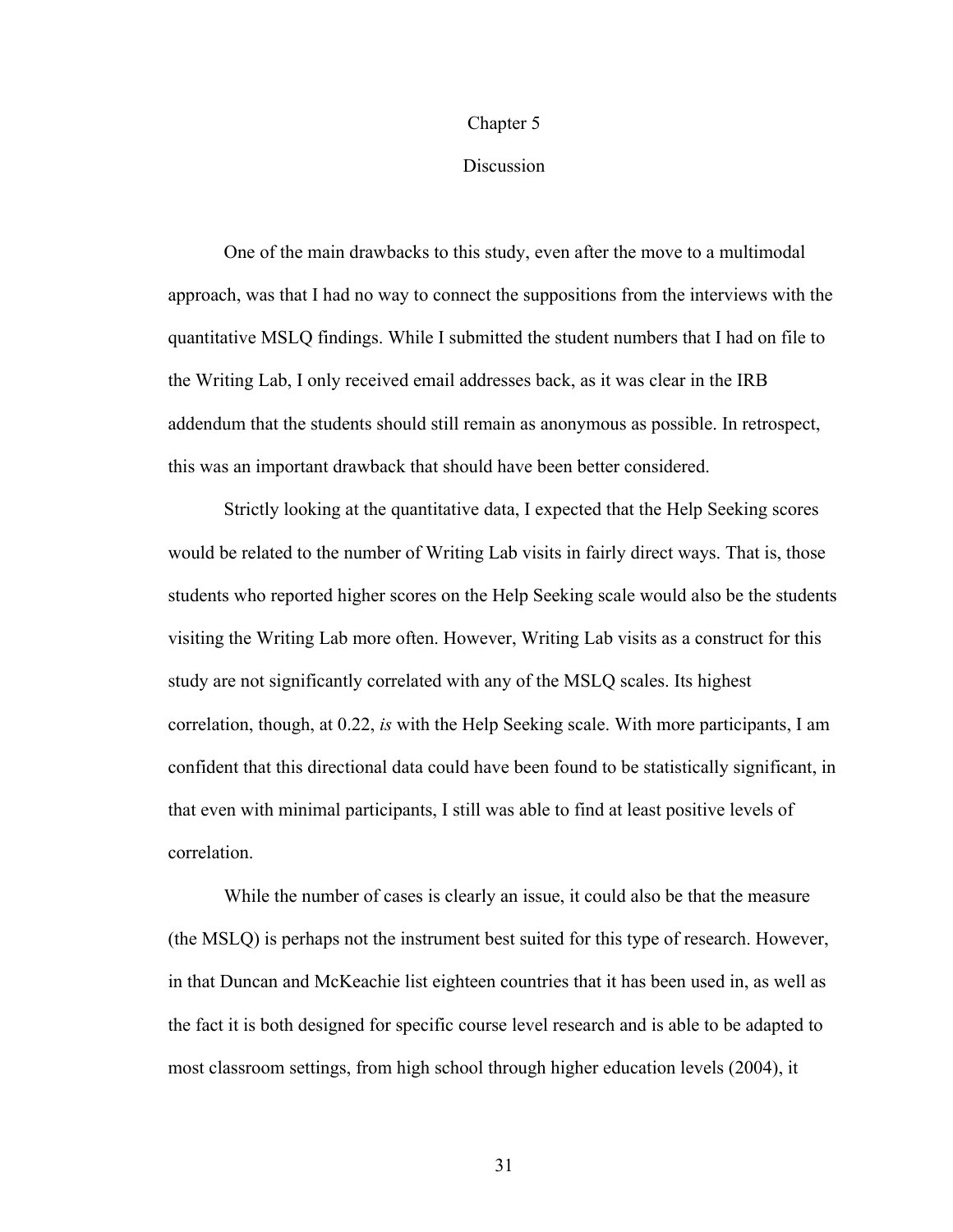seems far more likely that more cases would have garnered better results, as opposed to a different set of questions.

In terms of the reliability of the questions that were included on the abridged form in this study, the alpha coefficients are quite comparable to those that have been compiled for the MSLQ. The coefficient alpha represents the reliability between the questions on a given scale, that is, whether the four individual questions within the Help Seeking scale can be relied upon to produce the same answers from a single student. In the case of this study, my coefficients are very close to those included with the MSLQ, further supporting that the test was measuring the right traits, but there simply were not enough cases to produce significant findings. Even within the Help Seeking variable, the comparable coefficient is 0.52, whereas mine is 0.57. This 0.05 difference is common across the measures that I used, except for Extrinsic Goal Orientation, which showed a 0.09 difference, although still higher than the reliability listed for the MSLQ. The only scales where my coefficients were not above the desired levels were in Task Value, 0.85 as opposed to 0.90, and Self Efficacy, which met the desired value at 0.93. What this reliability analysis is able to show is that the measure itself appears to be the right one for this group of students. Obviously, though, more data is necessary for further studies to produce significant findings.

### *Help Seeking and Peer Learning*

The focus of the project was to understand how the students felt about getting assistance from the Writing Lab tutors, and then whether they actually did use the service or not. In connection with this usage, though, the idea that they may see the tutors as peers, rather than authorities is also a possibility. Most sections of the English 1000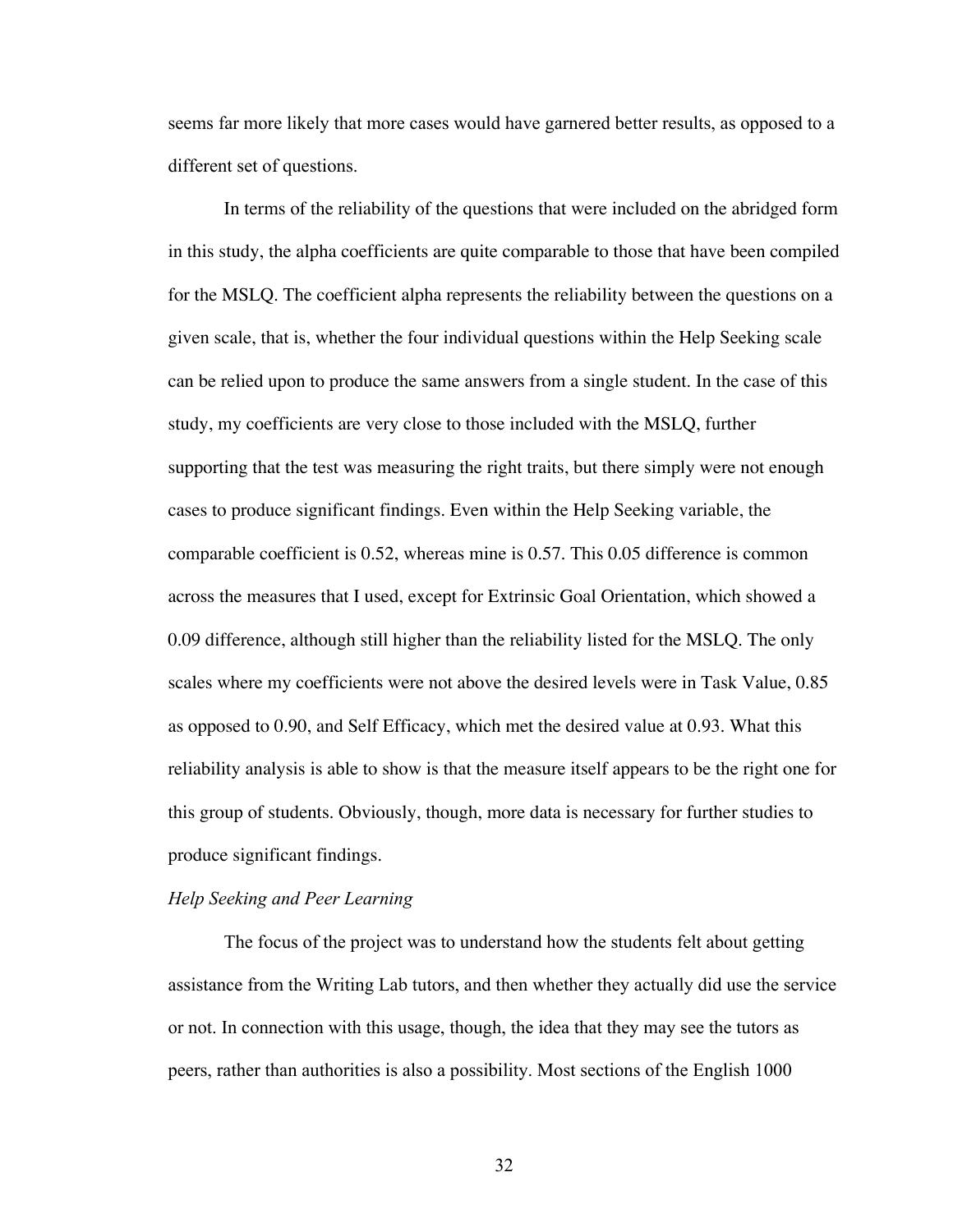course also use a peer review process in conjunction with instructor comments. However, this could predispose towards seeing the tutorials as peer reviews, if the communication is not particularly clear. As instructors, particularly at the MA level, it can be at times hard for the student to have clear boundaries as to who the authority is as well.

The English department expects such issues to rise with the students they serve, and prepares their instructors accordingly. Again, in their Instructor's Guide, a section entitled "Problems of Authority Created by this View of Composition" reads,

> Students uneasily balanced between adolescence and adulthood become uneasy when a teacher, sometimes one only five years older than they are, criticizes not only the formal correctness of their writing, but its persuasiveness and tone. Some accept the teacher's authority reluctantly, some challenge it directly, some snipe. Experience tells us that the friction between oppositional students and general education instructors is a predictable part of the drama of intellectual development on a college campus (p. 1- 3).

In this same, way, if students goes to seek help from someone they accept as a peer, their peer learning scores should be higher. But, if they visit the Writing Lab, expecting "professional" help, they might instead have higher help seeking scores. The issue here, I think, is whether or not they actually view those tutors as peers or as professionals. If, in English 1000, the teacher's authority is sometimes being challenged, it may very well be possible that the same thing could happen in the Writing Lab. Furthermore, if the authority of the tutor is not recognized, and that authority is what the student is looking for, it makes sense that the student may not continue to use the service.

It was my goal to collect this data in order to answer these sorts of questions. If the data showed students with high help seeking or peer learning behaviors, accompanied by high or low numbers of return visits, it could present an opportunity for changes in the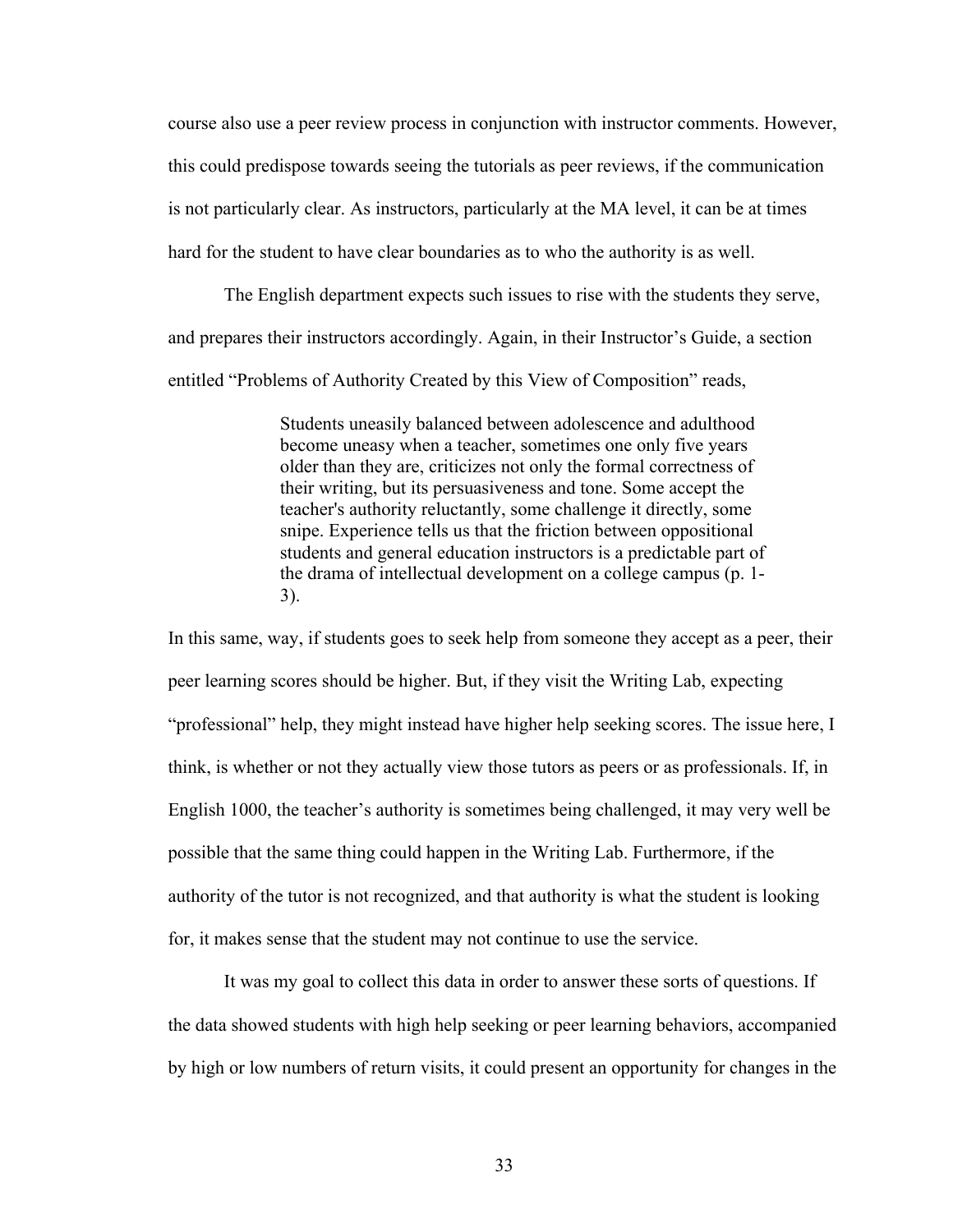way the Writing Lab approaches marketing itself. For instance, if students are scoring themselves as high in help seeking, yet low in peer learning, and then have multiple visits to the Writing Lab as well, it would be somewhat indicative of Writing Lab success. That is, the students value outside help, and see the Lab as a place where that help can be accessed. However, if the same high help seeking scores were present on the MSLQ, and we were to see little to no return visits, or no visits altogether, there are multiple lines of inquiry that could be followed to address that disconnect. It could be, for instance, that the students simply are not getting exposed to the Lab's services. It could also be that they see the tutors as peers, which, according to their self-analysis, are not as valuable to them as help from more seemingly professional outlets. In the same way, by including some of the other subsets in the analysis, it is possible that, simply, students are less motivated to succeed in the course. If this were the case, pedagogical changes could be implemented in the instructor training courses to focus on such issues. The biggest issues that this study presents for me, though, are that all of these ideas land squarely in the "what if?" category. Because of the low level of responses, correlations cannot be stated here with any significance, however, after a revision of methods, perhaps this sort of data could be more helpful, as it could provide concrete directions for better service to the student population at the University of Missouri-Columbia.

#### *Conclusion*

With so many possible lines of inquiry to explore further, it seems that more research of this nature could offer both the Composition Program and the Writing Lab ways to more effectively engage students. And while these three cases serve to highlight some misunderstandings that students may have concerning both programs, there is of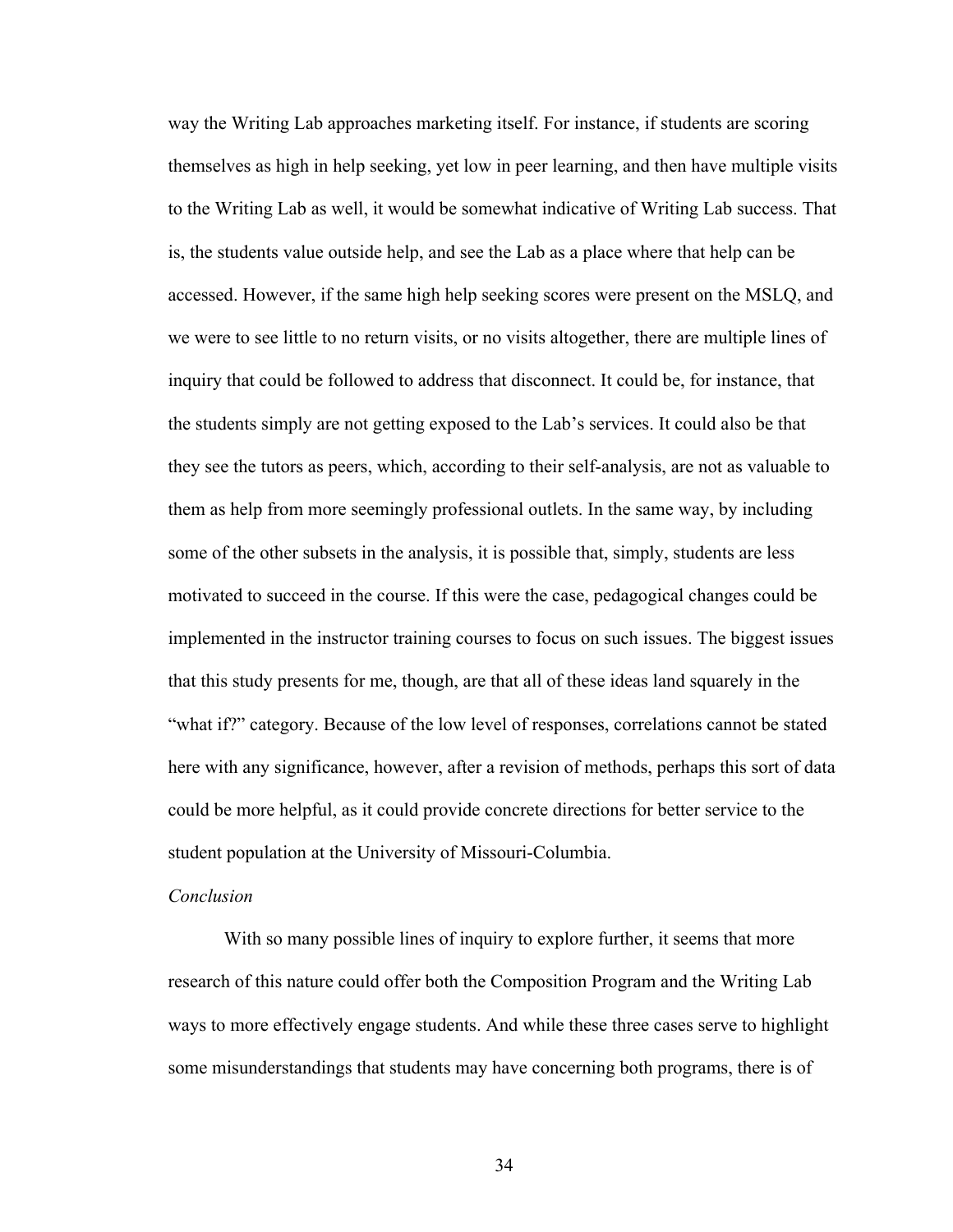course a population that is affected in very positive ways through the efforts of the Composition Program and the Writing Lab. However, even with these positive outcomes for some students there are myriad issues and limitations imposed upon both units. In that they serve a student population that may not be interested in general education classes, the Composition Program has, at the very least, to deal with students who are disinterested in the course. The Writing Lab has perhaps more of these sorts of issues, as it is a service that the students willingly choose to utilize. No matter how successful tutorials are, they students have to actually attend before learning can occur. These issues, though, seem to point towards further research into the motivations that students have, and perhaps how they feel they are best motivated to succeed. This study of motivation, as well as other learning issues can come from the social sciences. Merging the concepts from such fields as Educational Psychology, Sociology, and Psychology with the field of Composition should bring a greater focus on student learning in our classrooms, as well as give us new ways to explain such student-centered issues when they arise.

However, this addition of new sciences to our theories of composition comes with it's own problems. The concepts and terminology connected with the social sciences must be made clear to those without backgrounds in those fields. Also, as the social sciences traditionally make use of quantitative data and statistical calculations, these findings and processes must be made clear, even translated in some cases, so that the audience in the field of Composition can make use of them. Generally then, those in the field of Composition must make an effort to become more interdisciplinary than we already are. While writing crosses all disciplinary boundaries, perhaps so should the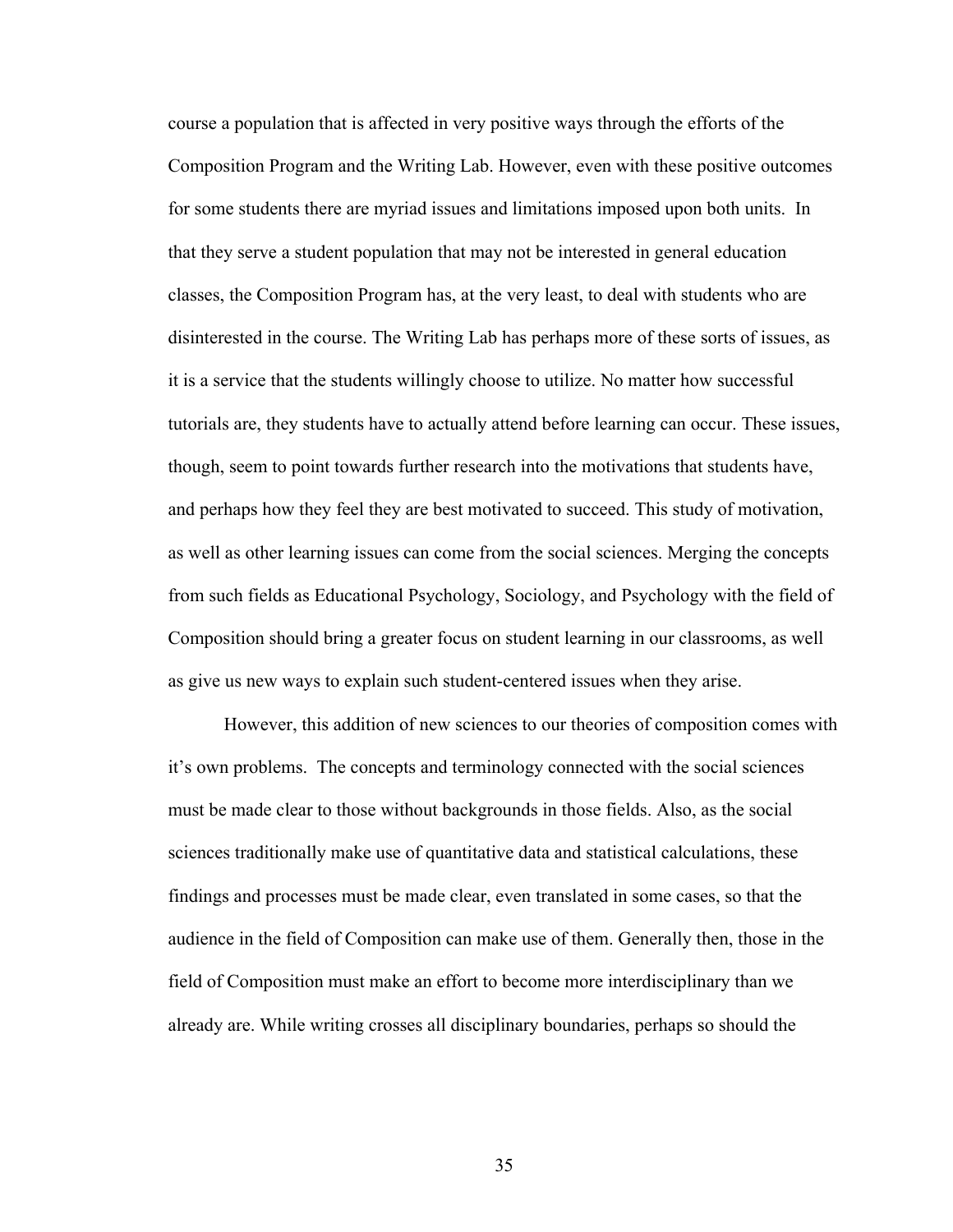teachers and theorists of writing. This is no small task, though, but the outcomes, for both students and teachers alike, should be well worth the effort.

With my roots in Educational Psychology and English Composition, as well as a multi-semester experience at the Writing Lab as a tutor and with the English department as an English 1000 instructor, the interactions between programs and the navigation of those programs by students is integral to my progress as an educator and researcher. However, I do not feel that this project clearly represents what needed to be done to examine the relationship that it was designed to. This interaction between the Composition Program and the Writing Lab is a very important one, and should be examined in more depth than this study could have, even if it had been more successful. In that the Writing Lab is also the "training ground" for MA instructors, it seems even more appropriate for them to understand how their time as tutors prepares them for teaching, and how the work they do relates to the composition students. On the other side, the instructors need to have an understanding of the best practices for the achievement of motivation in their students, and how it is possible to boost that achievement by utilizing certain other services, such as the Writing Lab, and further, how to overcome the processes which may be hindering students from the usage of that service. The idea of understanding is key in this enterprise. If we as educators understand our students, as well as the ways we can facilitate their learning, it can only benefit us as instructors in the future, which in turn benefits our students as well.

My understanding has also been one of the keys here. Part of any research project is where the research should go next. I would like to, as a way of both synthesizing what I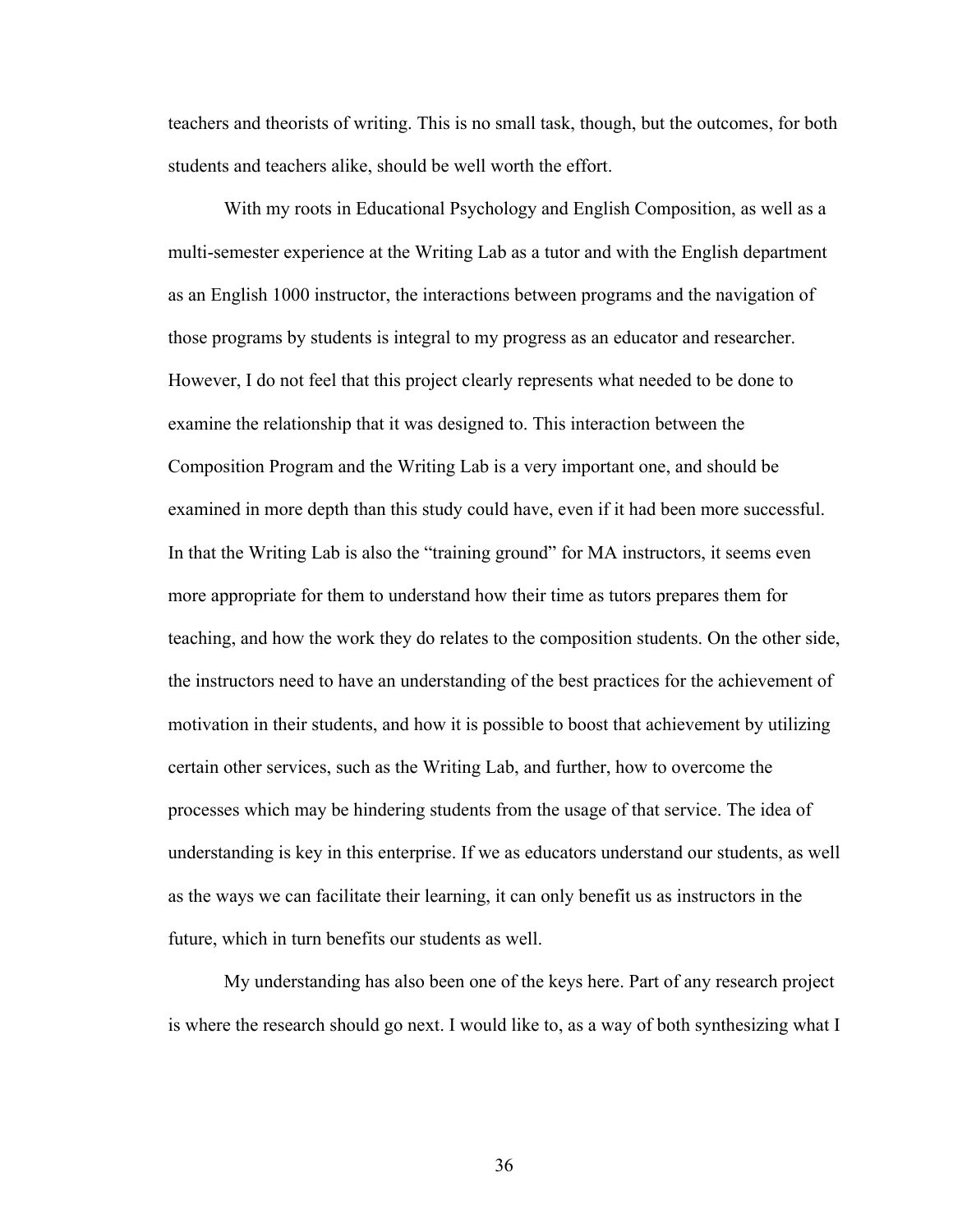have learned from this project, as well as preparing for later ones, outline some guidelines for continued research in this area.

While I started the process attempting to quantify the behaviors of the student population, it seems like this sort of study demands closer, and perhaps more subjective attention. I still believe that some human behaviors, including motivation, can be quantified, but in this case, actively talking to students over time seems to be the bestcase scenario. Were I to pursue the study again, I would target a particular cohort, rather than the entire population in English 1000, perhaps two to five classes worth of students. I would also enlist the aid of the instructors, as opposed to simply asking them to mention the study in class. This would allow for between forty and one hundred students, all of whom I might have multiple contacts with within a semester. The instructors would be helpful as well, where I could become clearer about what was being asked of the students in class. With this information at my disposal, interviews with the students could become more salient, as I would be able to ask questions regarding individual happenings within particular classrooms, as opposed to being limited to broad questions about their experience.

The ideal situation would also include having the students and instructor sign on as part of the study, rather than simply responding to unsolicited emails. I believe that if the students understand that it is something that they have "signed up for," I can expect them take more responsibility in taking part in the requirements. I also would like to be present for the actual classes, thus building a relationship with the people in the study, in order to facilitate better information gathering. While I refer to this as the ideal situation, I still think it is easily achievable, with some preparatory planning. Leaving out the online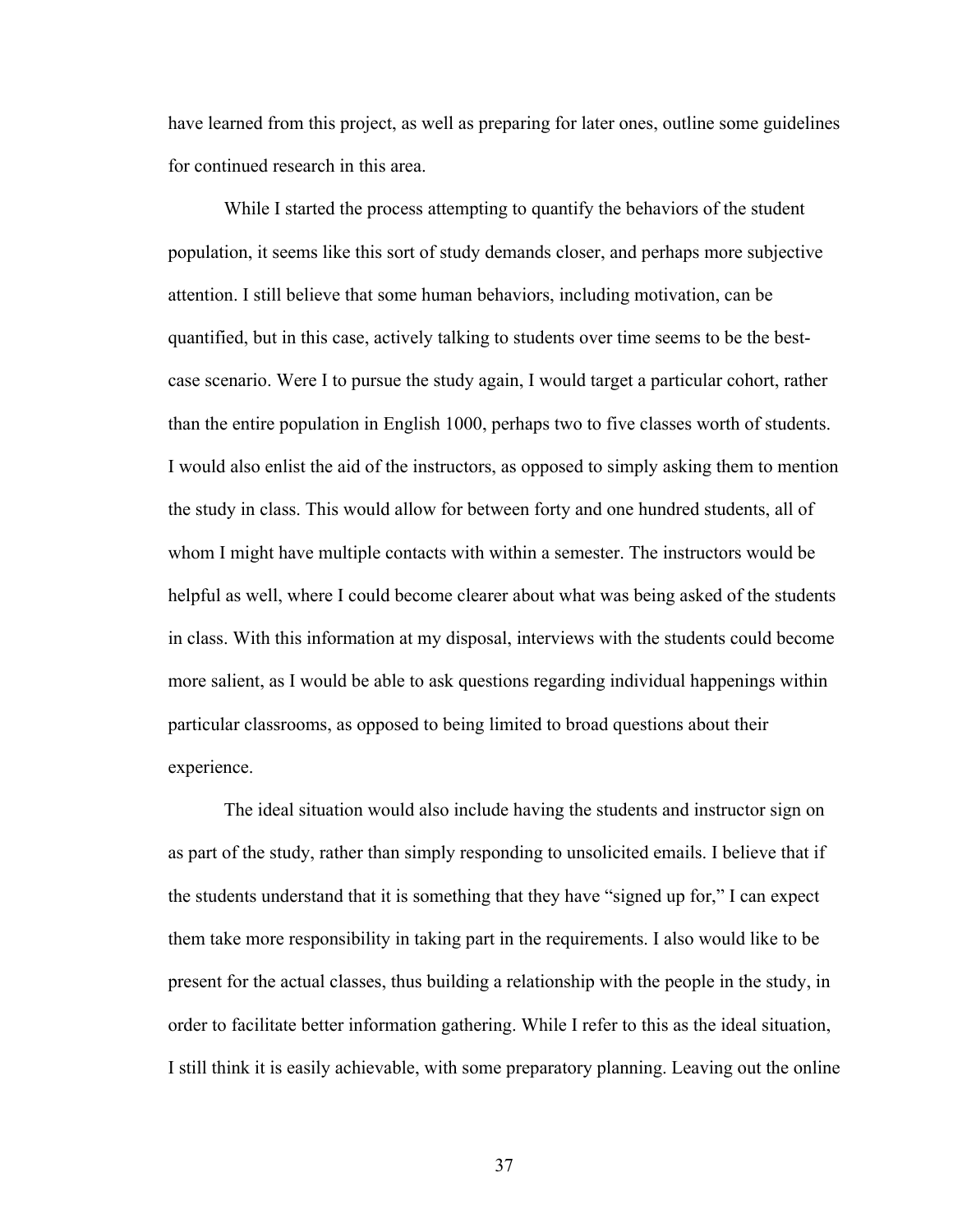survey, and instead meeting students on their own terms, both in class and out, could be very rewarding in terms of fostering a greater knowledge base, particularly given some of the themes that have come out of this research.

Besides the themes for future research in these areas, this study has also served to define what areas are important to me within composition as well. My interests in student navigation have come further into focus as I have come into contact with more sources, theories, and research projects. In particular, and increasingly salient in composition, are the theories regarding social networks, which are directly in line with Pintrich's initial claims about student motivation. What this study has done for me—in retrospect—is to highlight a part of a network, where our students find themselves at the nexus. I have said at multiple times throughout this process, that I was interested in their navigation, the navigation of the network that is their college experience. While compositionists and rhetoricians are turning towards networks as a way to educate students, to understand behaviors, to produce writing, and to generally better understand the environment that we, in our many roles (writers, teachers, scholars, humans) live in (Edbauer, 2005, Phelps, 1998, Shaviro, 2003), educational studies are highlighting networks as critical to student success (Bain, 2004, Light, 2001, McKeachie & Svinicki, 2006, Kuh et al, 2005). Again, in retrospect, Pintrich's claim that context, including social and cultural forces, should be considered when looking at student motivation mirrors what composition theory is moving toward. At the beginning of this study, I only saw my desk in the Writing Lab, and later my classrooms, where this fluctuating population of students came and went, and I wondered how successfully they were able to make their transitions through later courses. These preliminary ideas led to a research project that seems to have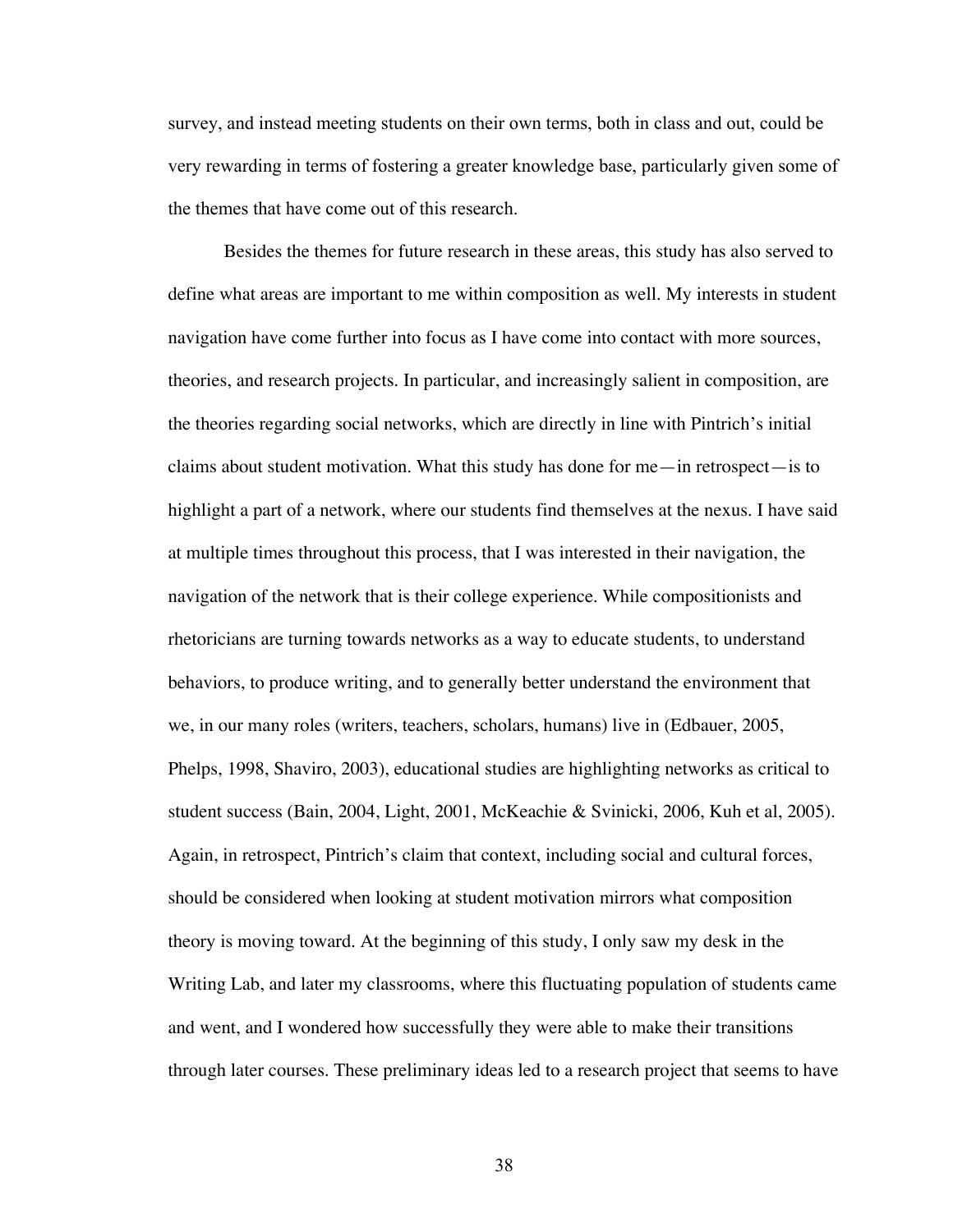led to more questions. At this point, I see the time that it took to complete this study, as well as the stumbles, trips, and falls that occurred along the way as stepping stones, rather than wasted time. While this was never meant to be a longitudinal study, I believe that research like this, in order to be truly successful, needs to be longitudinal. It also still needs to be focused on the students' navigation—perhaps over their college careers, from their initial day in First-year composition, through their Writing Lab usage, through their WI courses, and finally, as they enter the job markets in their chosen degrees. This sort of longitudinal research is currently being done at other institutions, such as the Harvard Study for Undergraduate Writing, where Nancy Sommers is currently preparing two books on the findings of a cohort of 400 matriculating students (Longitudinal). When these books are published, it seems that they could serve as a template for the sort of longitudinal work that I would like to implement. While my current project has served to highlight further research areas, what it has truly accomplished for me is to point me in the direction of better sources, of better methods, of better and longer study, and of better motivating factors, which, in the end, was what I set out to look for in the beginning.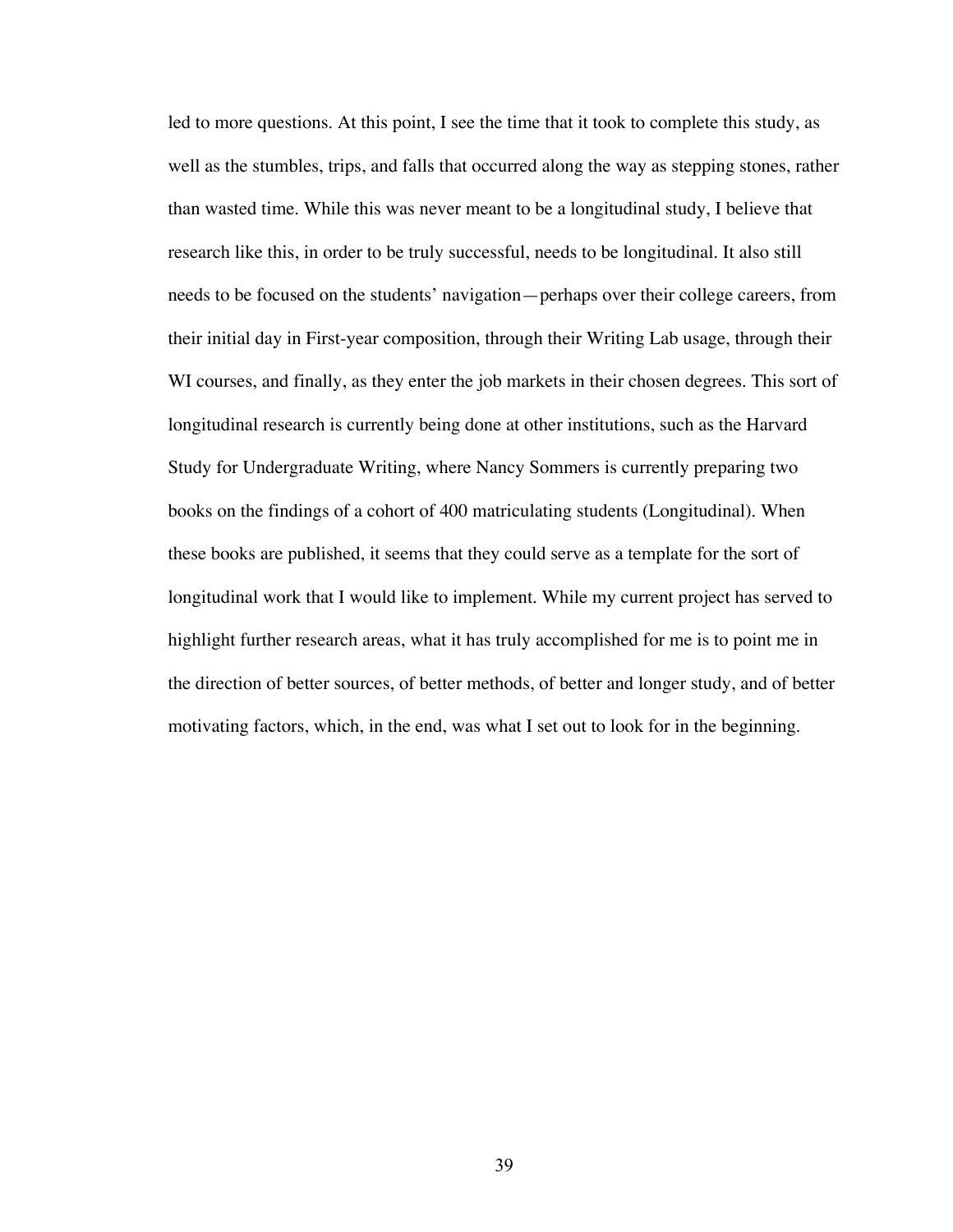#### References

A Note to Students. (2007). Retrieved Spring 2007, from University of Missouri-Columbia. Department of English Web site:

http://english.missouri.edu/english1000/anote.php

- Bain, K. (2004). *What the best college teachers do.* Cambridge, MA: Harvard University Press.
- Cushman, T., Marx, L., Brower, C., Holahan, K., Boquet, E. (2005). Using focus groups to assess writing center effectiveness. *The Writing Lab Newsletter, 29*, 1-5.
- Duncan, T. G. & McKeachie, W. J. (2004). The making of the motivated strategies for learning questionnaire. *Educational Psychologist*, *40*, 117-128.
- Edbauer, J. (2005). Unframing models of public distribution: From rhetorical situation to rhetorical ecologies. *Rhetoric Society Quarterly*, *35*, 5-24.
- Enders, D. (2005). Assessing the writing center: A qualitative tale of a quantitative study. *The Writing Lab Newsletter, 29*, 6-9.
- Hocks, E. (2006). About the writing lab: History of the writing lab. Retrieved August 29, 2006, from http://learningcenter.missouri.edu/writinglab/writinglababoutus.shtml
- Instructor's Guide. (2007). Retrieved Spring 2007, from University of Missouri-

Columbia. Department of English Web site:

http://english.missouri.edu/english1000/instructor\_guide1.php

- Kalikoff, B. (2001). From coercion to collaboration: A mosaic approach to writing center assessment. *The Writing Lab Newsletter, 26*, 5-7.
- Karabenick, S. A. (2004). Perceived achievement goal structure and college student help seeking. *Journal of Educational Psychology, 96*, 569-581.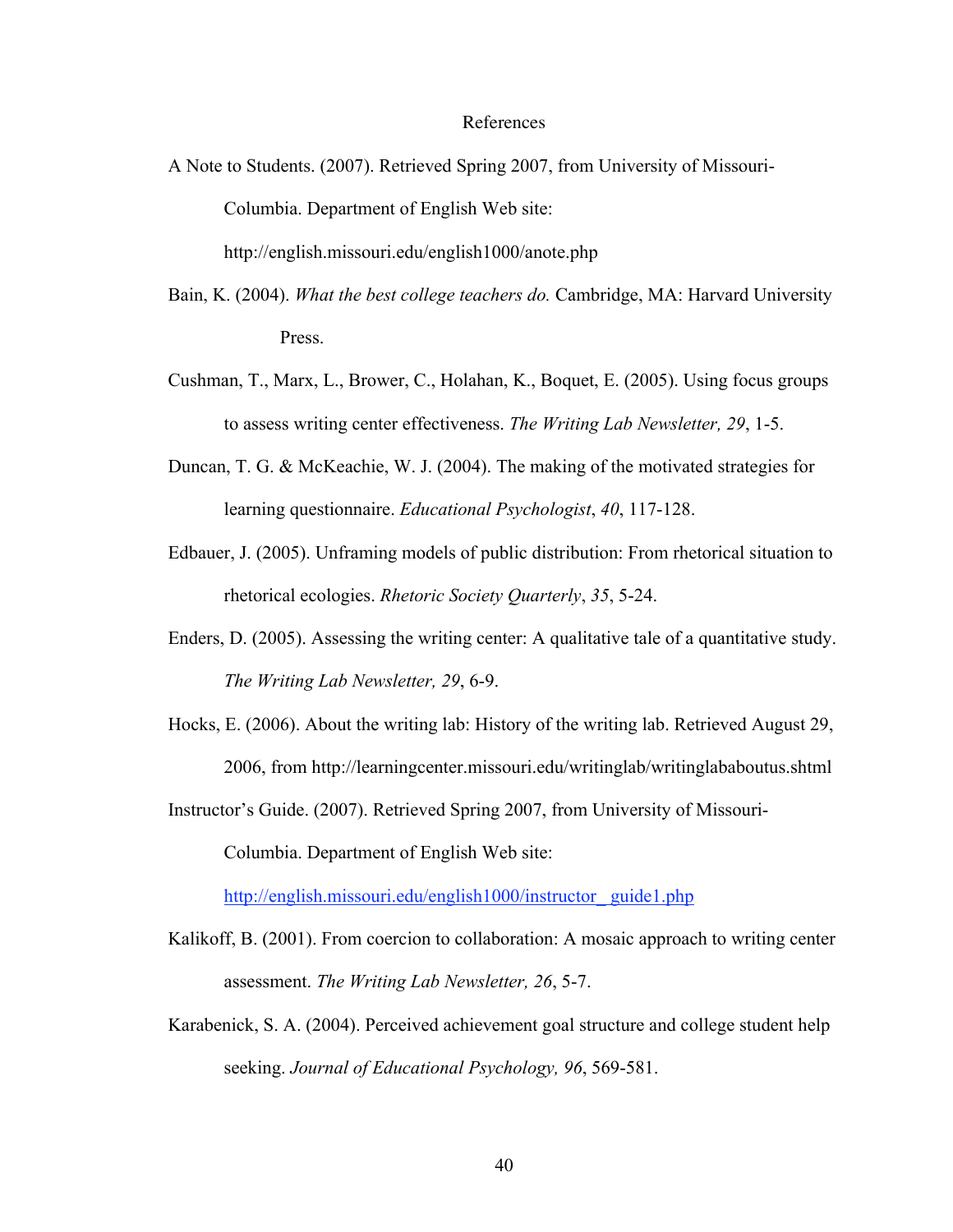- Karabenick, S. A. & Knapp, J. R. (1991). Relationship of academic help seeking to the use of learning strategies and other instrumental achievement behavior in college students. *Journal of Educational Psychology*, *83*, 221-230.
- Karabenick, S. A. & Knapp, J. R. (1988). Help seeking and the need for academic assistance. *Journal of Educational Psychology, 80*, 406-408.
- Kuh, G. D., Kinzie, J., Schuh, J. H., Whitt, E. J. and Associates (2005). *Student success in college: Creating conditions that matter*. John Wiley & Sons, Inc.
- Lauer, J. M., & William, A. J. (1988). *Composition research: Empirical designs*. New York: Oxford University Press.
- Lerner, N. (2001). Choosing beans wisely. *The Writing Lab Newsletter, 26*, 1-5.
- Light, R. J. (2001). Making the most of college: Students speak their minds. Cambridge, MA: Harvard University Press.
- Liu, B. L., & Mandes, H. (2005). The idea of a writing center meets classroom-based tutoring. In C. Spigelman and L. Grobaman (Eds.), *On location: Theory and practice in classroom-based writing tutoring* (pp. 87-100). Logan: Utah State University Press.
- Longitudinal Study Highlights Importance of Writing (Fall 1999). Retrieved Summer 2007, from Harvard University Web site:

http://www.fas.harvard.edu/~expos/index.cgi?section=archive&version=longitudi nal

McKeachie, W. J., & Svinicki, M. D. (2006). McKeachie's teaching tips (12th ed.). Boston: Houghton Mifflin.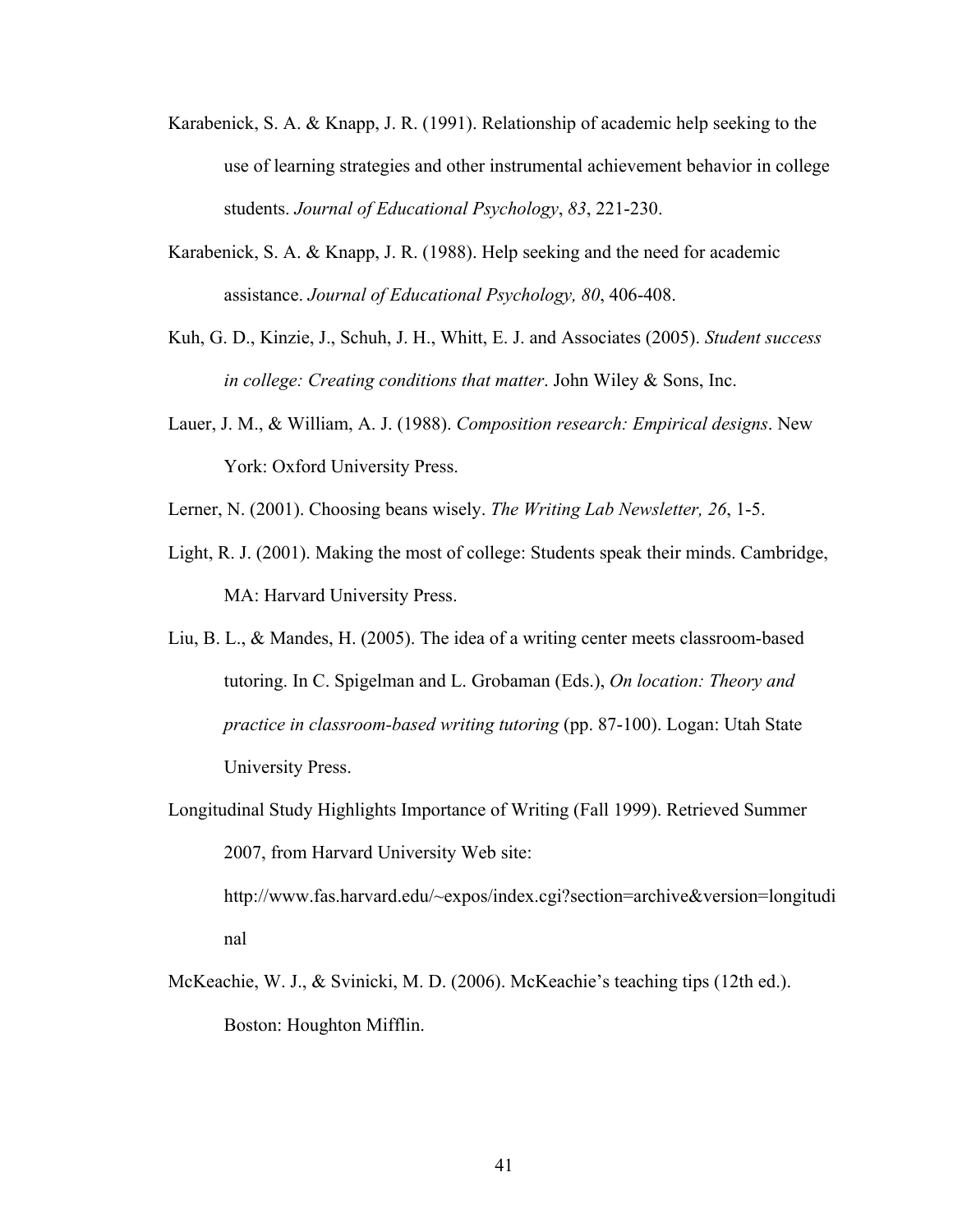- Niiler, L. (2005). The numbers speak again: A continued statistical analysis of writing center outcomes. *The Writing Lab Newsletter, 29*, 13-15.
- North, S. M. (1984). The idea of the writing center. *College English, 46,* 443-446.
- Phelps, L. W. (1988). *Composition as a Human Science*. Oxford UP: New York.
- Pintrich, P. R. (2003). A motivational science perspective on the role of student motivation in learning and teaching context. *Journal of Educational Psychology, 95*, 667-686.
- Pintrich, P. R. (2004). A conceptual framework for assessing motivation and selfregulated learning in college students. *Educational Psychology Review, 16,* 385  $-407.$
- Pintrich, P. R. & Smith, D. A. F. (1993). Reliability and predictive validity of the motivated strategies for learning questionnaire (MSLQ). *Educational & Psychological Measurement, 53*, 801-814.
- Ryan, A. M., Gheen, M. H., & Midgley, C. (1998). Why do some students avoid asking for help? An examination of the interplay among students' academic efficacy, teachers' social-emotional role and the classroom goal structure. *Journal of Educational Psychology, 90*, 528-535.
- Shaviro, S. (2003). *Connected, or, what it means to live in the network society*. University of Minnesota Press: Minneapolis.
- Wallace, R., Jackson, A., & Wallace, S. L. (2000). *Reforming college composition: Writing the wrongs*. Connecticut: Greenwood Publishing Group.
- Wentzel, K. R., & Wigfield, A. (1998). Academic and social motivational influences on students' academic performance. *Educational Psychology Review*, *10*, 155-175.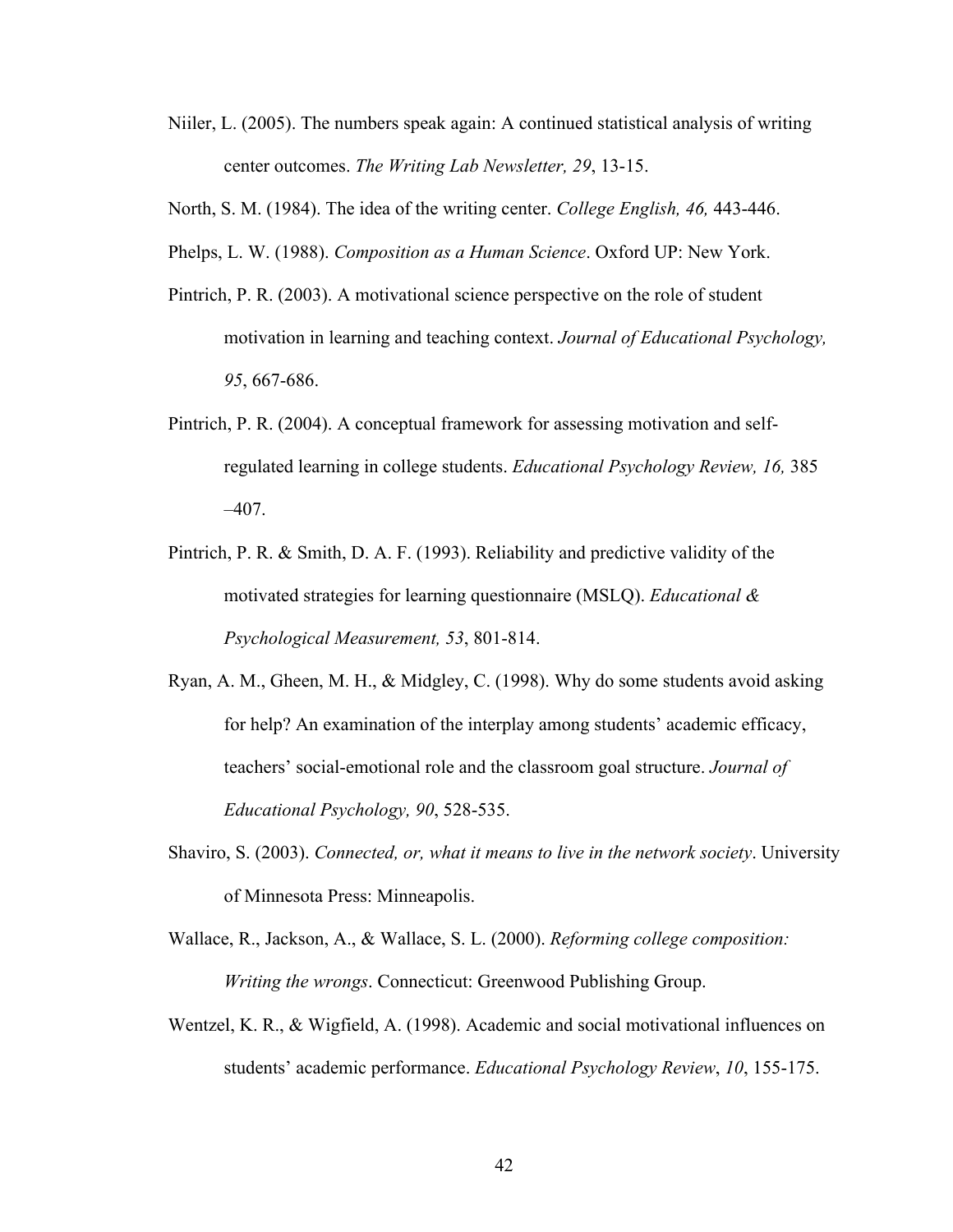- Wolters, C. A. (1998). Self-regulated learning and college students' regulation of motivation. *Journal of Educational Psychology, 90*, 224-235.
- Witte, S. P. and Faigley, L. (1983). *Evaluating writing programs*. Southern Illinois University Press: Carbondale.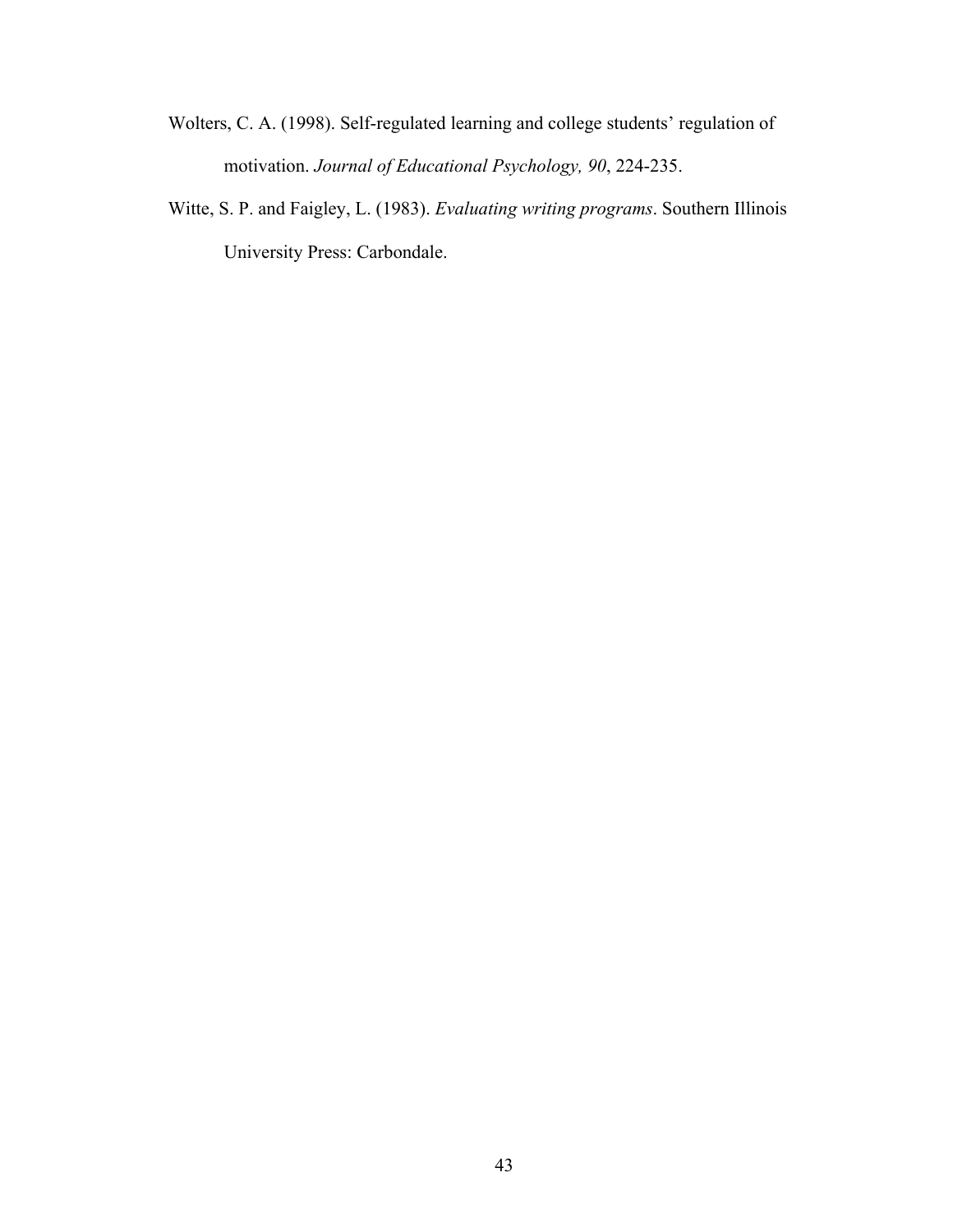Appendix A

Letter for Participant Solicitation

Dear Potential Study Participants,

During the past Fall semester, you responded to two online surveys as part of an English 1000 motivation study. Due to a low amount of responses to those surveys, I am asking for more information from those that did participate.

If possible, I would like to set up an interview with you to ask you some questions about your experience in English 1000 and with the Campus Writing Center, as well as your progress in your writing courses this semester.

As before, all identifying information will be removed, and only your responses will be considered in my final report. Your responses to these questions will have no effect on your class standing, grades, present or future association with the University of Missouri-Columbia, or status on an athletic team.

If you choose to offer your participation, our interview may take up to an hour, depending on your responses. If there are questions that you feel uncomfortable with, you may choose not to answer them. Also, you may choose to stop responding all together at any time. If you have any questions, please direct them to Aaron Harms (aahz67@mizzou.edu) or Professor Martha A. Townsend (TowsendM@missouri.edu) and we will be happy to address your concerns. You may also contact the University of Missouri-Columbia Campus Institutional Review Board at 573-882-9585. You may keep a copy of this letter for your records.

Thank you for your participation,

Aaron Harms MA candidate English Department University of Missouri-Columbia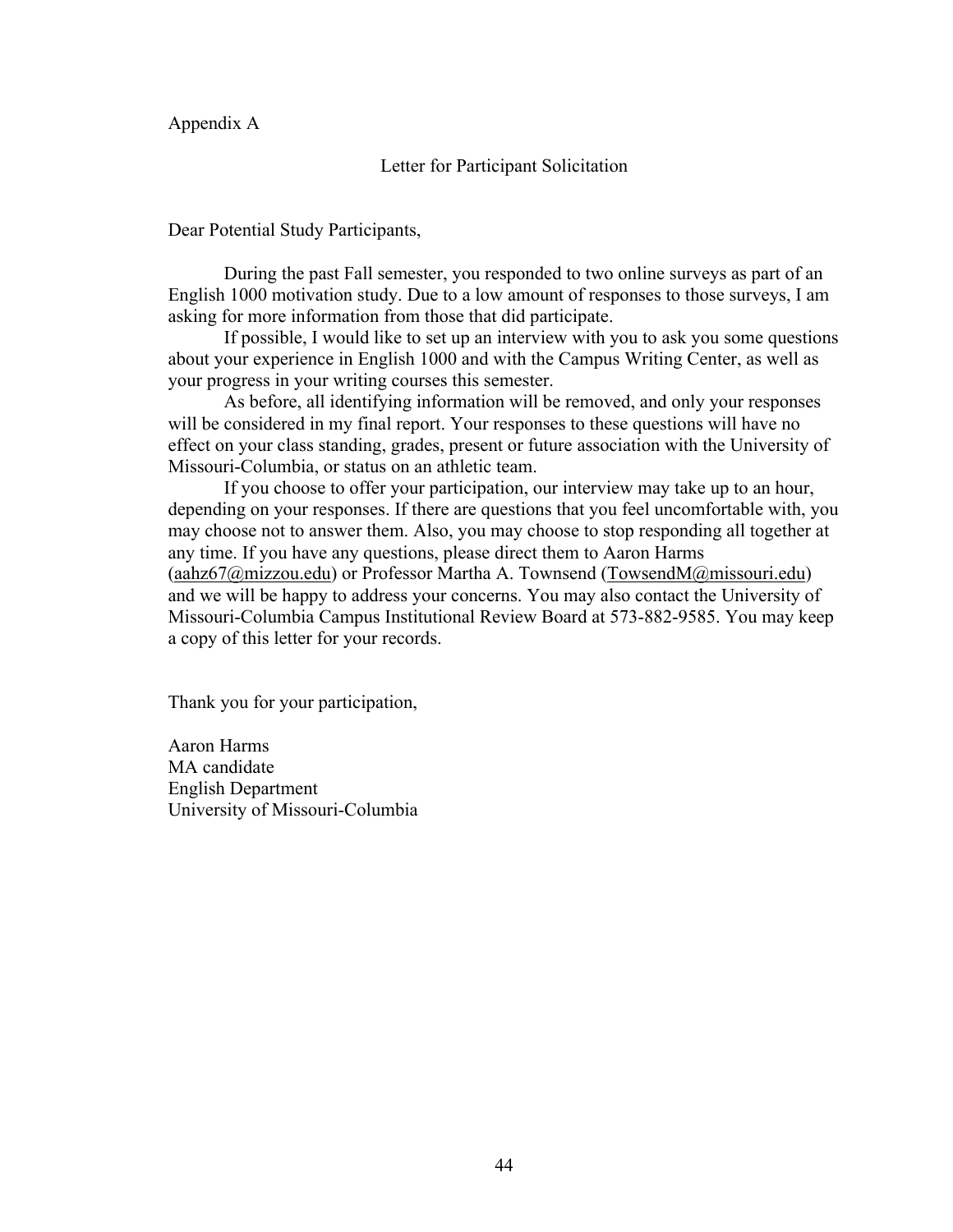## Appendix B

## Student Survey

The questions below are listed by subtest (scale) of the MSLQ. For the purposes of the actual online survey, the questions will of course be randomly ordered. The actual survey can be found online at:

http://bengal.missouri.edu/~aahz67/survey

## General Information

Gender Class Rank Section Age Student Number

## The MSLQ Items

### Intrinsic Goal Orientation

- 1. In a class like this, I prefer material that really challenges me so I can learn new things.
- 2. In a class like this, I prefer course material that arouses my curiosity, even if it is difficult to learn.
- 3. The most satisfying thing for me in this course is trying to understand the content as thoroughly as possible.
- 4. When I have an opportunity in this class, I choose course assignments that I can learn from even if they don't guarantee a good grade.

## Extrinsic Goal Orientation

- 1. Getting a good grade in this class is the most satisfying thing for me right now.
- 2. The most important thing for me right now is improving my overall grade point average, so my main concern in this class is getting a good grade.
- 3. If I can, I want to get better grades in this class than most of the other students.
- 4. I want to do well in this class because it is important to show my ability to my family, friends, employer, or others.

## Task Value

- 1. I think I will be able to use what I learn in this course in other courses.
- 2. It is important for me to learn the course material in this class
- 3. I am very interested in the content area of this course.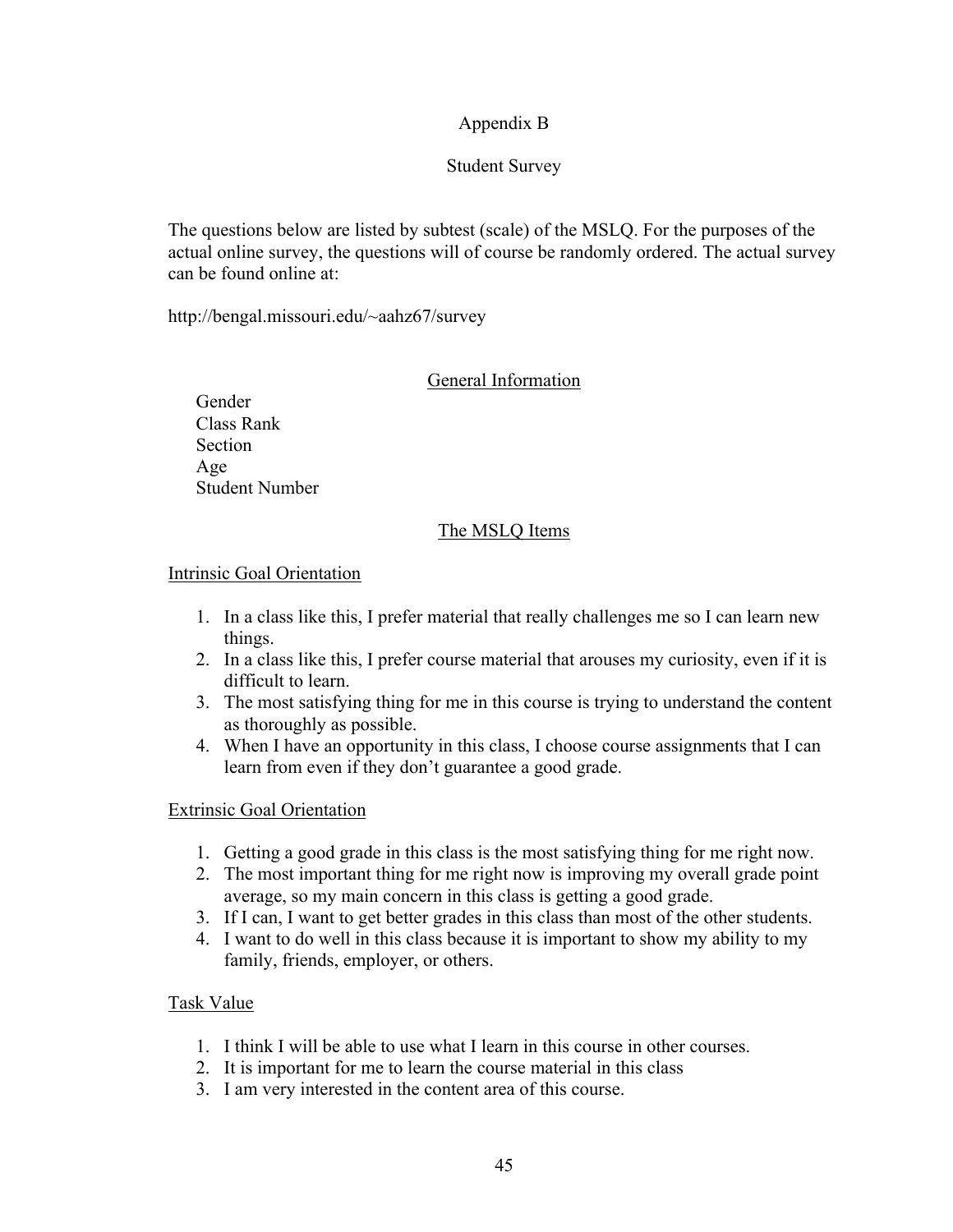- 4. I think the course material in this class is useful for me to learn.
- 5. I like the subject matter of this course.
- 6. Understanding the subject matter of this course is very important to me.

### Control of Learning Beliefs

- 1. If I study in appropriate ways, then I will be able to learn the material in this course.
- 2. It is my own fault if I don't learn the course material in this class.
- 3. If I try hard enough, then I will understand the course material.
- 4. If I don't understand the course material, it is because I didn't try hard enough.

## Self-Efficacy for Learning & Performance

- 1. I believe I will receive an excellent grade in this class.
- 2. I'm certain I can understand the most difficult material presented in the readings for this course.
- 3. I'm confident I can learn the basic concepts taught in this course.
- 4. I'm confident I can understand the most complex material presented by the instructor in this course.
- 5. I'm confident I can do an excellent job on the assignments and tests in this course.
- 6. I expect to do well in this class.
- 7. I'm certain I can master the skills being taught in this class.
- 8. Considering the difficulty of this course, the teacher, and my skills, I think I will do well in this course.

## Peer Learning

- 1. When studying for this course, I often try to explain the material to a classmate or friend.
- 2. I try to work with other students from this class to complete the course assignments.
- 3. When studying for this course, I often set aside time to discuss course material with a group of students from the class.

## Help Seeking

- 1. Even if I have trouble learning the material in this class, I try to do the work on my own, without help form anyone.
- 2. I ask the instructor to clarify concepts I don't understand well.
- 3. When I can't understand the material in this course, I ask another student in this class for help.
- 4. I try to identify students in this class whom I can ask for help if necessary.